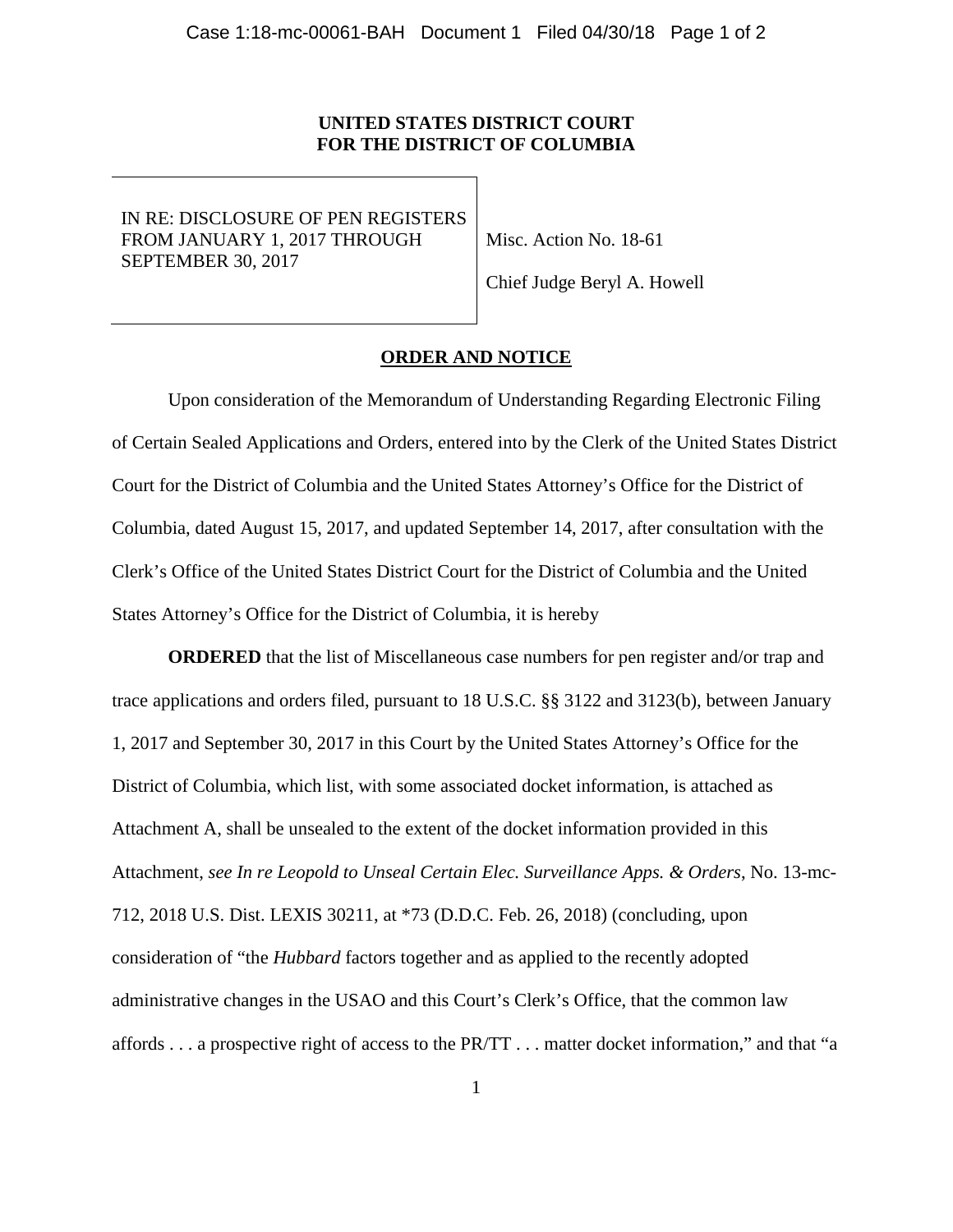## Case 1:18-mc-00061-BAH Document 1 Filed 04/30/18 Page 2 of 2

recently-adopted Memorandum of Understanding ('MOU') between the Clerk of the Court and the USAO will more than provide" such access (citing *United States v. Hubbard*, 650 F.2d 293 (D.C. Cir. 1980))); and further

**NOTICE** is hereby provided of the filing by the Court of Attachment A, which is a list of Miscellaneous case numbers, with some associated docket information, for pen register and/or trap and trace applications and orders filed, pursuant to 18 U.S.C. §§ 3122 and 3123(b), between January 1, 2017 and September 30, 2017 in this Court by the United States Attorney's Office for the District of Columbia. The total number of Miscellaneous cases listed on Attachment A is 185.

In sum, to date, the Court has unsealed to a limited extent and provided Miscellaneous case numbers for pen register and/or trap and trace applications and orders filed, pursuant to 18 U.S.C. §§ 3122 and 3123(b), in this Court by the United States Attorney's Office for the District of Columbia for a total of nine years and nine months: 2008 through 2016 and the first nine months of 2017. *See* Orders and Notices to the Parties, ECF Nos. 22, 32, 37, *In re Application of Jason Leopold to Unseal Certain Electronic Surveillance Applications and Orders* ("*Leopold*"), 13-mc-712.

#### **SO ORDERED**

Date: April 30, 2018

Beyl A. Mowell  $\overline{\phantom{a}}$  ,  $\overline{\phantom{a}}$  ,  $\overline{\phantom{a}}$  ,  $\overline{\phantom{a}}$  ,  $\overline{\phantom{a}}$  ,  $\overline{\phantom{a}}$  ,  $\overline{\phantom{a}}$  ,  $\overline{\phantom{a}}$  ,  $\overline{\phantom{a}}$  ,  $\overline{\phantom{a}}$  ,  $\overline{\phantom{a}}$  ,  $\overline{\phantom{a}}$  ,  $\overline{\phantom{a}}$  ,  $\overline{\phantom{a}}$  ,  $\overline{\phantom{a}}$  ,  $\overline{\phantom{a}}$ 

BERYL A. HOWELL Chief Judge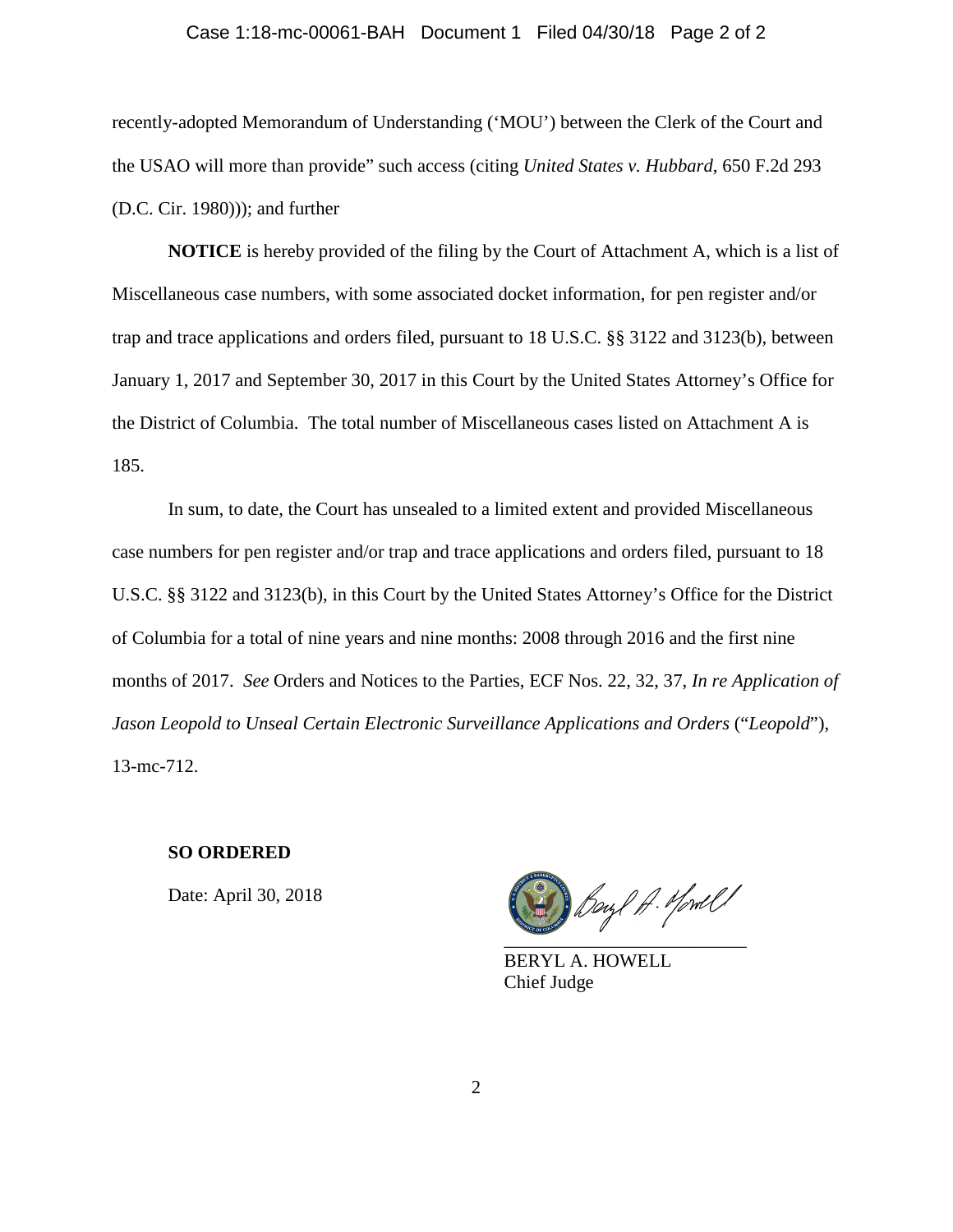## **ATTACHMENT A**

# **List of Miscellaneous Case Numbers for Pen Register and/or Trap and Trace Applications and Orders Filed Between January 1, 2017 and September 30, 2017 in the United States District Court for the District of Columbia by the United States Attorney's Office for the District of Columbia**

| <b>Case Number/Title</b>         | <b>Dates</b>                                         | <b>Category/Event</b>                                  |
|----------------------------------|------------------------------------------------------|--------------------------------------------------------|
| 1:17-mc-00019-DAR *SEALED*       | Entered:                                             | Category: cmp Event: Application for                   |
| IN RE APPLICATION OF THE         | 01/05/2017                                           | Pen Register Document:                                 |
| UNITED STATES OF AMERICA         | 16:17:23                                             |                                                        |
| FOR AN ORDER AUTHORIZING         | Filed:                                               |                                                        |
| THE INSTALLATION AND USE         | 01/04/2017                                           |                                                        |
| OF PEN REGISTERS AND TRAP        |                                                      | Application for Order authorizing the installation and |
| <b>AND TRACE DEVICES</b>         |                                                      | use of a pen register, trap and trace devices filed by |
| <b>CASE CLOSED on 01/12/2017</b> |                                                      | <b>UNITED STATES OF AMERICA.(zdr)</b>                  |
| 1:17-mc-00042-DAR *SEALED*       | Entered:                                             | Category: cmp                                          |
| <b>APPLICATION OF THE UNITED</b> | 01/10/2017                                           | Event:                                                 |
| STATES OF AMERICA FOR AN         | 09:58:56                                             | Application for                                        |
| ORDER AUTHORIZING PEN            | Filed:                                               | Pen Register                                           |
| REGISTER, TRAP AND TRACE,        | 01/06/2017                                           | Document:                                              |
| AND CALLER IDENTIFICATION        |                                                      |                                                        |
| <b>DEVICE ON CELLULAR</b>        |                                                      |                                                        |
| <b>TELEPHONE NUMBER</b>          |                                                      |                                                        |
| <b>CASE CLOSED on 01/11/2017</b> |                                                      | Application for Order authorizing the installation and |
|                                  |                                                      | use of a pen register, trap and trace, and caller      |
|                                  | identification device on a cellular telephone number |                                                        |
|                                  |                                                      | filed by UNITED STATES OF AMERICA.                     |
|                                  |                                                      | (Attachments: #1 Text of Proposed Order)(zjf)          |
| $1:17$ -mc-00043-DAR *SEALED*    | Entered:                                             | Category: cmp Event: Application for                   |
| APPLICATION OF THE UNITED        | 01/10/2017                                           | Pen Register Document:                                 |
| <b>STATES OF AMERICA FOR AN</b>  | 10:00:53                                             |                                                        |
| <b>ORDER AUTHORIZING PEN</b>     | Filed:                                               |                                                        |
| REGISTER, TRAP AND TRACE,        | 01/06/2017                                           |                                                        |
|                                  |                                                      |                                                        |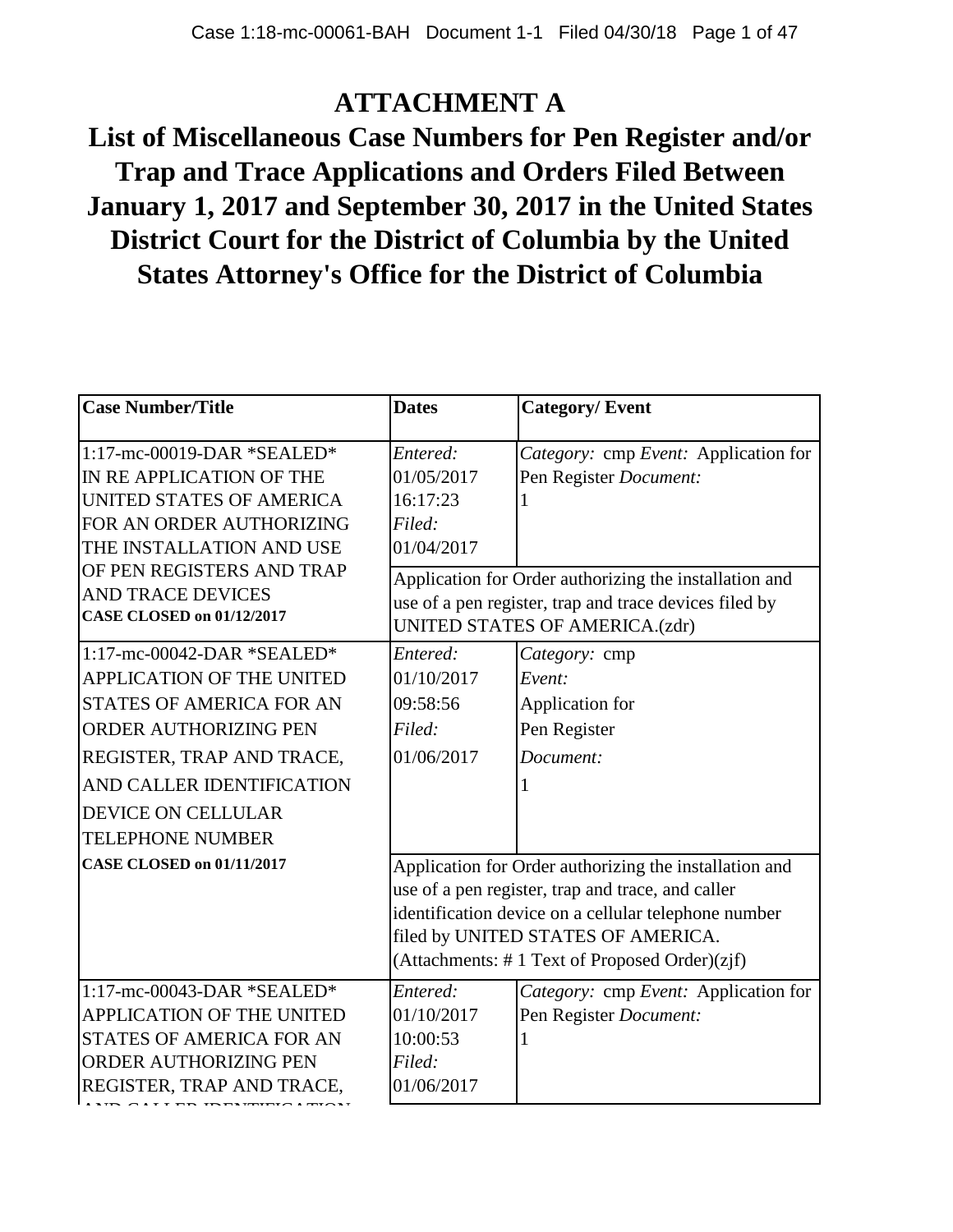| AND CALLER IDENTIFICATION<br>DEVICE ON CELLULAR<br><b>TELEPHONE NUMBER</b><br><b>CASE CLOSED on 07/07/2017</b><br>1:17-mc-00076-DAR *SEALED*<br>APPLICATION OF THE UNITED<br>STATES OF AMERICA FOR AN<br>ORDER AUTHORIZING THE<br><b>INSTALLATION AND USE OF</b> | Entered:<br>01/12/2017<br>11:33:53<br>Filed:<br>01/11/2017                                                                                                                                                                                  | Application for Order authorizing the installation and<br>use of a pen register, trap and trace, and caller<br>identification device on a cellular telephone number<br>filed by UNITED STATES OF AMERICA.<br>(Attachments: #1 Text of Proposed Order)(zjf)<br>Category: cmp Event: Application for<br>Pen Register Document: |  |
|------------------------------------------------------------------------------------------------------------------------------------------------------------------------------------------------------------------------------------------------------------------|---------------------------------------------------------------------------------------------------------------------------------------------------------------------------------------------------------------------------------------------|------------------------------------------------------------------------------------------------------------------------------------------------------------------------------------------------------------------------------------------------------------------------------------------------------------------------------|--|
| PEN REGISTER AND TRAP AND<br>TRACE DEVICE ON THE<br><b>GOOGLE INCORPORATED</b><br><b>EMAIL ACCOUNT</b><br><b>CASE CLOSED on 01/18/2017</b>                                                                                                                       | Application for Order authorizing the installation and<br>use of a pen register and trap and trace device on the<br>Google Incorporated email account filed by UNITED<br>STATES OF AMERICA. (Attachment: #1 Text of<br>Proposed Order)(zvt) |                                                                                                                                                                                                                                                                                                                              |  |
| 1:17-mc-00077-DAR *SEALED*<br><b>APPLICATION OF THE UNITED</b><br><b>STATES OF AMERICA FOR AN</b><br>ORDER AUTHORIZING THE<br><b>INSTALLATION AND USE OF A</b>                                                                                                   | Entered:<br>01/12/2017<br>11:13:16<br>Filed:<br>01/11/2017                                                                                                                                                                                  | Category: cmp<br>Event:<br><b>Application for Pen Register</b><br>Document:                                                                                                                                                                                                                                                  |  |
| PEN REGISTER AND TRAP AND<br>TRACE DEVICE ON THE<br>FACEBOOK INCORPORATED<br><b>ACCOUNT</b><br><b>CASE CLOSED on 01/18/2017</b>                                                                                                                                  | Application for Order authorizing the installation and<br>use of a pen register and trap and trace device on the<br>Facebook Incorporated Account filed by UNITED<br>STATES OF AMERICA. (Attachment: #1 Text of<br>Proposed Order)(zvt)     |                                                                                                                                                                                                                                                                                                                              |  |
| $1:17$ -mc-00103-DAR *SEALED*<br><b>APPLICATION OF THE UNITED</b><br>STATES OF AMERICA FOR AN<br><b>ORDER AUTHORIZING PEN</b><br>REGISTER, TRAP AND TRACE,<br>AND CALLER IDENTIFICATION                                                                          | Entered:<br>01/18/2017<br>16:54:23<br>Filed:<br>01/13/2017                                                                                                                                                                                  | Category: cmp Event: Application for<br>Pen Register Document:                                                                                                                                                                                                                                                               |  |
| <b>DEVICE ON CELLULAR</b><br><b>TELEPHONE NUMBER</b><br><b>CASE CLOSED on 01/24/2017</b>                                                                                                                                                                         |                                                                                                                                                                                                                                             | Application for Order authorizing the installation and<br>use of a pen register, trap and trace, and caller<br>identification device on a cellular telephone number<br>filed by UNITED STATES OF AMERICA.<br>(Attachment: #1 Text of Proposed Order)(zjd)                                                                    |  |
| 1:17-mc-00137-DAR *SEALED*<br>IN THE MATTER OF THE<br>APPLICATION OF THE UNITED<br>STATES OF AMERICA FOR AN<br>ORDER AUTHORIZING PEN<br>DECITED TD AD AND TD ACE                                                                                                 | Entered:<br>01/23/2017<br>10:39:26<br>Filed:<br>01/18/2017                                                                                                                                                                                  | Category: cmp Event: Application for<br>Pen Register Document:                                                                                                                                                                                                                                                               |  |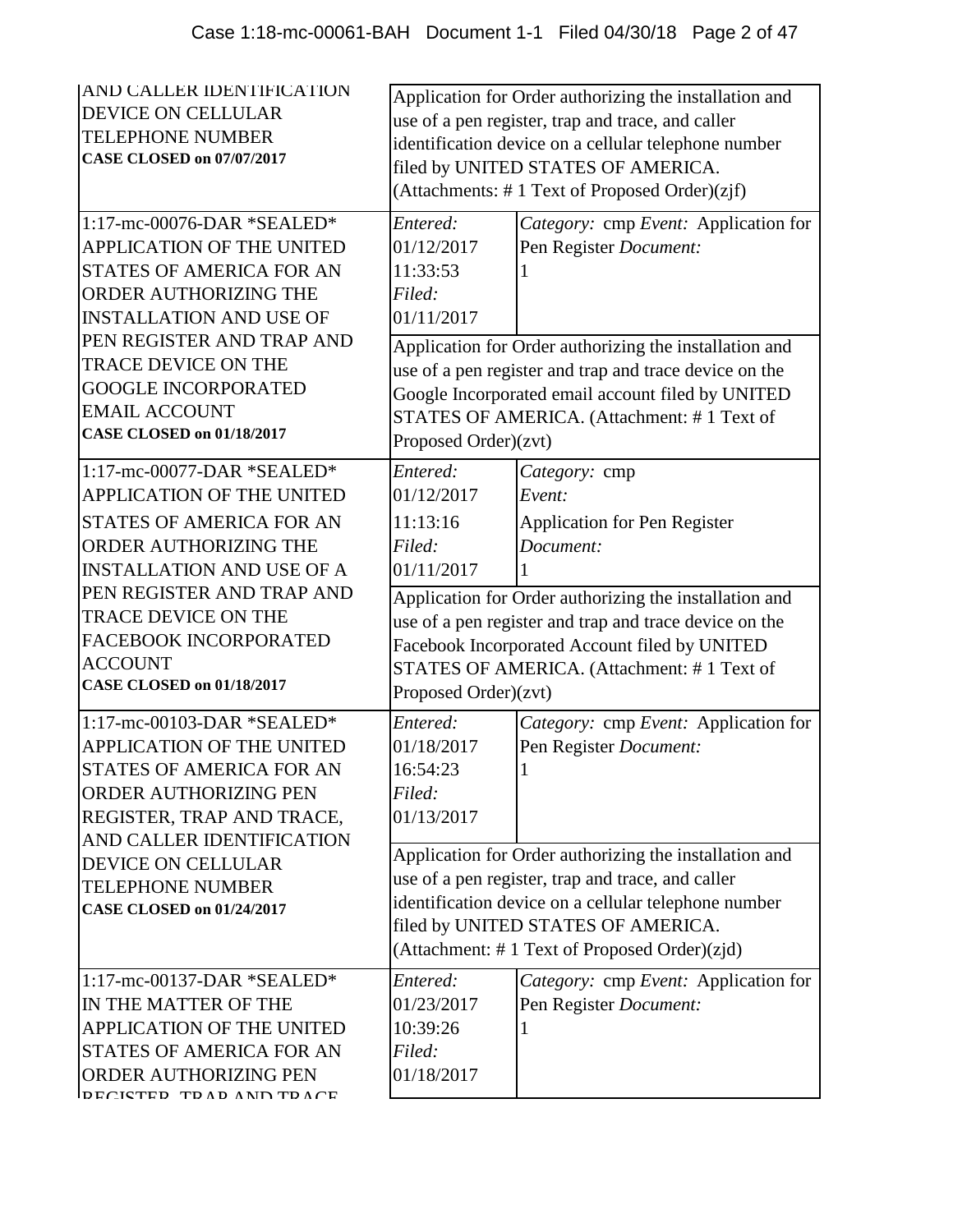| REUIDIER, IRAF AIND IRAUE,<br>AND CALLER IDENTIFICATION<br>DEVICE ON CELLULAR<br><b>TELEPHONE NUMBER</b><br><b>CASE CLOSED on 01/25/2017</b>                                                                                             | Application for Order authorizing the installation and<br>use of a pen register, trap and trace, and caller<br>identification device on a cellular telephone number<br>filed by UNITED STATES OF AMERICA.<br>(Attachments: #1 Text of Proposed Order)(zjf)  |                                                                                                                                                                                                  |  |
|------------------------------------------------------------------------------------------------------------------------------------------------------------------------------------------------------------------------------------------|-------------------------------------------------------------------------------------------------------------------------------------------------------------------------------------------------------------------------------------------------------------|--------------------------------------------------------------------------------------------------------------------------------------------------------------------------------------------------|--|
| 1:17-mc-00138-DAR *SEALED*<br>IN THE MATTER OF THE<br><b>APPLICATION OF THE UNITED</b><br>STATES OF AMERICA FOR AN<br><b>ORDER AUTHORIZING PEN</b>                                                                                       | Entered:<br>01/23/2017<br>10:41:03<br>Filed:<br>01/18/2017                                                                                                                                                                                                  | Category: cmp Event: Application for<br>Pen Register Document:                                                                                                                                   |  |
| REGISTER, TRAP AND TRACE,<br>AND CALLER IDENTIFICATION<br><b>DEVICE ON CELLULAR</b><br><b>TELEPHONE NUMBER</b><br><b>CASE CLOSED on 01/25/2017</b>                                                                                       | Application for Order authorizing the installation and<br>use of a pen register, trap and trace, and caller<br>identification device on a cellular telephone number<br>filed by UNITED STATES OF AMERICA.<br>(Attachments: #1 Text of Proposed Order)(zjf)  |                                                                                                                                                                                                  |  |
| 1:17-mc-00149-DAR *SEALED*<br>IN THE MATTER OF THE<br><b>APPLICATION OF THE UNITED</b><br>STATES OF AMERICA FOR AN<br><b>ORDER AUTHORIZING PEN</b>                                                                                       | Entered:<br>01/24/2017<br>15:03:25<br>Filed:<br>01/23/2017                                                                                                                                                                                                  | Category: cmp Event: Application for<br>Pen Register Document:                                                                                                                                   |  |
| REGISTER, TRAP AND TRACE,<br>AND CALLER IDENTIFICATION<br><b>DEVICE ON CELLULAR</b><br><b>TELEPHONE NUMBER</b><br><b>CASE CLOSED on 05/17/2017</b>                                                                                       | Application for Order authorizing the installation and<br>use of a pen register, trap and trace, and caller<br>identification service on a cellular telephone number<br>filed by UNITED STATES OF AMERICA.<br>(Attachments: #1 Text of Proposed Order)(zjf) |                                                                                                                                                                                                  |  |
| 1:17-mc-00216-DAR *SEALED*<br>APPLICATION OF THE UNITED<br>STATES OF AMERICA FOR AN<br>ORDER AUTHORIZING THE<br><b>INSTALLATION AND USE OF</b><br>PEN REGISTERS AND TRAP<br><b>AND TRACE DEVICES</b><br><b>CASE CLOSED on 06/21/2017</b> | Entered:<br>01/31/2017<br>12:59:11<br>Filed:<br>01/31/2017                                                                                                                                                                                                  | Category: cmp<br>Event:<br>Application for<br>Pen Register<br>Document:                                                                                                                          |  |
|                                                                                                                                                                                                                                          |                                                                                                                                                                                                                                                             | Application for Order authorizing the installation and<br>use of a pen register, trap and trace devices filed by<br>UNITED STATES OF AMERICA. (Attachments: #<br>1 Text of Proposed Order) (zjf) |  |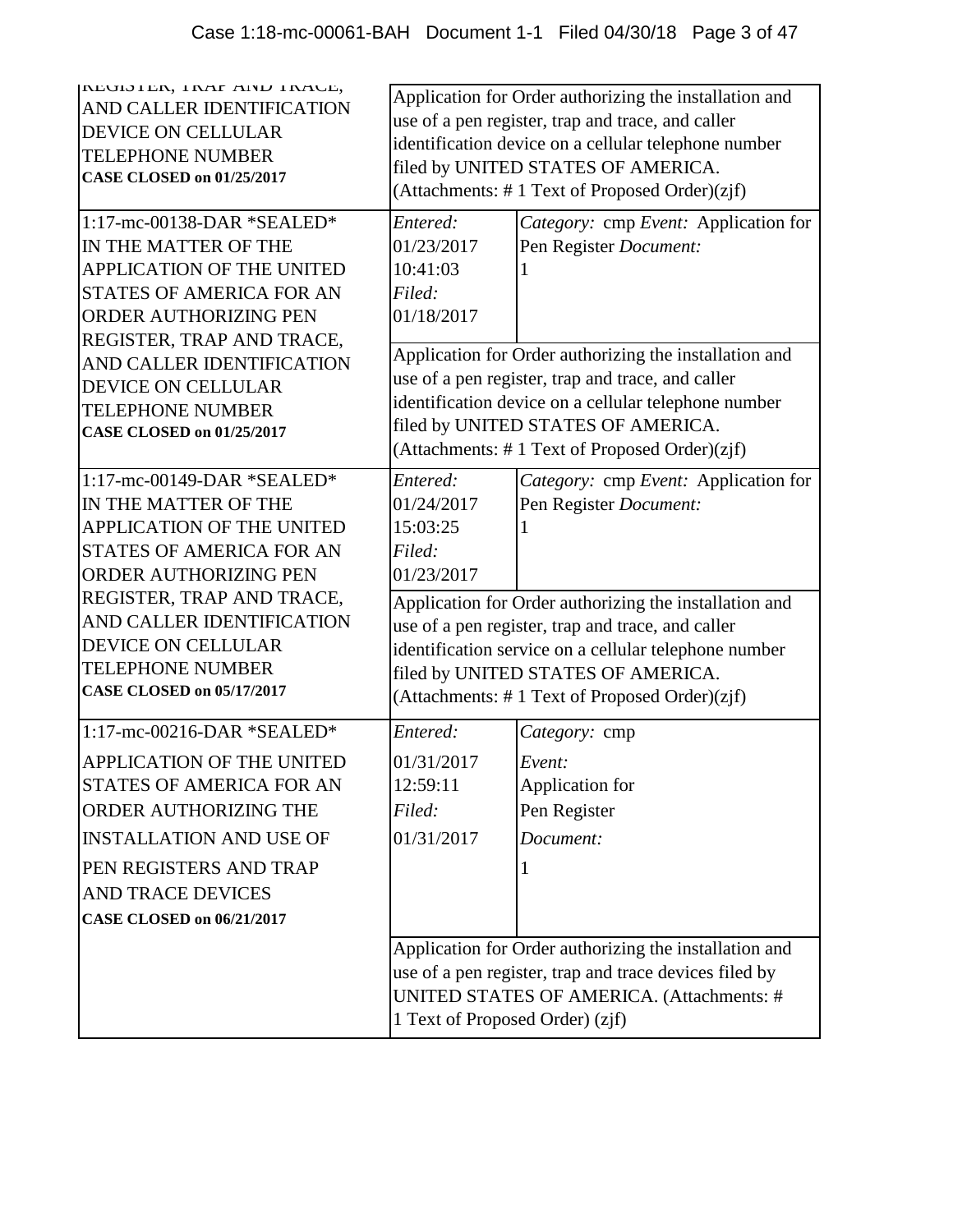| 1:17-mc-00241-GMH *SEALED*<br>IN THE MATTER OF THE<br>APPLICATION OF THE UNITED<br><b>STATES OF AMERICA FOR AN</b><br>ORDER AUTHORIZING PEN<br>REGISTER, TRAP AND TRACE,<br>AND CALLER IDENTIFICATION<br>DEVICE ON CELLULAR<br><b>TELEPHONE NUMBER</b><br><b>CASE CLOSED on 02/08/2017</b> | Entered:<br>02/03/2017<br>12:33:09<br>Filed:<br>02/01/2017                                                                                                                                                                                               | Category: cmp Event: Application for<br>Pen Register Document:<br>Application for Order authorizing the installation and                                                                                                                                    |
|--------------------------------------------------------------------------------------------------------------------------------------------------------------------------------------------------------------------------------------------------------------------------------------------|----------------------------------------------------------------------------------------------------------------------------------------------------------------------------------------------------------------------------------------------------------|-------------------------------------------------------------------------------------------------------------------------------------------------------------------------------------------------------------------------------------------------------------|
|                                                                                                                                                                                                                                                                                            |                                                                                                                                                                                                                                                          | use of a pen register, trap and trace, and caller<br>identification service on a cellular telephone number<br>filed by UNITED STATES OF AMERICA.<br>(Attachments: #1 Text of Proposed Order)(zjf)                                                           |
| 1:17-mc-00242-GMH *SEALED*<br>IN THE MATTER OF THE<br>APPLICATION OF THE UNITED<br>STATES OF AMERICA FOR AN<br>ORDER AUTHORIZING PEN                                                                                                                                                       | Entered:<br>02/03/2017<br>18:10:32<br>Filed:<br>02/01/2017                                                                                                                                                                                               | Category: cmp Event: Application for<br>Pen Register Document:                                                                                                                                                                                              |
| REGISTER, TRAP AND TRACE,<br>AND CALLER IDENTIFICATION<br>DEVICE ON A CELLULAR<br><b>TELEPHONE NUMBER</b><br><b>CASE CLOSED on 02/08/2017</b>                                                                                                                                              | Application for Order authorizing the installation and<br>use of a pen register, trap and trace, and caller<br>identification device on cellular telephone number filed<br>by UNITED STATES OF AMERICA. (Attachment: #<br>1 Text of Proposed Order)(zsb) |                                                                                                                                                                                                                                                             |
| 1:17-mc-00288-GMH *SEALED*<br>APPLICATION OF THE UNITED<br><b>STATES OF AMERICA FOR AN</b><br>ORDER AUTHORIZING THE<br><b>INSTALLATION AND USE OF</b>                                                                                                                                      | Entered:<br>02/07/2017<br>12:58:29<br>Filed:<br>02/06/2017                                                                                                                                                                                               | Category: cmp Event: Application for<br>Pen Register Document:                                                                                                                                                                                              |
| PEN REGISTERS AND TRAP<br><b>AND TRACE DEVICES</b><br><b>CASE CLOSED on 02/14/2017</b>                                                                                                                                                                                                     |                                                                                                                                                                                                                                                          | Application for Order authorizing the installation and<br>use of a pen register, trap and trace, and caller<br>identification service on a cellular telephone number<br>filed by UNITED STATES OF AMERICA.<br>(Attachments: #1 Text of Proposed Order)(zjf) |
| 1:17-mc-00318-GMH *SEALED*<br>APPLICATION OF THE UNITED<br><b>STATES OF AMERICA FOR AN</b><br>ORDER AUTHORIZING THE<br><b>INSTALLATION AND USE OF</b><br>PEN REGISTERS AND TRAP<br><b>AND TRACE DEVICES</b>                                                                                | Entered:<br>02/10/2017<br>14:50:13<br>Filed:<br>02/09/2017                                                                                                                                                                                               | Category: cmp<br>Event:<br>Application for<br>Pen Register<br>Document:                                                                                                                                                                                     |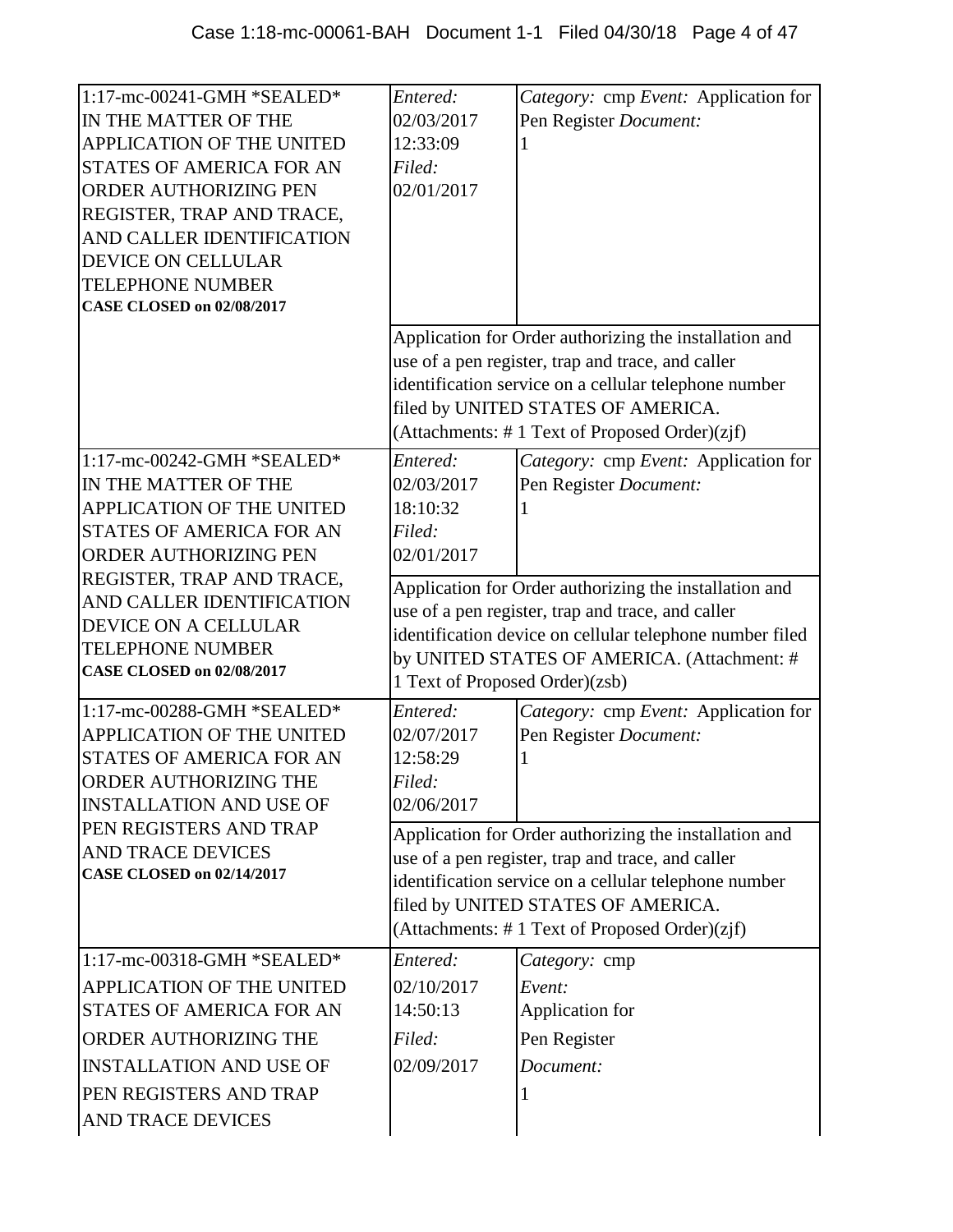| <b>CASE CLOSED on 02/13/2017</b>                                                                                                                      |                                                                                                                                                                                                                                                          |                                                                |  |
|-------------------------------------------------------------------------------------------------------------------------------------------------------|----------------------------------------------------------------------------------------------------------------------------------------------------------------------------------------------------------------------------------------------------------|----------------------------------------------------------------|--|
|                                                                                                                                                       |                                                                                                                                                                                                                                                          | Application for Order authorizing the installation and         |  |
|                                                                                                                                                       | use of a pen register, trap and trace devices filed by<br>UNITED STATES OF AMERICA. (Attachments: #<br>1 Text of Proposed Order) (zjf)                                                                                                                   |                                                                |  |
|                                                                                                                                                       |                                                                                                                                                                                                                                                          |                                                                |  |
|                                                                                                                                                       |                                                                                                                                                                                                                                                          |                                                                |  |
| 1:17-mc-00319-GMH *SEALED*<br>APPLICATION OF THE UNITED<br>STATES OF AMERICA FOR AN<br>ORDER AUTHORIZING THE                                          | Entered:<br>02/10/2017<br>14:51:04<br>Filed:<br>02/09/2017                                                                                                                                                                                               | Category: cmp Event: Application for<br>Pen Register Document: |  |
| <b>INSTALLATION AND USE OF</b><br>PEN REGISTERS AND TRAP                                                                                              |                                                                                                                                                                                                                                                          |                                                                |  |
| <b>AND TRACE DEVICES</b><br><b>CASE CLOSED on 02/13/2017</b>                                                                                          | Application for Order authorizing the installation and<br>use of a pen register, trap and trace devices filed by<br>UNITED STATES OF AMERICA. (Attachments: #<br>1 Text of Proposed Order) (zjf)                                                         |                                                                |  |
| 1:17-mc-00343-GMH *SEALED*<br>APPLICATION OF THE UNITED<br><b>STATES OF AMERICA FOR AN</b><br>ORDER AUTHORIZING THE<br><b>INSTALLATION AND USE OF</b> | Entered:<br>02/15/2017<br>11:17:51<br>Filed:<br>02/14/2017                                                                                                                                                                                               | Category: cmp Event: Application for<br>Pen Register Document: |  |
| PEN REGISTERS AND TRAP                                                                                                                                | Application for Order authorizing the installation and                                                                                                                                                                                                   |                                                                |  |
| AND TRACE DEVICE ON<br><b>FACEBOOK</b><br><b>CASE CLOSED on 02/27/2017</b>                                                                            | use of a pen register, trap and trace device on facebook<br>filed by UNITED STATES OF AMERICA.<br>(Attachments: #1 Text of Proposed Order)(zjf)                                                                                                          |                                                                |  |
| 1:17-mc-00368-GMH *SEALED*                                                                                                                            | Entered:                                                                                                                                                                                                                                                 | Category: cmp Event: Application for                           |  |
| IN THE MATTER OF THE                                                                                                                                  | 02/17/2017                                                                                                                                                                                                                                               | Pen Register Document:                                         |  |
| APPLICATION OF THE UNITED                                                                                                                             | 13:13:43                                                                                                                                                                                                                                                 |                                                                |  |
| STATES OF AMERICA FOR AN<br>ORDER AUTHORIZING PEN                                                                                                     | Filed:<br>02/16/2017                                                                                                                                                                                                                                     |                                                                |  |
| REGISTER, TRAP AND TRACE,<br>AND CALLER IDENTIFICATION<br><b>DEVICE ON CELLULAR</b><br><b>TELEPHONE NUMBER</b><br><b>CASE CLOSED on 03/03/2017</b>    | Application for Order authorizing the installation and<br>use of a pen register, trap and trace, and caller<br>identification device on cellular telephone number filed<br>by UNITED STATES OF AMERICA. (Attachment: #<br>1 Text of Proposed Order)(zsb) |                                                                |  |
| 1:17-mc-00369-GMH *SEALED*                                                                                                                            | Entered:                                                                                                                                                                                                                                                 | Category: cmp Event: Application for                           |  |
| IN THE MATTER OF THE                                                                                                                                  | 02/17/2017                                                                                                                                                                                                                                               | Pen Register Document:                                         |  |
| APPLICATION OF THE UNITED                                                                                                                             | 11:29:21                                                                                                                                                                                                                                                 |                                                                |  |
| <b>STATES OF AMERICA FOR AN</b><br>ORDER AUTHORIZING PEN                                                                                              | Filed:<br>02/16/2017                                                                                                                                                                                                                                     |                                                                |  |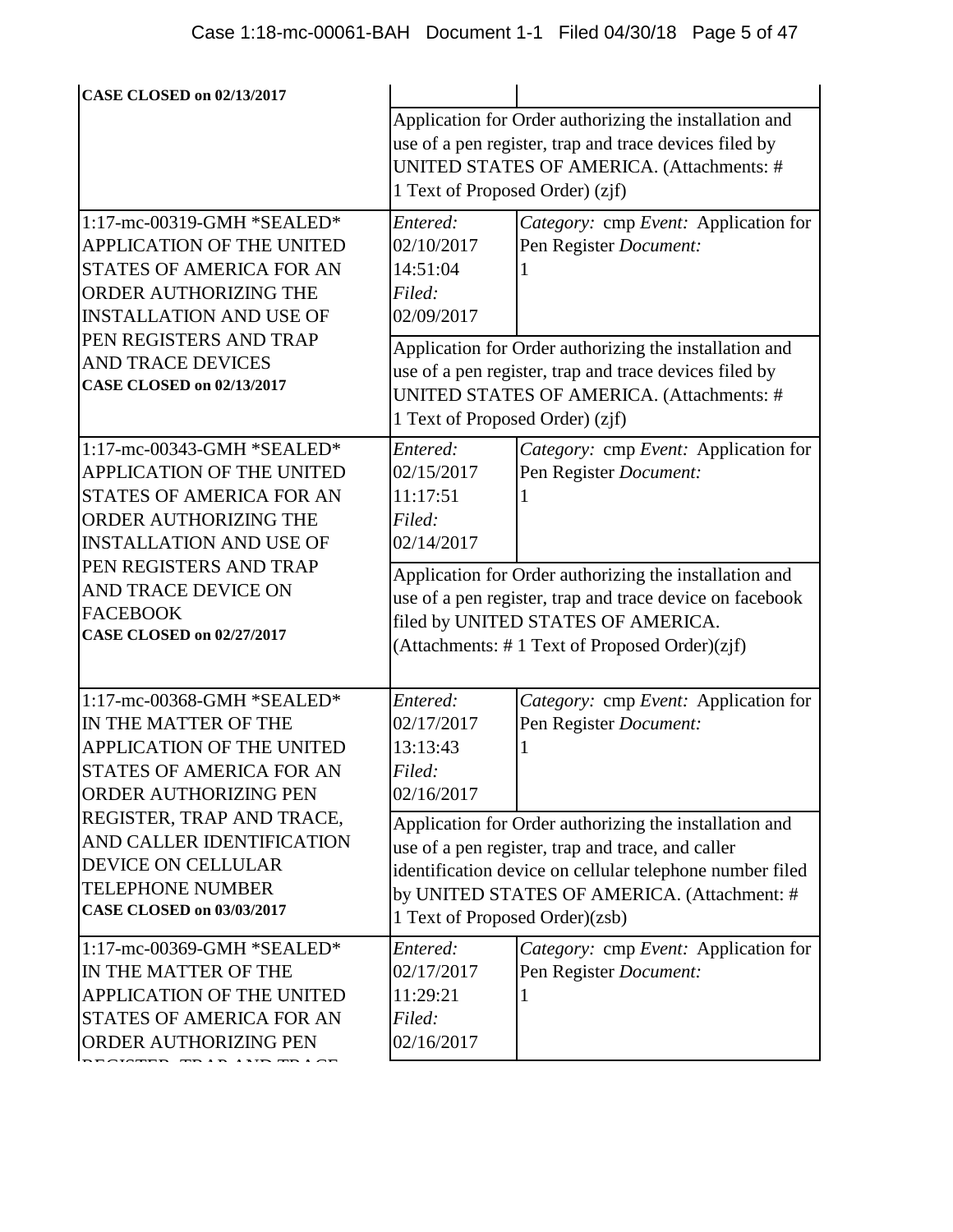| <b>REGISTER, TRAP AND TRACE,</b><br>AND CALLER IDENTIFICATION<br><b>DEVICE ON CELLULAR</b><br><b>TELEPHONE NUMBER</b><br><b>CASE CLOSED on 03/03/2017</b>                                                                              | Application for Order authorizing the installation and<br>use of a pen register, trap and trace, and caller<br>identification device on cellular telephone number filed<br>by UNITED STATES OF AMERICA. (Attachment: #<br>1 Text of Proposed Order)(zsb)    |                                                                                                                                                                                                                                |  |
|----------------------------------------------------------------------------------------------------------------------------------------------------------------------------------------------------------------------------------------|-------------------------------------------------------------------------------------------------------------------------------------------------------------------------------------------------------------------------------------------------------------|--------------------------------------------------------------------------------------------------------------------------------------------------------------------------------------------------------------------------------|--|
| 1:17-mc-00377-GMH *SEALED*<br>IN THE MATTER OF AN<br><b>APPLICATION OF THE UNITED</b><br><b>STATES OF AMERICA FOR AN</b><br>ORDER AUTHORIZING THE<br><b>INSTALLATION AND USE OF A</b><br>PEN REGISTER, TRAP AND<br><b>TRACE DEVICE</b> | Entered:<br>02/22/2017<br>10:11:46<br>Filed:<br>02/17/2017                                                                                                                                                                                                  | Category: cmp Event: Application for<br>Pen Register Document:<br>Application for Order authorizing the installation and<br>use of a pen register, trap and trace device filed by<br>UNITED STATES OF AMERICA. (Attachments: # |  |
| <b>CASE CLOSED on 04/18/2017</b><br>1:17-mc-00378-GMH *SEALED*<br><b>APPLICATION OF THE UNITED</b><br><b>STATES OF AMERICA FOR AN</b><br>ORDER AUTHORIZING THE<br><b>INSTALLATION AND USE OF A</b>                                     | 1 Text of Proposed Order) (zjf)<br>Entered:<br>02/23/2017<br>12:19:59<br>Filed:<br>02/17/2017                                                                                                                                                               | Category: cmp Event: Application for<br>Pen Register Document:                                                                                                                                                                 |  |
| PEN REGISTERS AND TRAP<br>AND TRACE DEVICES ON<br><b>CELLULAR TELEPHONE NUMBER</b><br><b>CASE CLOSED on 03/06/2017</b>                                                                                                                 | Application for Order authorizing the installation and<br>use of a pen register, trap and trace, and caller<br>identification service on a cellular telephone number<br>filed by UNITED STATES OF AMERICA.<br>(Attachments: #1 Text of Proposed Order)(zjf) |                                                                                                                                                                                                                                |  |
| 1:17-mc-00380-GMH *SEALED*<br><b>APPLICATION OF THE UNITED</b><br>STATES OF AMERICA FOR AN<br>ORDER AUTHORIZING THE<br><b>INSTALLATION AND USE OF A</b>                                                                                | Entered:<br>02/22/2017<br>11:49:05<br>Filed:<br>02/17/2017                                                                                                                                                                                                  | Category: cmp Event: Application for<br>Pen Register Document:                                                                                                                                                                 |  |
| PEN REGISTERS AND TRAP<br>AND TRACE DEVICES ON<br><b>CELLULAR TELEPHONE NUMBER</b><br><b>CASE CLOSED on 03/06/2017</b>                                                                                                                 | Application for Order authorizing the installation and<br>use of a pen register, trap and trace devices on cellular<br>telephone number filed by UNITED STATES OF<br>AMERICA. (Attachments: #1 Text of Proposed<br>Order)(zif)                              |                                                                                                                                                                                                                                |  |
| 1:17-mc-00383-GMH *SEALED*<br>IN THE MATTER OF AN<br>APPLICATION OF THE UNITED<br>STATES OF AMERICA FOR AN<br>ORDER AUTHORIZING THE                                                                                                    | Entered:<br>02/22/2017<br>10:24:30<br>Filed:<br>02/17/2017                                                                                                                                                                                                  | Category: cmp Event: Application for<br>Pen Register Document:                                                                                                                                                                 |  |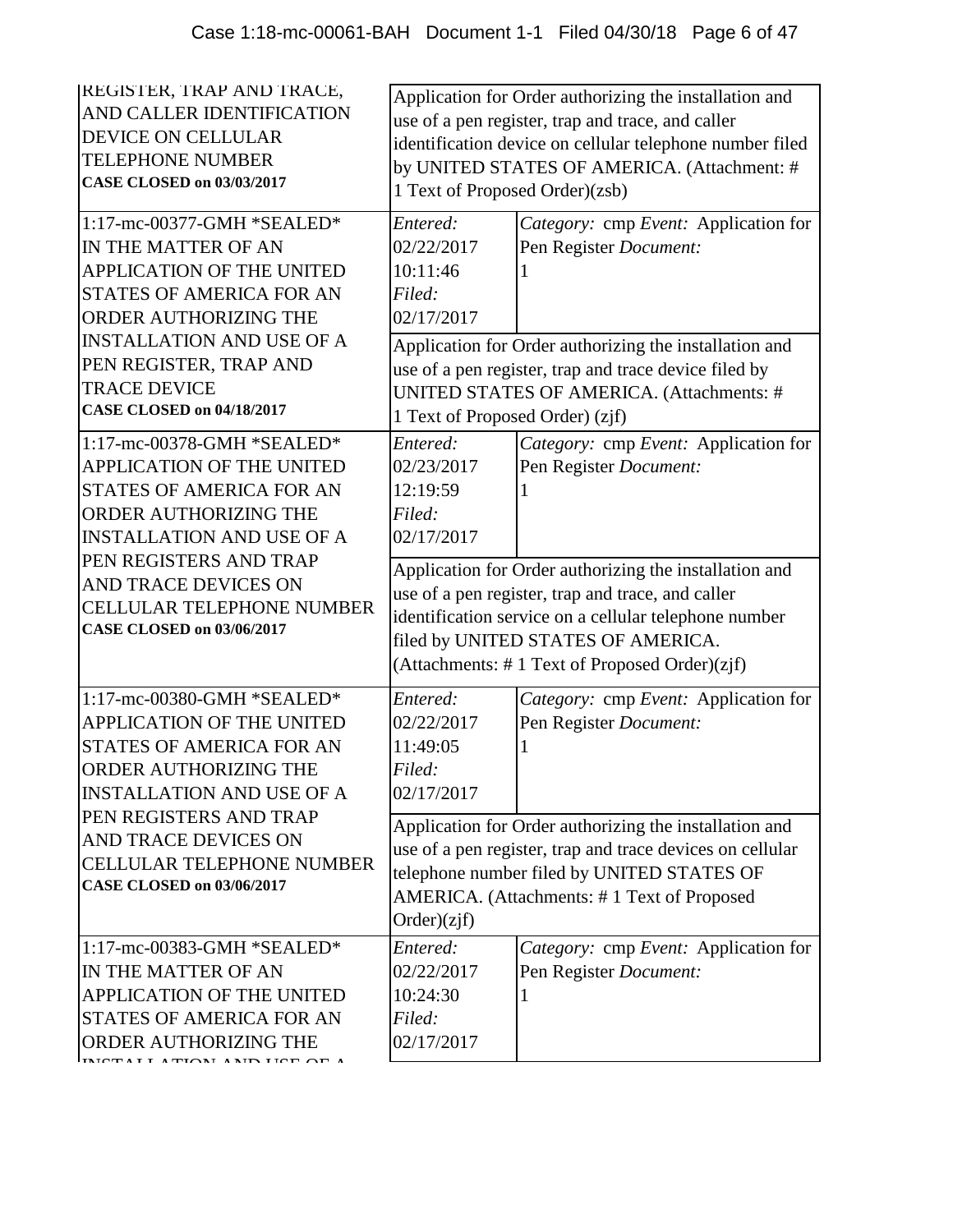| INSTALLATION AND USE OF A<br>PEN REGISTER, TRAP AND<br>TRACE DEVICE, AND CALLER<br><b>IDENTIFICATION SERVICE CASE</b><br><b>CLOSED</b> on 03/06/2017                                                                                 | Application for Order authorizing the installation and<br>use of a pen register, trap and trace device filed by<br>UNITED STATES OF AMERICA. (Attachments: #<br>1 Text of Proposed Order) (zjf)                                                             |                                                                                                                                                                                                                                                             |
|--------------------------------------------------------------------------------------------------------------------------------------------------------------------------------------------------------------------------------------|-------------------------------------------------------------------------------------------------------------------------------------------------------------------------------------------------------------------------------------------------------------|-------------------------------------------------------------------------------------------------------------------------------------------------------------------------------------------------------------------------------------------------------------|
| 1:17-mc-00395-GMH *SEALED*<br>IN THE MATTER OF AN<br>APPLICATION OF THE UNITED<br><b>STATES OF AMERICA FOR AN</b><br>ORDER AUTHORIZING THE<br><b>INSTALLATION AND USE OF A</b><br>PEN REGISTER, TRAP AND<br>TRACE DEVICE, AND CALLER | Entered:<br>02/22/2017<br>10:29:57<br>Filed:<br>02/17/2017                                                                                                                                                                                                  | Category: cmp<br>Event:<br>Application for<br>Pen Register<br>Document:                                                                                                                                                                                     |
| <b>IDENTIFICATION SERVICE CASE</b><br><b>CLOSED</b> on 03/06/2017                                                                                                                                                                    |                                                                                                                                                                                                                                                             | Application for Order authorizing the installation and<br>use of a pen register, trap and trace, and caller<br>identification service on a cellular telephone number<br>filed by UNITED STATES OF AMERICA.<br>(Attachments: #1 Text of Proposed Order)(zjf) |
| 1:17-mc-00430-GMH *SEALED*<br><b>APPLICATION OF THE UNITED</b><br><b>STATES OF AMERICA FOR AN</b><br><b>ORDER AUTHORIZING THE</b><br><b>INSTALLATION AND USE OF A</b>                                                                | Entered:<br>02/23/2017<br>14:49:51<br>Filed:<br>02/22/2017                                                                                                                                                                                                  | Category: cmp Event: Application for<br>Pen Register Document:                                                                                                                                                                                              |
| PEN REGISTER, TRAP AND<br><b>TRACE DEVICE</b><br><b>CASE CLOSED on 03/02/2017</b>                                                                                                                                                    | Application for Order authorizing the installation and<br>use of a pen register, trap and trace devices filed by<br>UNITED STATES OF AMERICA. (Attachments: #<br>1 Text of Proposed Order) (zjf)                                                            |                                                                                                                                                                                                                                                             |
| 1:17-mc-00439-GMH *SEALED*<br>IN THE MATTER OF THE<br><b>APPLICATION OF THE UNITED</b><br><b>STATES OF AMERICA FOR AN</b><br>ORDER AUTHORIZING PEN                                                                                   | Entered:<br>02/24/2017<br>14:59:58<br>Filed:<br>02/23/2017                                                                                                                                                                                                  | Category: cmp Event: Application for<br>Pen Register Document:                                                                                                                                                                                              |
| REGISTER, TRAP AND TRACE,<br>AND CALLER IDENTIFICATION<br><b>DEVICE ON CELLULAR</b><br><b>TELEPHONE NUMBER</b><br><b>CASE CLOSED on 03/03/2017</b>                                                                                   | Application for Order authorizing the installation and<br>use of a pen register, trap and trace, and caller<br>identification service on a cellular telephone number<br>filed by UNITED STATES OF AMERICA.<br>(Attachments: #1 Text of Proposed Order)(zjf) |                                                                                                                                                                                                                                                             |
| 1:17-mc-00440-GMH *SEALED*<br>IN THE MATTER OF THE<br><b>APPLICATION OF THE UNITED</b><br>STATES OF AMERICA FOR AN<br>ORDER AUTHORIZING PEN                                                                                          | Entered:<br>02/24/2017<br>15:01:21<br>Filed:<br>02/23/2017                                                                                                                                                                                                  | Category: cmp Event: Application for<br>Pen Register Document:                                                                                                                                                                                              |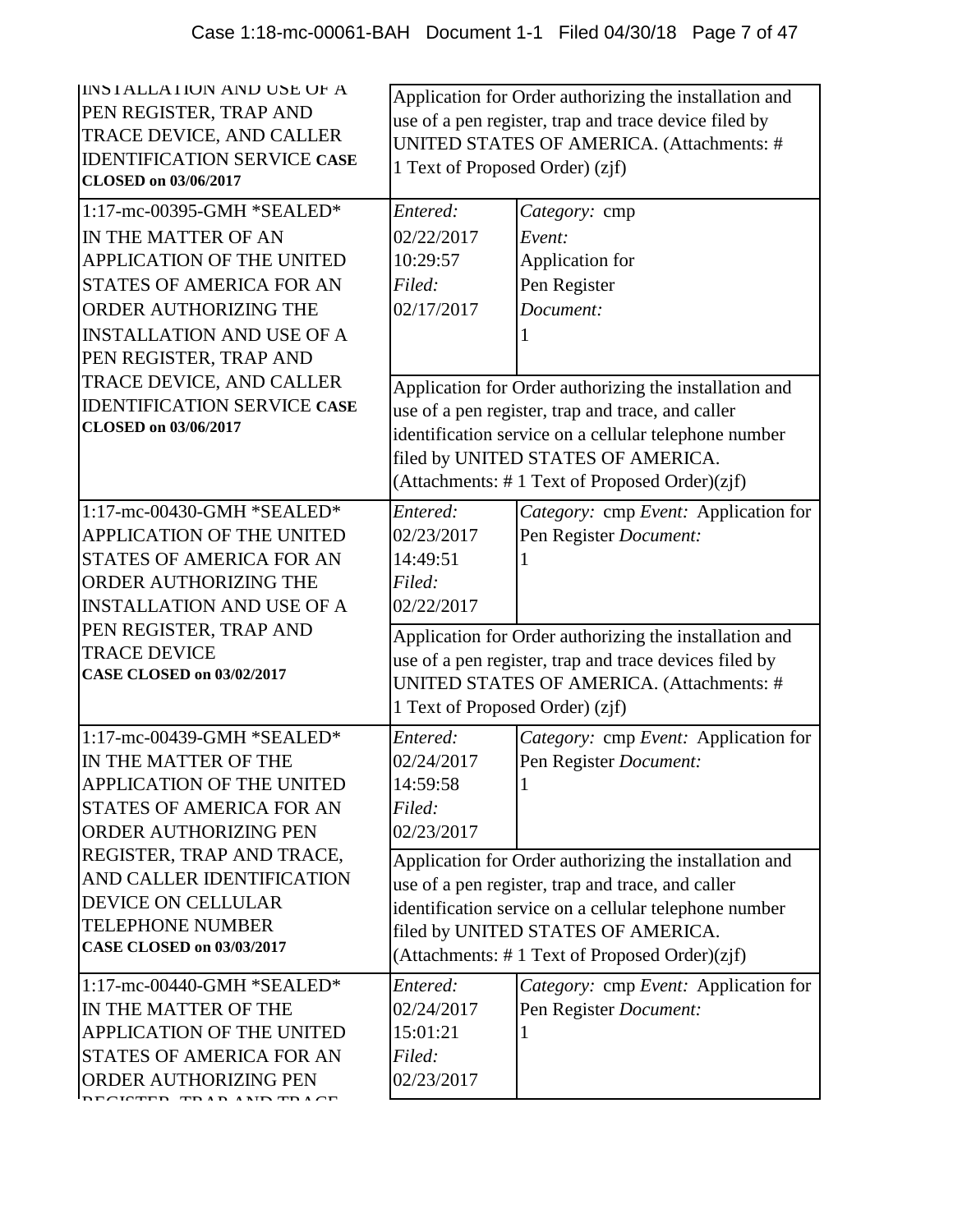| <b>REGISTER, TRAP AND TRACE,</b><br>AND CALLER IDENTIFICATION<br><b>DEVICE ON CELLULAR</b><br><b>TELEPHONE NUMBER</b><br><b>CASE CLOSED on 03/02/2017</b>                              | Application for Order authorizing the installation and<br>use of a pen register, trap and trace, and caller<br>identification service on a cellular telephone number<br>filed by UNITED STATES OF AMERICA.<br>(Attachments: #1 Text of Proposed Order)(zjf)                                                                     |                                                                                                                                       |  |
|----------------------------------------------------------------------------------------------------------------------------------------------------------------------------------------|---------------------------------------------------------------------------------------------------------------------------------------------------------------------------------------------------------------------------------------------------------------------------------------------------------------------------------|---------------------------------------------------------------------------------------------------------------------------------------|--|
| 1:17-mc-00441-GMH *SEALED*<br>IN THE MATTER OF THE<br><b>APPLICATION OF THE UNITED</b><br><b>STATES OF AMERICA FOR AN</b><br><b>ORDER AUTHORIZING PEN</b><br>REGISTER, TRAP AND TRACE, | Entered:<br>02/24/2017<br>15:07:36<br>Filed:<br>02/23/2017                                                                                                                                                                                                                                                                      | Category: misc<br>Event: Application for Order pursuant<br>to 18 U.S.C. 2703(d)<br>APPLICATION for Order authorizing the installation |  |
| AND CALLER IDENTIFICATION<br><b>DEVICE ON CELLULAR</b><br><b>TELEPHONE NUMBER</b><br>CASE CLOSED on 03/02/2017                                                                         | and use of a pen register, trap and trace, and caller<br>identification service on a cellular telephone number<br>filed by UNITED STATES OF AMERICA.<br>(Attachments: #1 Text of Proposed Order)(zjf)<br>Modified on 4/16/2018 to reflect a pen register, rather<br>than a 2703(d), application.(ztnr) (Entered: $02/24/2017$ ) |                                                                                                                                       |  |
| 1:17-mc-00474-RMM *SEALED*<br><b>APPLICATION OF THE UNITED</b><br><b>STATES OF AMERICA FOR AN</b><br>ORDER AUTHORIZING THE<br><b>INSTALLATION AND USE OF</b>                           | Entered:<br>03/02/2017<br>17:00:30<br>Filed:<br>03/01/2017                                                                                                                                                                                                                                                                      | Category: cmp Event: Application for<br>Pen Register Document:                                                                        |  |
| PEN REGISTERS AND TRAP<br><b>AND TRACE DEVICES</b><br><b>CASE CLOSED on 03/08/2017</b>                                                                                                 | Application for Order authorizing the installation and<br>use of a pen registers and trap and trace devices filed by<br>UNITED STATES OF AMERICA. (Attachment: #<br>1 Text of Proposed Order)(zjd)                                                                                                                              |                                                                                                                                       |  |
| 1:17-mc-00495-RMM *SEALED*<br>IN THE MATTER OF THE<br>APPLICATION OF THE UNITED<br>STATES OF AMERICA FOR AN<br>ORDER AUTHORIZING PEN                                                   | Entered:<br>03/06/2017<br>11:36:44<br>Filed:<br>03/03/2017                                                                                                                                                                                                                                                                      | Category: cmp<br>Event: Application for Pen Register<br>Document:                                                                     |  |
| REGISTER, TRAP AND TRACE,<br>AND CALLER IDENTIFICATION<br><b>DEVICE ON CELLULAR</b><br><b>TELEPHONE NUMBER</b><br><b>CASE CLOSED on 03/08/2017</b>                                     | Application for Order authorizing the installation and<br>use of a pen register, trap and trace, and caller<br>identification service on a cellular telephone number<br>filed by UNITED STATES OF AMERICA.<br>(Attachments: #1 Text of Proposed Order)(zjf)                                                                     |                                                                                                                                       |  |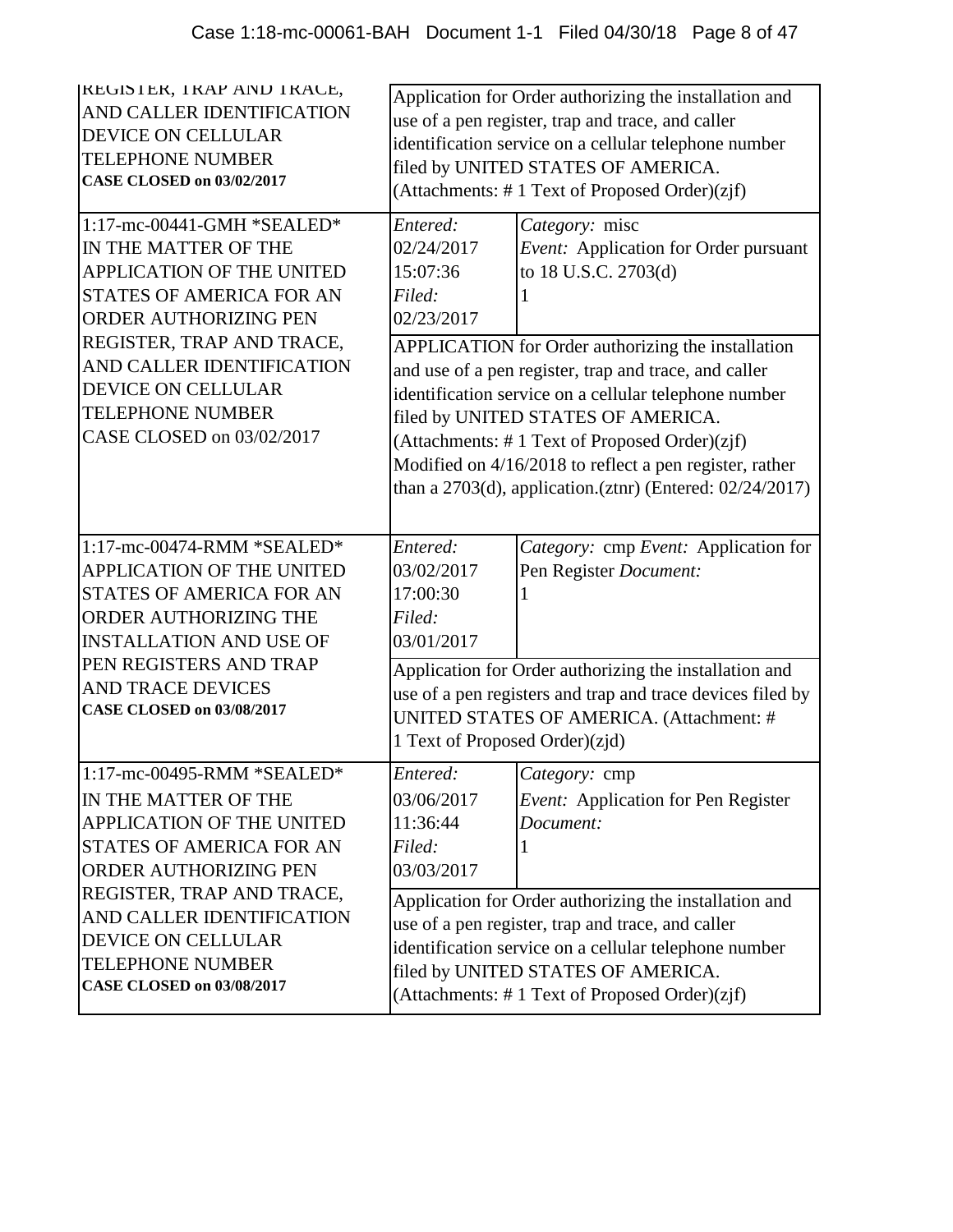| 1:17-mc-00540-GMH *SEALED*<br>IN THE MATTER OF THE<br>APPLICATION OF THE UNITED<br><b>STATES OF AMERICA FOR AN</b><br>ORDER AUTHORIZING PEN<br>REGISTER, TRAP AND TRACE,<br>AND CALLER IDENTIFICATION<br><b>DEVICE ON CELLULAR</b><br><b>TELEPHONE NUMBER</b><br><b>CASE CLOSED on 03/16/2017</b> | Entered:<br>03/09/2017<br>15:08:06<br>Filed:<br>03/09/2017                                    | Category: cmp Event: Application for<br>Pen Register Document:                                                                                                                                                                                              |
|---------------------------------------------------------------------------------------------------------------------------------------------------------------------------------------------------------------------------------------------------------------------------------------------------|-----------------------------------------------------------------------------------------------|-------------------------------------------------------------------------------------------------------------------------------------------------------------------------------------------------------------------------------------------------------------|
|                                                                                                                                                                                                                                                                                                   |                                                                                               | Application for Order authorizing the installation and<br>use of a pen register, trap and trace, and caller<br>identification service on a cellular telephone number<br>filed by UNITED STATES OF AMERICA.<br>(Attachments: #1 Text of Proposed Order)(zjf) |
| 1:17-mc-00541-GMH *SEALED*<br>IN THE MATTER OF THE<br><b>APPLICATION OF THE UNITED</b><br>STATES OF AMERICA FOR AN<br><b>ORDER AUTHORIZING PEN</b>                                                                                                                                                | Entered:<br>03/09/2017<br>15:09:23<br>Filed:<br>03/09/2017                                    | Category: cmp Event: Application for<br>Pen Register Document:                                                                                                                                                                                              |
| REGISTER, TRAP AND TRACE,<br>AND CALLER IDENTIFICATION<br><b>DEVICE ON CELLULAR</b><br><b>TELEPHONE NUMBER</b><br><b>CASE CLOSED on 03/16/2017</b>                                                                                                                                                |                                                                                               | Application for Order authorizing the installation and<br>use of a pen register, trap and trace, and caller<br>identification service on a cellular telephone number<br>filed by UNITED STATES OF AMERICA.<br>(Attachments: #1 Text of Proposed Order)(zjf) |
| 1:17-mc-00550-GMH *SEALED*<br><b>APPLICATION OF THE UNITED</b><br><b>STATES OF AMERICA FOR AN</b><br>ORDER AUTHORIZING THE<br><b>INSTALLATION AND USE OF</b><br>PEN REGISTERS AND TRAP<br><b>AND TRACE DEVICES</b><br><b>CASE CLOSED on 04/25/2017</b>                                            | Entered:<br>03/13/2017<br>10:18:36<br>Filed:<br>03/10/2017<br>1 Text of Proposed Order) (zjf) | Category: cmp Event: Application for<br>Pen Register Document:<br>Application for Order authorizing the installation and<br>use of a pen register, trap and trace devices filed by<br>UNITED STATES OF AMERICA. (Attachments: #                             |
| 1:17-mc-00558-RMM *SEALED*<br>IN THE MATTER OF THE<br>APPLICATION OF THE UNITED<br>STATES OF AMERICA FOR AN<br><b>ORDER AUTHORIZING PEN</b><br>REGISTER, TRAP AND TRACE,                                                                                                                          | Entered:<br>03/16/2017<br>10:47:06<br>Filed:<br>03/15/2017                                    | Category: cmp<br>Event:<br>Application for<br>Pen Register<br>Document:                                                                                                                                                                                     |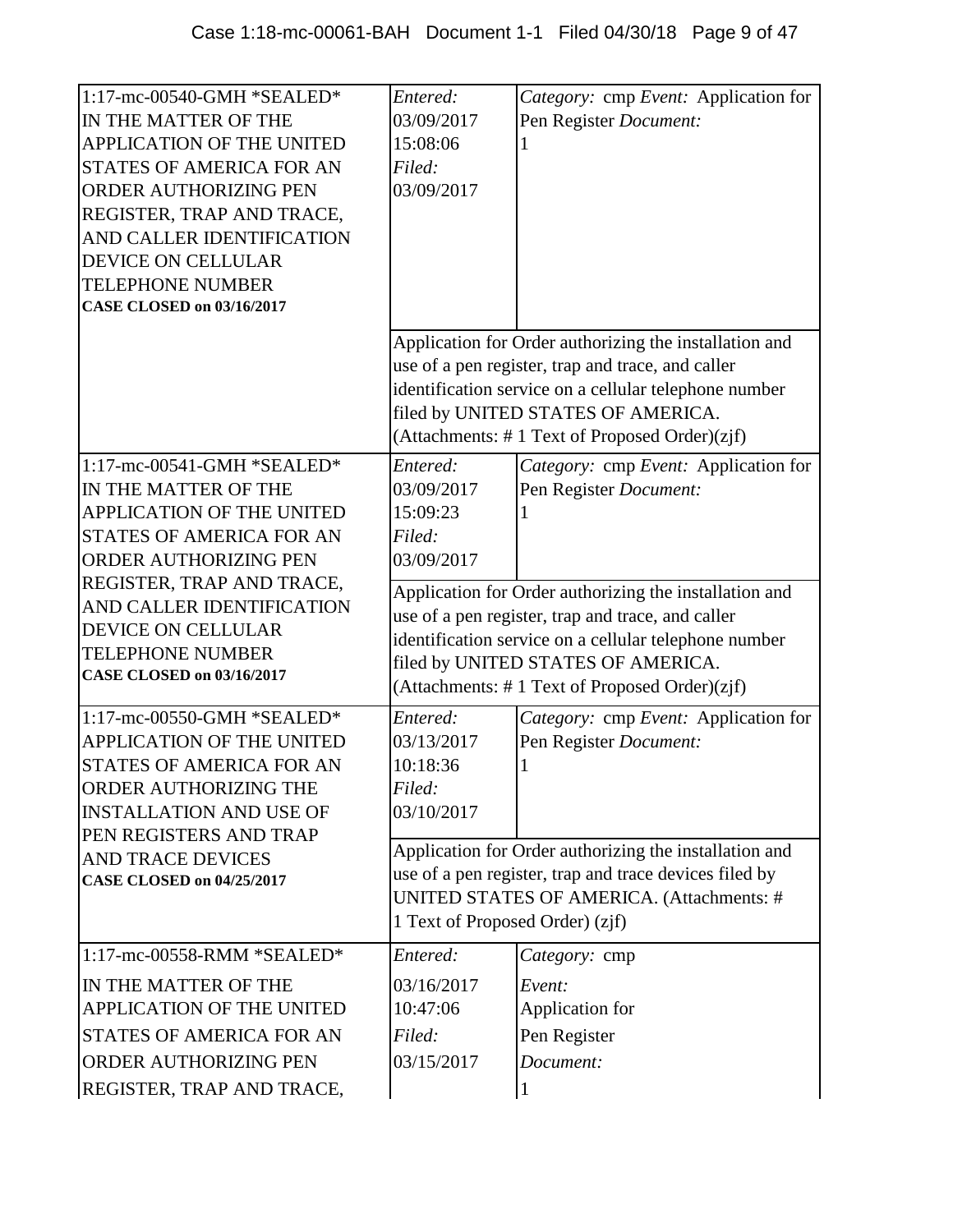| AND CALLER IDENTIFICATION<br><b>DEVICE ON CELLULAR</b><br><b>TELEPHONE NUMBER</b><br><b>CASE CLOSED on 03/16/2017</b><br>1:17-mc-00559-RMM *SEALED*<br>IN THE MATTER OF THE<br>APPLICATION OF THE UNITED<br>STATES OF AMERICA FOR AN<br><b>ORDER AUTHORIZING PEN</b><br>REGISTER, TRAP AND TRACE, | 1 Text of Proposed Order)(zvt)<br>Entered:<br>03/16/2017<br>10:43:34<br>Filed:<br>03/15/2017                                                                                                                                                                | Application for Order authorizing the installation and<br>use of a pen register, trap and trace, and caller<br>identification device on cellular telephone number filed<br>by UNITED STATES OF AMERICA. (Attachment: #<br>Category: cmp Event: Application for<br>Pen Register Document: |  |
|---------------------------------------------------------------------------------------------------------------------------------------------------------------------------------------------------------------------------------------------------------------------------------------------------|-------------------------------------------------------------------------------------------------------------------------------------------------------------------------------------------------------------------------------------------------------------|------------------------------------------------------------------------------------------------------------------------------------------------------------------------------------------------------------------------------------------------------------------------------------------|--|
| AND CALLER IDENTIFICATION<br><b>DEVICE ON CELLULAR</b><br><b>TELEPHONE NUMBER</b><br><b>CASE CLOSED on 08/28/2017</b>                                                                                                                                                                             | Application for Order authorizing the installation and<br>use of a pen register, trap and trace, and caller<br>identification device on cellular telephone number filed<br>by UNITED STATES OF AMERICA. (Attachment: #<br>1 Text of Proposed Order)(zvt)    |                                                                                                                                                                                                                                                                                          |  |
| 1:17-mc-00571-RMM *SEALED*<br>IN THE MATTER OF THE<br><b>APPLICATION OF THE UNITED</b><br>STATES OF AMERICA FOR AN<br>ORDER AUTHORIZING PEN                                                                                                                                                       | Entered:<br>03/17/2017<br>14:32:39<br>Filed:<br>03/15/2017                                                                                                                                                                                                  | Category: cmp Event: Application for<br>Pen Register Document:                                                                                                                                                                                                                           |  |
| REGISTER, TRAP AND TRACE,<br>AND CALLER IDENTIFICATION<br><b>DEVICE ON CELLULAR</b><br><b>TELEPHONE NUMBER</b><br><b>CASE CLOSED on 07/07/2017</b>                                                                                                                                                | Application for Order authorizing the installation and<br>use of a pen register, trap and trace, and caller<br>identification service on a cellular telephone number<br>filed by UNITED STATES OF AMERICA.<br>(Attachments: #1 Text of Proposed Order)(zjf) |                                                                                                                                                                                                                                                                                          |  |
| 1:17-mc-00572-RMM *SEALED*<br>IN THE MATTER OF THE<br><b>APPLICATION OF THE UNITED</b><br><b>STATES OF AMERICA FOR AN</b><br><b>ORDER AUTHORIZING PEN</b>                                                                                                                                         | Entered:<br>03/17/2017<br>14:34:05<br>Filed:<br>03/15/2017                                                                                                                                                                                                  | Category: cmp Event: Application for<br>Pen Register Document:                                                                                                                                                                                                                           |  |
| REGISTER, TRAP AND TRACE,<br>AND CALLER IDENTIFICATION<br><b>DEVICE ON CELLULAR</b><br><b>TELEPHONE NUMBER</b><br><b>CASE CLOSED on 07/07/2017</b>                                                                                                                                                |                                                                                                                                                                                                                                                             | Application for Order authorizing the installation and<br>use of a pen register, trap and trace, and caller<br>identification service on a cellular telephone number<br>filed by UNITED STATES OF AMERICA.<br>(Attachments: #1 Text of Proposed Order)(zjf)                              |  |
| 1:17-mc-00601-RMM *SEALED*<br>IN THE MATTER OF THE<br><b>APPLICATION OF THE UNITED</b><br><b>STATES OF AMERICA FOR AN</b><br>ORDER AUTHORIZING PEN<br>REGISTER, TRAP AND TRACE,                                                                                                                   | Entered:<br>03/20/2017<br>15:20:15<br>Filed:<br>03/17/2017                                                                                                                                                                                                  | Category: cmp Event: Application for<br>Pen Register Document:                                                                                                                                                                                                                           |  |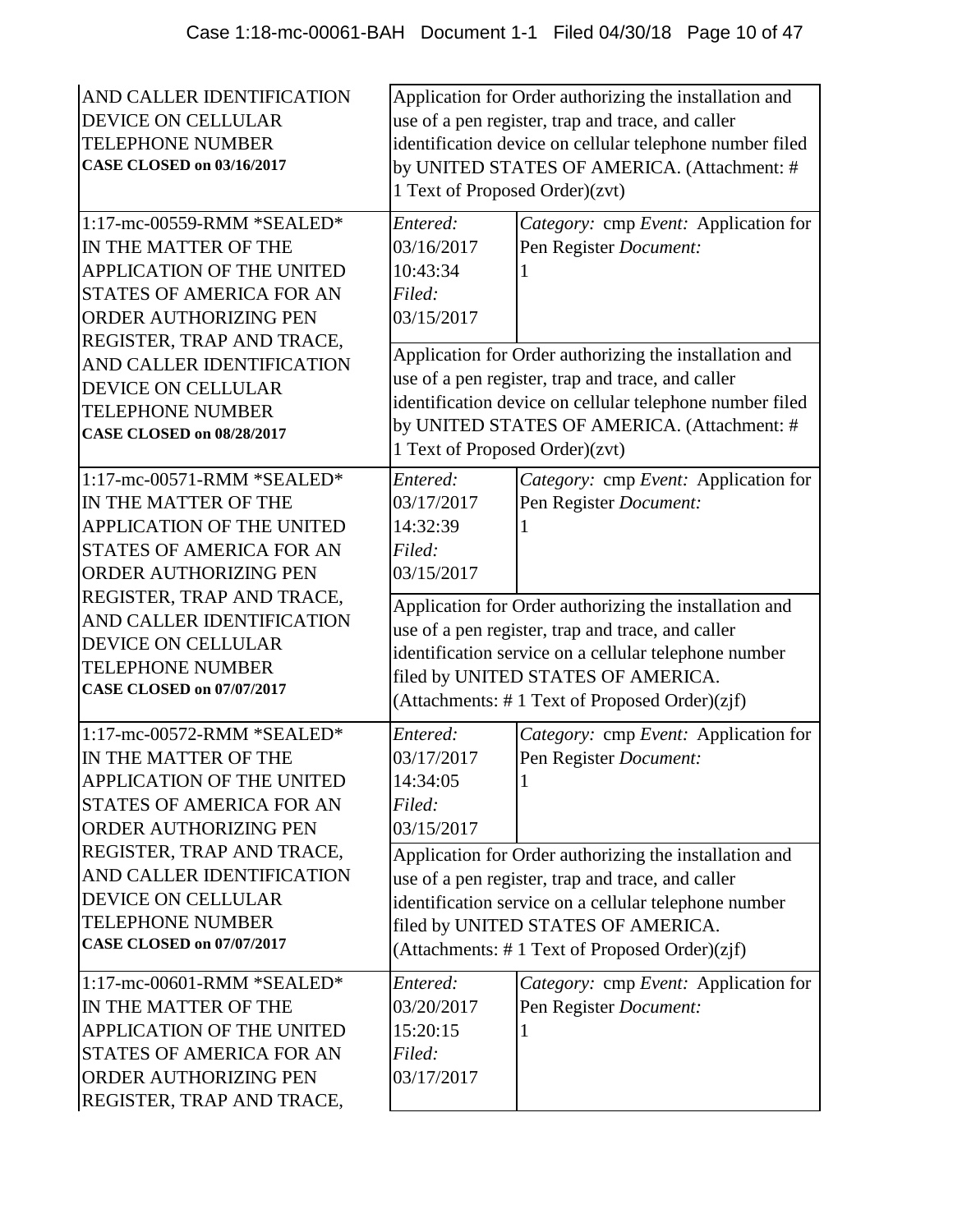| AND CALLER IDENTIFICATION<br>DEVICE ON CELLULAR<br><b>TELEPHONE NUMBER</b><br><b>CASE CLOSED on 07/07/2017</b><br>1:17-mc-00636-RMM *SEALED*<br>APPLICATION OF THE UNITED                                                                                                                        | Application for Order authorizing the installation and<br>use of a pen register, trap and trace, and caller<br>identification service on a cellular telephone number<br>filed by UNITED STATES OF AMERICA.<br>(Attachments: #1 Text of Proposed Order)(zjf)<br>Entered:<br>Category: cmp Event: Application for<br>03/23/2017<br>Pen Register Document: |                                                                                                                                                                                                                                                                                                                                         |  |
|--------------------------------------------------------------------------------------------------------------------------------------------------------------------------------------------------------------------------------------------------------------------------------------------------|---------------------------------------------------------------------------------------------------------------------------------------------------------------------------------------------------------------------------------------------------------------------------------------------------------------------------------------------------------|-----------------------------------------------------------------------------------------------------------------------------------------------------------------------------------------------------------------------------------------------------------------------------------------------------------------------------------------|--|
| <b>STATES OF AMERICA FOR AN</b><br>ORDER AUTHORIZING THE<br><b>INSTALLATION AND USE OF A</b><br>PEN REGISTER, TRAP AND<br>TRACE DEVICE ON THE<br>WHATSAPP, INC.<br><b>CASE CLOSED on 03/29/2017</b>                                                                                              | 12:54:24<br>Filed:<br>03/22/2017                                                                                                                                                                                                                                                                                                                        |                                                                                                                                                                                                                                                                                                                                         |  |
|                                                                                                                                                                                                                                                                                                  | Application for Order authorizing the installation and<br>use of a pen register, trap and trace, and caller<br>identification device filed by UNITED STATES OF<br>AMERICA. (Attachments: #1 Text of Proposed<br>Order)(zif)                                                                                                                             |                                                                                                                                                                                                                                                                                                                                         |  |
| 1:17-mc-00652-RMM *SEALED*<br><b>APPLICATION OF THE UNITED</b><br><b>STATES OF AMERICA FOR AN</b><br>ORDER AUTHORIZING THE<br><b>INSTALLATION AND USE OF</b><br>PEN REGISTERS AND TRAP<br>AND TRACE DEVICES ON<br><b>CELLULAR TELEPHONE</b><br><b>NUMBER</b><br><b>CASE CLOSED on 03/29/2017</b> | Entered:<br>03/24/2017<br>10:16:35<br>Filed:<br>03/23/2017                                                                                                                                                                                                                                                                                              | Category: cmp<br>Event:<br>Application for<br>Pen Register<br>Document:<br>Application for Order authorizing the installation and<br>use of a pen register, trap and trace, and caller<br>identification service on a cellular telephone number<br>filed by UNITED STATES OF AMERICA.<br>(Attachments: #1 Text of Proposed Order)(zhsj) |  |
| $1:17$ -mc-00653-RMM *SEALED*<br><b>APPLICATION OF THE UNITED</b><br><b>STATES OF AMERICA FOR AN</b><br>ORDER AUTHORIZING THE<br><b>INSTALLATION AND USE OF</b>                                                                                                                                  | Entered:<br>03/24/2017<br>10:44:09<br>Filed:<br>03/23/2017                                                                                                                                                                                                                                                                                              | Category: cmp Event: Application for<br>Pen Register Document:                                                                                                                                                                                                                                                                          |  |
| PEN REGISTERS AND TRAP<br>AND TRACE DEVICES ON<br><b>CELLULAR TELEPHONE NUMBER</b><br><b>CASE CLOSED on 03/29/2017</b>                                                                                                                                                                           | Application for Order authorizing the installation and<br>use of a pen register, trap and trace, and caller<br>identification service on a cellular telephone number<br>filed by UNITED STATES OF AMERICA.<br>(Attachments: #1 Text of Proposed Order)(zhsj)                                                                                            |                                                                                                                                                                                                                                                                                                                                         |  |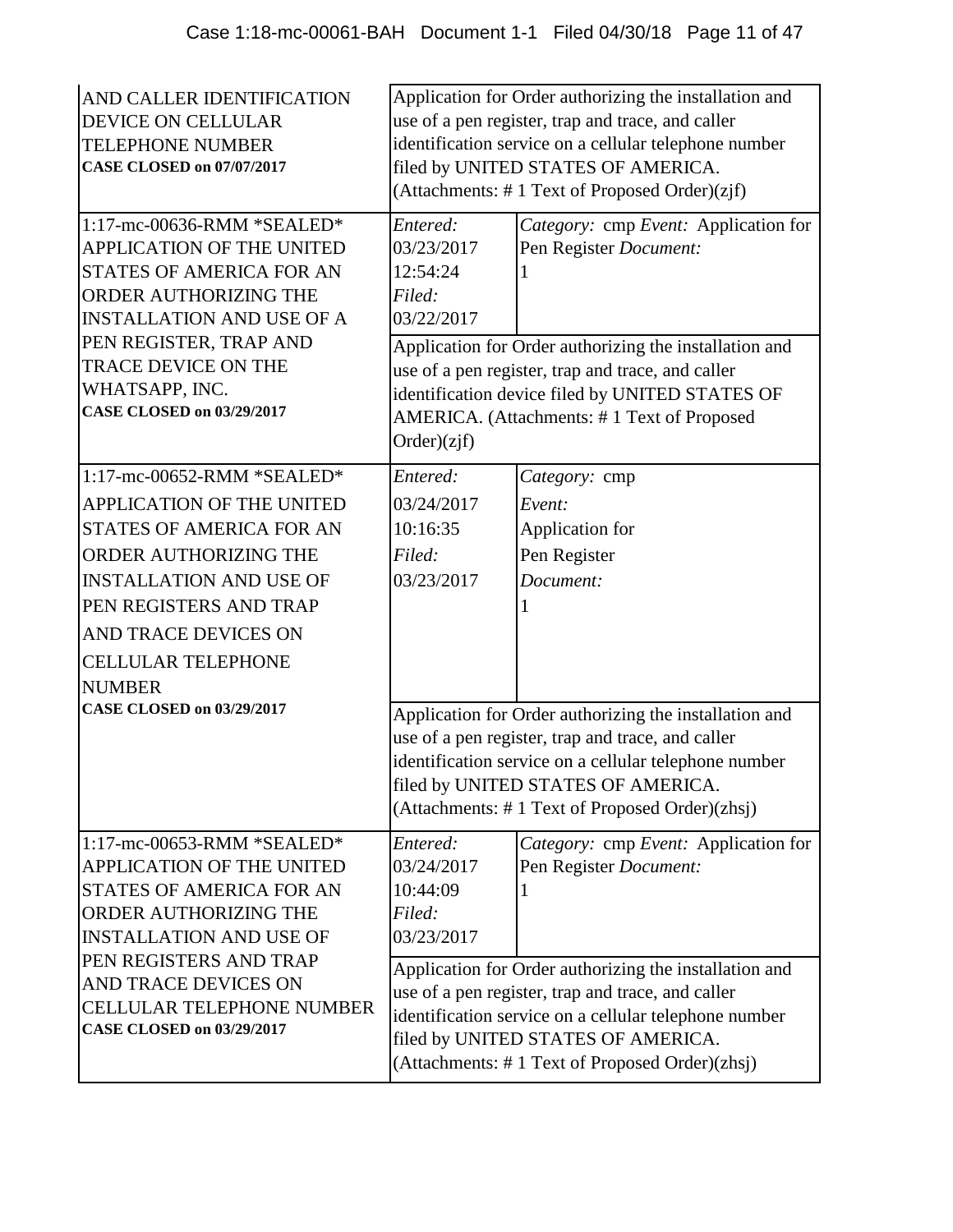| 1:17-mc-00655-RMM *SEALED*<br>APPLICATION OF THE UNITED<br>STATES OF AMERICA FOR AN<br>ORDER AUTHORIZING THE<br><b>INSTALLATION AND USE OF</b><br>PEN REGISTERS AND TRAP<br>AND TRACE DEVICES ON<br><b>CELLULAR TELEPHONE NUMBER</b><br><b>CASE CLOSED on 03/29/2017</b>                   | Entered:<br>03/24/2017<br>10:56:15<br>Filed:<br>03/23/2017                                 | Category: cmp Event: Application for<br>Pen Register Document:<br>Application for Order authorizing the installation and<br>use of a pen register, trap and trace, and caller<br>identification service on a cellular telephone number<br>filed by UNITED STATES OF AMERICA.                                                                       |
|--------------------------------------------------------------------------------------------------------------------------------------------------------------------------------------------------------------------------------------------------------------------------------------------|--------------------------------------------------------------------------------------------|----------------------------------------------------------------------------------------------------------------------------------------------------------------------------------------------------------------------------------------------------------------------------------------------------------------------------------------------------|
| 1:17-mc-00666-RMM *SEALED*<br>APPLICATION OF THE UNITED<br>STATES OF AMERICA FOR AN<br>ORDER AUTHORIZING THE<br><b>INSTALLATION AND USE OF</b><br>PEN REGISTERS AND TRAP<br>AND TRACE DEVICES ON<br><b>CELLULAR TELEPHONE NUMBER</b><br><b>CASE CLOSED on 03/29/2017</b>                   | Entered:<br>03/24/2017<br>10:36:34<br>Filed:<br>03/23/2017<br>Order w/ Attachment A) (zvt) | (Attachments: #1 Text of Proposed Order)(zhsj)<br>Category: cmp<br>Event:<br><b>Application for Pen Register</b><br>Document:<br>Application for Order authorizing the installation and<br>use of pen registers and trap and trace devices on<br>cellular telephone number filed by UNITED STATES<br>OF AMERICA. (Attachments: #1 Text of Proposed |
| 1:17-mc-00667-RMM *SEALED*<br>IN RE APPLICATION OF THE<br>UNITED STATES OF AMERICA<br>FOR AN ORDER AUTHORIZING<br>THE INSTALLATION AND USE<br>OF PEN REGISTERS AND TRAP<br><b>AND TRACE DEVICES</b><br><b>CASE CLOSED on 03/29/2017</b>                                                    | Entered:<br>03/24/2017<br>13:59:28<br>Filed:<br>03/23/2017<br>Order)(zdr)                  | Category: cmp Event: Application for<br>Pen Register Document:<br>Application for Order authorizing the installation and<br>use of a pen register, trap and trace, and caller<br>identification device filed by UNITED STATES OF<br>AMERICA. (Attachments: #1 Text of Proposed                                                                     |
| 1:17-mc-00668-RMM *SEALED*<br>IN THE MATTER OF THE<br>APPLICATION OF THE UNITED<br><b>STATES OF AMERICA FOR AN</b><br>ORDER AUTHORIZING PEN<br>REGISTER, TRAP AND TRACE,<br>AND CALLER IDENTIFICATION<br>DEVICE ON CELLULAR<br><b>TELEPHONE NUMBER</b><br><b>CASE CLOSED on 03/29/2017</b> | Entered:<br>03/24/2017<br>12:26:05<br>Filed:<br>03/23/2017                                 | Category: cmp Event: Application for<br>Pen Register Document:<br>Application for Order authorizing the installation and<br>use of a pen register, trap and trace, and caller<br>identification device on a cellular telephone number<br>filed by UNITED STATES OF AMERICA.<br>(Attachments: #1 Text of Proposed Order)(zdr)                       |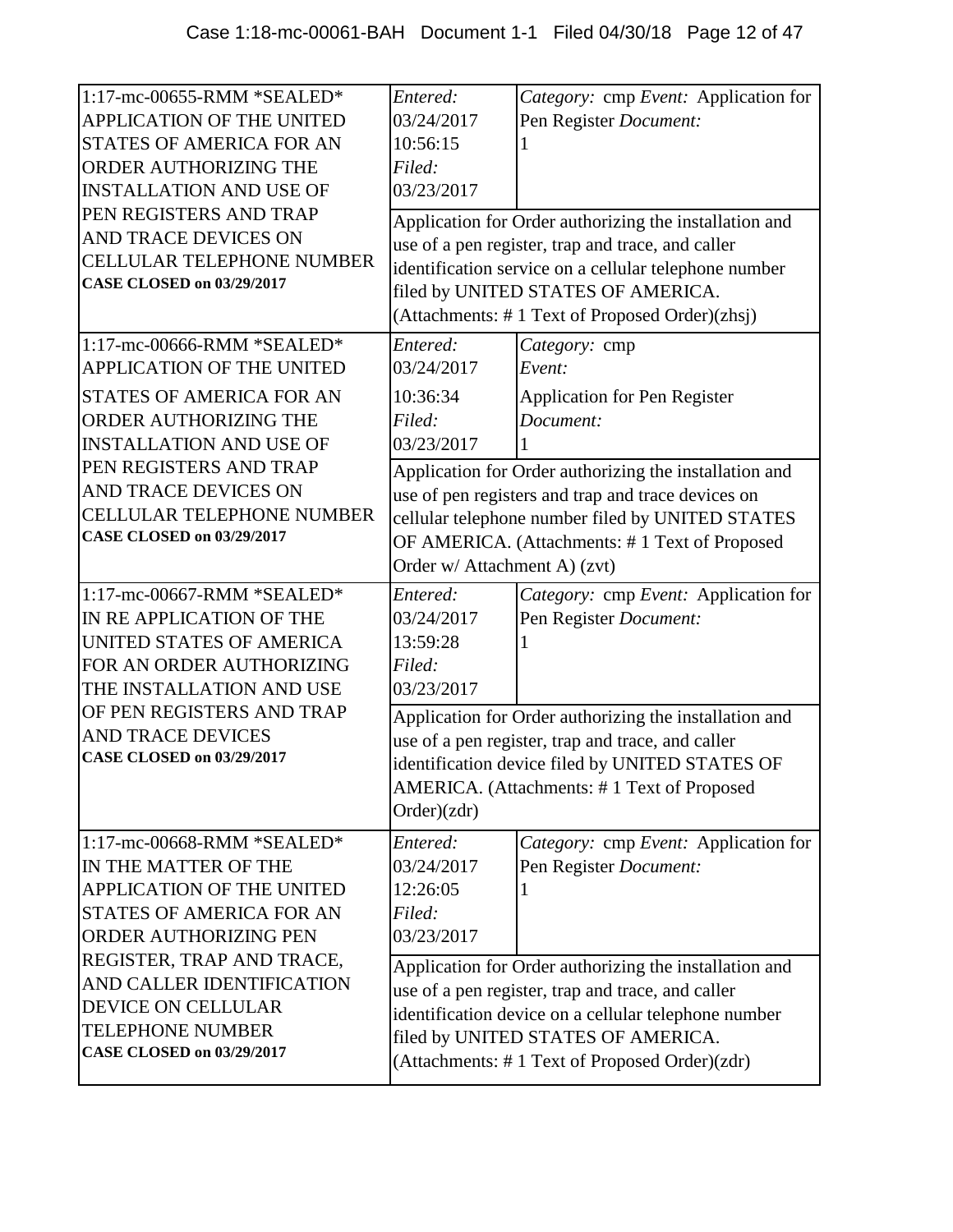| 1:17-mc-00669-RMM *SEALED*<br><b>APPLICATION OF THE UNITED</b><br><b>STATES OF AMERICA FOR AN</b><br>ORDER AUTHORIZING THE<br><b>INSTALLATION AND USE OF</b><br>PEN REGISTERS AND TRAP<br>AND TRACE DEVICES ON<br><b>CELLULAR TELEPHONE NUMBER</b><br><b>CASE CLOSED on 03/29/2017</b> | Entered:<br>03/27/2017<br>14:25:26<br>Filed:<br>03/23/2017<br>Order)(zjf)                                                                                                                        | Category: cmp Event: Application for<br>Pen Register Document:<br>Application for Order authorizing the installation and<br>use of a pen register, trap and trace devices on a cellular<br>telephone number filed by UNITED STATES OF<br>AMERICA. (Attachments: #1 Text of Proposed |  |
|----------------------------------------------------------------------------------------------------------------------------------------------------------------------------------------------------------------------------------------------------------------------------------------|--------------------------------------------------------------------------------------------------------------------------------------------------------------------------------------------------|-------------------------------------------------------------------------------------------------------------------------------------------------------------------------------------------------------------------------------------------------------------------------------------|--|
| 1:17-mc-00671-RMM *SEALED*<br>IN RE APPLICATION OF THE<br>UNITED STATES OF AMERICA<br>FOR AN ORDER AUTHORIZING<br>THE INSTALLATION AND USE                                                                                                                                             | Entered:<br>03/24/2017<br>12:08:38<br>Filed:<br>03/23/2017                                                                                                                                       | Category: cmp Event: Application for<br>Pen Register Document:                                                                                                                                                                                                                      |  |
| OF PEN REGISTERS AND TRAP<br><b>AND TRACE DEVICES</b><br><b>CASE CLOSED on 03/29/2017</b>                                                                                                                                                                                              | Application for Order authorizing the installation and<br>use of a pen register, trap and trace devices filed by<br>UNITED STATES OF AMERICA. (Attachments: #<br>1 Text of Proposed Order) (zdr) |                                                                                                                                                                                                                                                                                     |  |
| 1:17-mc-00714-RMM *SEALED*<br>APPLICATION OF THE UNITED<br><b>STATES OF AMERICA FOR AN</b><br>ORDER AUTHORIZING THE<br><b>INSTALLATION AND USE OF</b><br>PEN REGISTERS AND TRAP<br><b>AND TRACE DEVICES</b>                                                                            | Entered:<br>03/29/2017<br>10:47:55<br>Filed:<br>03/28/2017                                                                                                                                       | Category: cmp Event: Application for<br>Pen Register Document:<br>Application for Order authorizing the installation and<br>use of a pen register, trap and trace devices filed by                                                                                                  |  |
| <b>CASE CLOSED on 05/17/2017</b>                                                                                                                                                                                                                                                       | UNITED STATES OF AMERICA. (Attachments: #<br>1 Text of Proposed Order) (zjf)                                                                                                                     |                                                                                                                                                                                                                                                                                     |  |
| 1:17-mc-00732-RMM *SEALED*<br>IN THE MATTER OF THE<br>APPLICATION OF THE UNITED<br><b>STATES OF AMERICA FOR AN</b><br>ORDER AUTHORIZING PEN<br>REGISTER, TRAP AND TRACE,<br>AND CALLER IDENTIFICATION                                                                                  | Entered:<br>03/31/2017<br>12:31:20<br>Filed:<br>03/29/2017                                                                                                                                       | Category: cmp Event: Application for<br>Pen Register Document:<br>Application for Order authorizing the installation and                                                                                                                                                            |  |
| DEVICE ON CELLULAR<br><b>TELEPHONE NUMBER</b><br><b>CASE CLOSED on 07/20/2017</b>                                                                                                                                                                                                      | Order)(zjf)                                                                                                                                                                                      | use of a pen register, trap and trace, and caller<br>identification device filed by UNITED STATES OF<br>AMERICA. (Attachments: #1 Text of Proposed                                                                                                                                  |  |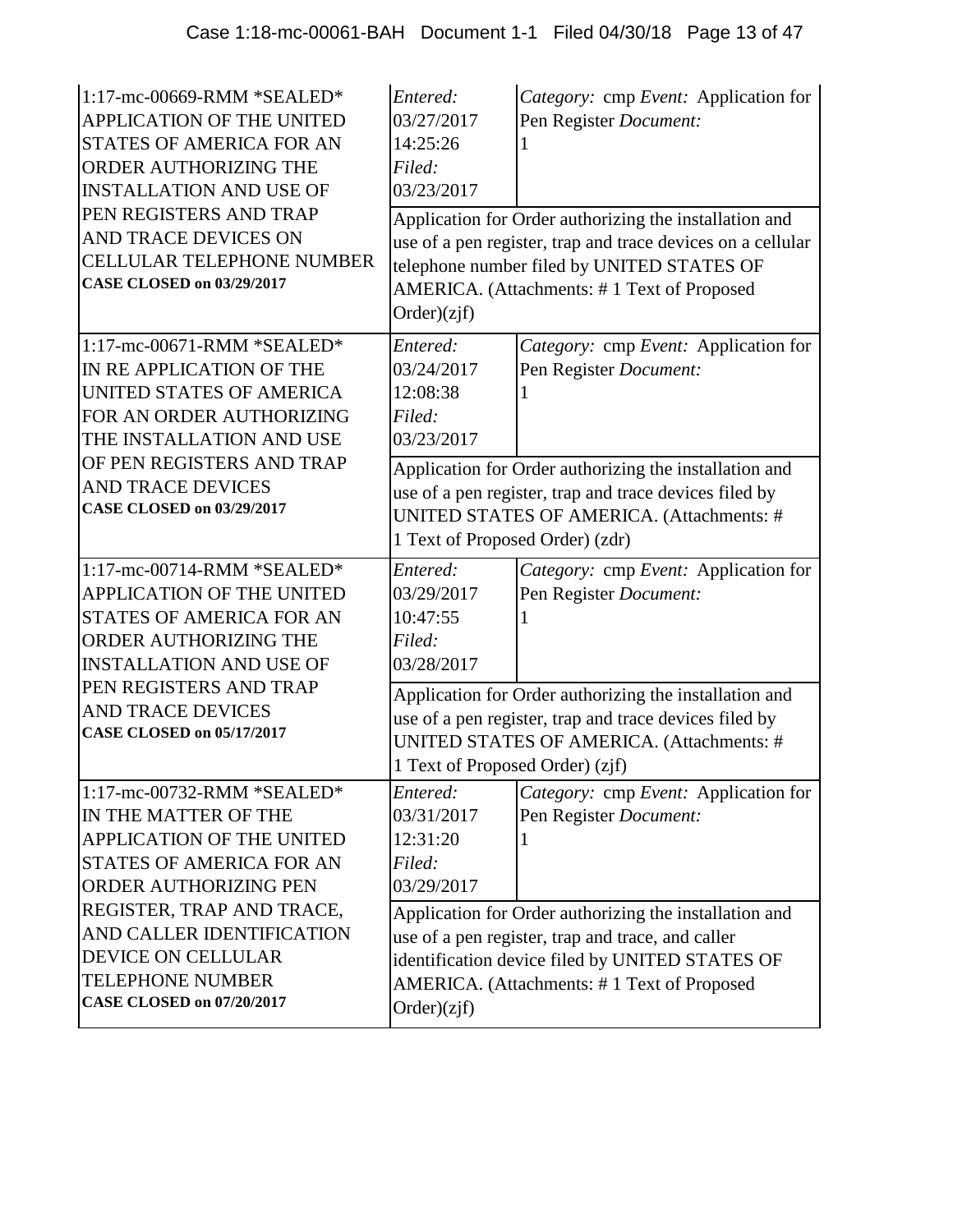| 1:17-mc-00735-RMM *SEALED*<br>IN THE MATTER OF THE<br><b>APPLICATION OF THE UNITED</b><br><b>STATES OF AMERICA FOR AN</b><br>ORDER AUTHORIZING PEN<br>REGISTER, TRAP AND TRACE,<br>AND CALLER IDENTIFICATION<br><b>DEVICE ON CELLULAR</b><br><b>TELEPHONE NUMBER</b><br><b>CASE CLOSED on 04/03/2017</b><br>1:17-mc-00736-RMM *SEALED* | Entered:<br>03/31/2017<br>12:32:52<br>Filed:<br>03/29/2017<br>Order)(zif)<br>Entered: | Category: cmp Event: Application for<br>Pen Register Document:<br>Application for Order authorizing the installation and<br>use of a pen register, trap and trace, and caller<br>identification device filed by UNITED STATES OF<br>AMERICA. (Attachments: #1 Text of Proposed<br>Category: cmp |
|----------------------------------------------------------------------------------------------------------------------------------------------------------------------------------------------------------------------------------------------------------------------------------------------------------------------------------------|---------------------------------------------------------------------------------------|-------------------------------------------------------------------------------------------------------------------------------------------------------------------------------------------------------------------------------------------------------------------------------------------------|
| IN THE MATTER OF THE                                                                                                                                                                                                                                                                                                                   | 03/31/2017                                                                            | Event:                                                                                                                                                                                                                                                                                          |
| <b>APPLICATION OF THE UNITED</b><br><b>STATES OF AMERICA FOR AN</b>                                                                                                                                                                                                                                                                    | 12:34:31<br>Filed:                                                                    | Application for<br>Pen Register                                                                                                                                                                                                                                                                 |
| ORDER AUTHORIZING PEN                                                                                                                                                                                                                                                                                                                  | 03/29/2017                                                                            | Document:                                                                                                                                                                                                                                                                                       |
| REGISTER, TRAP AND TRACE,                                                                                                                                                                                                                                                                                                              |                                                                                       |                                                                                                                                                                                                                                                                                                 |
| AND CALLER IDENTIFICATION                                                                                                                                                                                                                                                                                                              |                                                                                       |                                                                                                                                                                                                                                                                                                 |
| DEVICE ON CELLULAR                                                                                                                                                                                                                                                                                                                     |                                                                                       |                                                                                                                                                                                                                                                                                                 |
| <b>TELEPHONE NUMBER</b>                                                                                                                                                                                                                                                                                                                |                                                                                       |                                                                                                                                                                                                                                                                                                 |
| <b>CASE CLOSED on 04/03/2017</b>                                                                                                                                                                                                                                                                                                       |                                                                                       |                                                                                                                                                                                                                                                                                                 |
|                                                                                                                                                                                                                                                                                                                                        | Order)(zjf)                                                                           | Application for Order authorizing the installation and<br>use of a pen register, trap and trace, and caller<br>identification device filed by UNITED STATES OF<br>AMERICA. (Attachments: #1 Text of Proposed                                                                                    |
| 1:17-mc-00748-RMM *SEALED*                                                                                                                                                                                                                                                                                                             | Entered:                                                                              |                                                                                                                                                                                                                                                                                                 |
|                                                                                                                                                                                                                                                                                                                                        |                                                                                       | Category: cmp Event: Application for                                                                                                                                                                                                                                                            |
| IN THE MATTER OF THE                                                                                                                                                                                                                                                                                                                   | 03/31/2017                                                                            | Pen Register Document:                                                                                                                                                                                                                                                                          |
| APPLICATION OF THE UNITED                                                                                                                                                                                                                                                                                                              | 12:44:35                                                                              |                                                                                                                                                                                                                                                                                                 |
| STATES OF AMERICA FOR AN                                                                                                                                                                                                                                                                                                               | Filed:                                                                                |                                                                                                                                                                                                                                                                                                 |
| ORDER AUTHORIZING PEN                                                                                                                                                                                                                                                                                                                  | 03/30/2017                                                                            |                                                                                                                                                                                                                                                                                                 |
| REGISTER, TRAP AND TRACE                                                                                                                                                                                                                                                                                                               |                                                                                       | Application for Order authorizing the installation and                                                                                                                                                                                                                                          |
| DEVICE, AND CALLER                                                                                                                                                                                                                                                                                                                     |                                                                                       | use of a pen register, trap and trace, and caller                                                                                                                                                                                                                                               |
| <b>IDENTIFICATION</b><br><b>CASE CLOSED on 09/01/2017</b>                                                                                                                                                                                                                                                                              |                                                                                       | identification device filed by UNITED STATES OF                                                                                                                                                                                                                                                 |
|                                                                                                                                                                                                                                                                                                                                        | Order)(zif)                                                                           | AMERICA. (Attachments: #1 Text of Proposed                                                                                                                                                                                                                                                      |
| 1:17-mc-00749-RMM *SEALED*                                                                                                                                                                                                                                                                                                             | Entered:                                                                              | Category: cmp                                                                                                                                                                                                                                                                                   |
| APPLICATION OF THE UNITED                                                                                                                                                                                                                                                                                                              | 04/03/2017                                                                            | Event:                                                                                                                                                                                                                                                                                          |
| STATES OF AMERICA FOR AN                                                                                                                                                                                                                                                                                                               | 15:05:12                                                                              | Application for                                                                                                                                                                                                                                                                                 |
| ORDER AUTHORIZING PEN<br>REGISTER, TRAP AND TRACE,                                                                                                                                                                                                                                                                                     | Filed:<br>03/30/2017                                                                  | Pen Register<br>Document:                                                                                                                                                                                                                                                                       |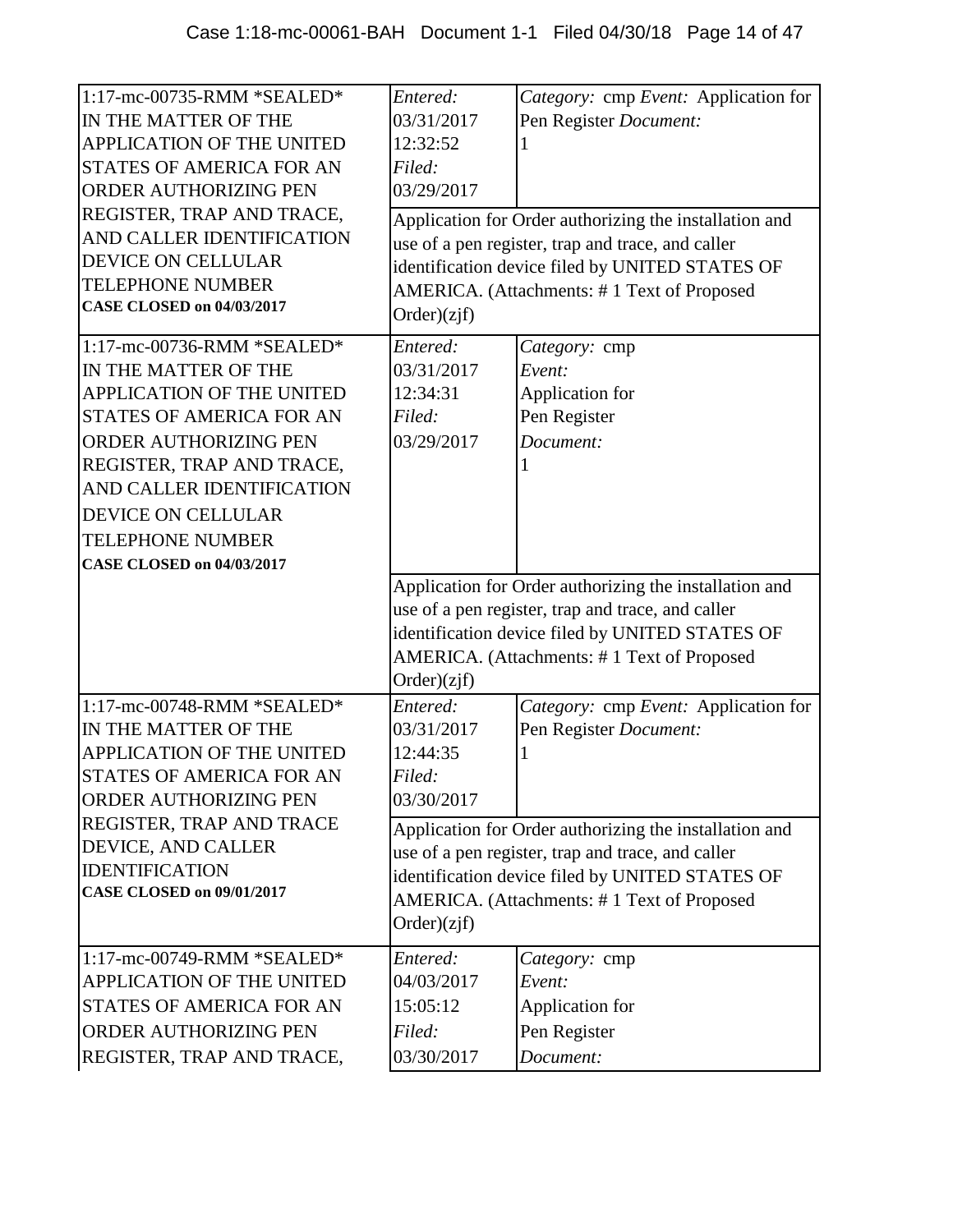| AND CALLER IDENTIFICATION<br><b>DEVICE ON CELLULAR</b><br><b>TELEPHONE NUMBER</b><br><b>CASE CLOSED on 04/05/2017</b>                                                                                                                                                                                      | Application for Order authorizing the installation and<br>use of a pen register, trap and trace, and caller<br>identification service filed by UNITED STATES OF<br>AMERICA. (Attachments: #1 Text of Proposed<br>Order)(ztd) |                                                                                                                                                                                                                                                                                                                              |  |
|------------------------------------------------------------------------------------------------------------------------------------------------------------------------------------------------------------------------------------------------------------------------------------------------------------|------------------------------------------------------------------------------------------------------------------------------------------------------------------------------------------------------------------------------|------------------------------------------------------------------------------------------------------------------------------------------------------------------------------------------------------------------------------------------------------------------------------------------------------------------------------|--|
| 1:17-mc-00750-RMM *SEALED*<br>IN THE MATTER OF THE<br><b>APPLICATION OF THE UNITED</b><br><b>STATES OF AMERICA FOR AN</b><br>ORDER AUTHORIZING PEN                                                                                                                                                         | Entered:<br>03/31/2017<br>14:37:05<br>Filed:<br>03/30/2017                                                                                                                                                                   | Category: cmp Event: Application for<br>Pen Register Document:                                                                                                                                                                                                                                                               |  |
| REGISTER, TRAP AND TRACE,<br>AND CALLER IDENTIFICATION<br><b>DEVICE ON A CELLULAR</b><br><b>TELEPHONE NUMBER</b><br><b>CASE CLOSED on 04/05/2017</b>                                                                                                                                                       | Application for Order authorizing the installation and<br>use of a pen register, trap and trace, and caller<br>identification device filed by UNITED STATES OF<br>AMERICA. (Attachment: #1 Text of Proposed<br>Order)(zsb)   |                                                                                                                                                                                                                                                                                                                              |  |
| 1:17-mc-00751-RMM *SEALED*<br>IN THE MATTER OF THE<br><b>APPLICATION OF THE UNITED</b><br><b>STATES OF AMERICA FOR AN</b><br>ORDER AUTHORIZING PEN<br>REGISTER, TRAP AND TRACE<br>DEVICE, AND CALLER<br><b>IDENTIFICATION</b><br><b>CASE CLOSED on 04/05/2017</b>                                          | Entered:<br>03/31/2017<br>12:46:03<br>Filed:<br>03/30/2017<br>Order)(zif)                                                                                                                                                    | Category: cmp Event: Application for<br>Pen Register Document:<br>Application for Order authorizing the installation and<br>use of a pen register, trap and trace, and caller<br>identification device filed by UNITED STATES OF<br>AMERICA. (Attachments: #1 Text of Proposed                                               |  |
| 1:17-mc-00752-RMM *SEALED*<br>IN THE MATTER OF THE<br>APPLICATION OF THE UNITED<br><b>STATES OF AMERICA FOR AN</b><br><b>ORDER AUTHORIZING PEN</b><br>REGISTER, TRAP AND TRACE,<br>AND CALLER IDENTIFICATION<br><b>DEVICE ON A CELLULAR</b><br><b>TELEPHONE NUMBER</b><br><b>CASE CLOSED on 09/01/2017</b> | Entered:<br>03/31/2017<br>10:50:20<br>Filed:<br>03/30/2017<br>Modified on 3/31/2017 (zad).                                                                                                                                   | Category: cmp Event: Application for<br>Pen Register Document:<br>Application for Order authorizing the installation and<br>use of a pen register, trap and trace, and caller<br>identification device on a cellular telephone number<br>filed by UNITED STATES OF AMERICA.<br>(Attachment: #1 Text of Proposed Order) (zad) |  |
| $1:17$ -mc-00777-DAR *SEALED*<br><b>APPLICATION OF THE UNITED</b><br>STATES OF AMERICA FOR AN<br><b>ORDER AUTHORIZING THE</b><br><b>INSTALLATION AND USE OF</b><br>PEN REGISTERS AND TRAP                                                                                                                  | Entered:<br>04/04/2017<br>15:17:23<br>Filed:<br>04/03/2017                                                                                                                                                                   | Category: cmp<br>Event:<br>Application for<br>Pen Register<br>Document:                                                                                                                                                                                                                                                      |  |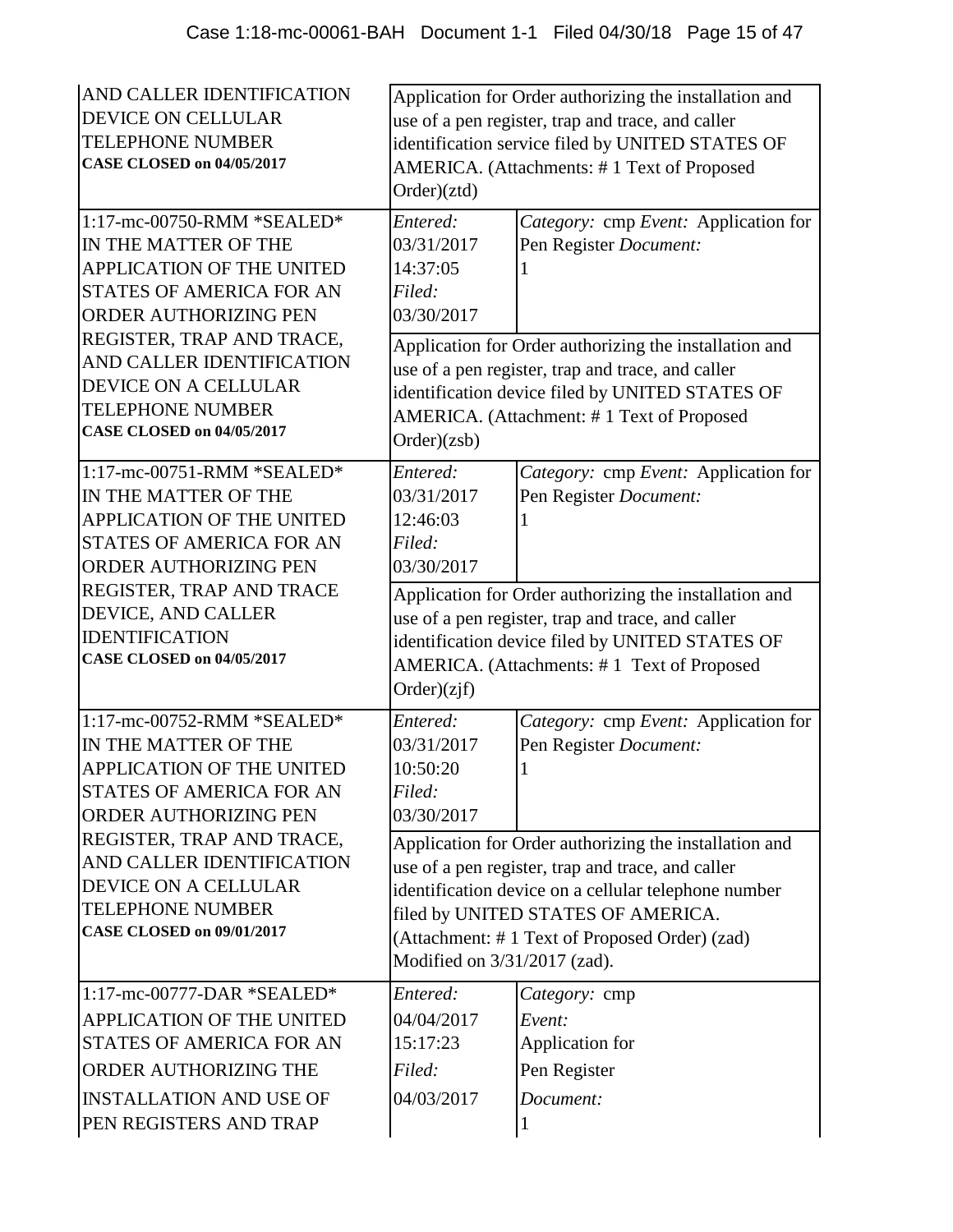| <b>AND TRACE DEVICES</b>                                                                                                                                                                                                                                             |                                                                                              |                                                                                                                                                                                                                                                |
|----------------------------------------------------------------------------------------------------------------------------------------------------------------------------------------------------------------------------------------------------------------------|----------------------------------------------------------------------------------------------|------------------------------------------------------------------------------------------------------------------------------------------------------------------------------------------------------------------------------------------------|
| <b>CASE CLOSED on 04/05/2017</b>                                                                                                                                                                                                                                     | Order)(ztd)                                                                                  | Application for Order authorizing the installation and<br>use of a pen register, trap and trace, and caller<br>identification service filed by UNITED STATES OF<br>AMERICA. (Attachments: #1 Text of Proposed                                  |
| 1:17-mc-00778-DAR *SEALED*<br><b>APPLICATION OF THE UNITED</b><br>STATES OF AMERICA FOR AN<br>ORDER AUTHORIZING A PEN<br>REGISTER, TRAP AND TRACE,<br>AND CALLER IDENTIFICATION<br>DEVICE ON CELLULAR<br><b>TELEPHONE NUMBER</b><br><b>CASE CLOSED on 04/05/2017</b> | Entered:<br>04/04/2017<br>15:44:53<br>Filed:<br>04/03/2017<br>1 Text of Proposed Order)(ztd) | Category: cmp Event: Application for<br>Pen Register Document:<br>Application for Order authorizing a pen register, trap<br>and trace, and caller identification service filed by<br><b>UNITED STATES OF AMERICA. (Attachments: #</b>          |
| 1:17-mc-00784-DAR *SEALED*<br><b>APPLICATION OF THE UNITED</b><br>STATES OF AMERICA FOR AN<br>ORDER AUTHORIZING PEN<br>REGISTER, TRAP AND TRACE,<br>AND CALLER IDENTIFICATION<br>DEVICE ON CELLULAR<br><b>TELEPHONE NUMBER</b><br><b>CASE CLOSED on 04/07/2017</b>   | Entered:<br>04/04/2017<br>16:20:59<br>Filed:<br>04/03/2017<br>Proposed Order)(ztd)           | Category: cmp<br>Event:<br>Application for<br>Pen Register<br>Document:<br>Application for Order authorizing pen register, trap and<br>trace, and caller identification service filed by UNITED<br>STATES OF AMERICA. (Attachments: #1 Text of |
| 1:17-mc-00822-DAR *SEALED*<br>IN THE MATTER OF AN<br>APPLICATION OF THE UNITED<br>STATES OF AMERICA FOR AN<br>ORDER AUTHORIZING THE<br><b>INSTALLATION AND USE OF A</b><br>PEN REGISTER, TRAP AND<br><b>TRACE DEVICE</b><br><b>CASE CLOSED on 04/07/2017</b>         | Entered:<br>04/06/2017<br>15:01:56<br>Filed:<br>04/05/2017                                   | Category: cmp<br>Event:<br>Application for<br>Pen Register<br>Document:<br>1                                                                                                                                                                   |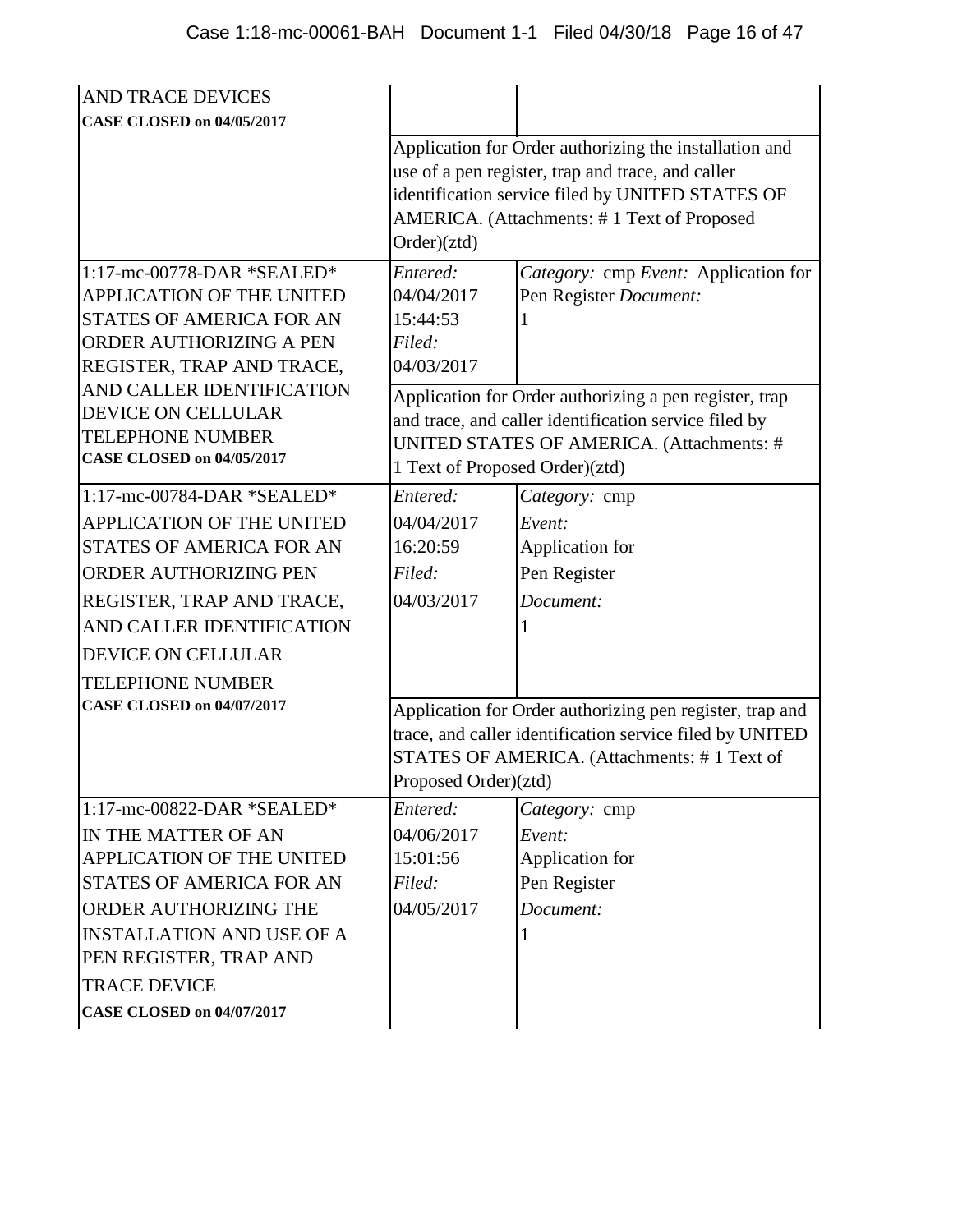|                                                                                                                                                                                                                                                                                  | Application for Order authorizing the installation and<br>use of a pen register, trap and trace, and caller<br>identification service filed by UNITED STATES OF<br>AMERICA. (Attachments: #1 Text of Proposed<br>Order)(zif) |                                                                                                                                                                                                                                                                                |  |
|----------------------------------------------------------------------------------------------------------------------------------------------------------------------------------------------------------------------------------------------------------------------------------|------------------------------------------------------------------------------------------------------------------------------------------------------------------------------------------------------------------------------|--------------------------------------------------------------------------------------------------------------------------------------------------------------------------------------------------------------------------------------------------------------------------------|--|
| 1:17-mc-00823-DAR *SEALED*<br>IN THE MATTER OF AN<br><b>APPLICATION OF THE UNITED</b><br>STATES OF AMERICA FOR AN<br><b>ORDER AUTHORIZING THE</b><br><b>INSTALLATION AND USE OF A</b><br>PEN REGISTER, TRAP AND<br><b>TRACE DEVICE</b><br><b>CASE CLOSED on 06/01/2017</b>       | Entered:<br>04/06/2017<br>15:03:12<br>Filed:<br>04/05/2017                                                                                                                                                                   | Category: cmp Event: Application for<br>Pen Register Document:                                                                                                                                                                                                                 |  |
|                                                                                                                                                                                                                                                                                  | Application for Order authorizing the installation and<br>use of a pen register, trap and trace, and caller<br>identification service filed by UNITED STATES OF<br>AMERICA. (Attachments: #1 Text of Proposed<br>Order)(zif) |                                                                                                                                                                                                                                                                                |  |
| 1:17-mc-00830-DAR *SEALED*<br>APPLICATION OF THE UNITED<br><b>STATES OF AMERICA FOR AN</b><br>ORDER AUTHORIZING THE<br><b>INSTALLATION AND USE OF</b>                                                                                                                            | Entered:<br>04/06/2017<br>16:09:32<br>Filed:<br>04/06/2017                                                                                                                                                                   | Category: cmp Event: Application for<br>Pen Register Document:                                                                                                                                                                                                                 |  |
| PEN REGISTERS TRAP AND<br><b>TRACE DEVICES</b><br><b>CASE CLOSED on 04/07/2017</b>                                                                                                                                                                                               | Application for Order authorizing the installation and<br>use of a pen register, trap and trace devices filed by<br>UNITED STATES OF AMERICA. (Attachments: #<br>1 Text of Proposed Order) (zjf)                             |                                                                                                                                                                                                                                                                                |  |
| 1:17-mc-00832-DAR *SEALED*<br><b>APPLICATION OF THE UNITED</b><br>STATES OF AMERICA FOR AN<br><b>ORDER AUTHORIZATION FOR</b><br>A PEN REGISTER, AND TRAP<br><b>AND TRACE DEVICE</b><br><b>CASE CLOSED on 04/07/2017</b>                                                          | Entered:<br>04/06/2017<br>16:14:01<br>Filed:<br>04/06/2017                                                                                                                                                                   | Category: cmp<br>Event:<br>Application for<br>Pen Register Document: 1<br>Application for Order authorizing the installation and<br>use of a pen register, trap and trace device filed by<br>UNITED STATES OF AMERICA.(zjf)                                                    |  |
| 1:17-mc-00855-DAR *SEALED*<br><b>APPLICATION OF THE UNITED</b><br><b>STATES OF AMERICA FOR AN</b><br>ORDER AUTHORIZING PEN<br>REGISTER, TRAP AND TRACE,<br>AND CALLER IDENTIFICATION<br><b>DEVICE ON CELLULAR</b><br><b>TELEPHONE NUMBER</b><br><b>CASE CLOSED on 07/19/2017</b> | Entered:<br>04/11/2017<br>09:00:35<br>Order)(zif)                                                                                                                                                                            | Category: cmp Event: Application for<br>Pen Register Document:<br>Application for Order authorizing the installation and<br>use of a pen register, trap and trace, and caller<br>identification device filed by UNITED STATES OF<br>AMERICA. (Attachments: #1 Text of Proposed |  |
| 1:17-mc-00864-DAR *SEALED*                                                                                                                                                                                                                                                       | Entered:                                                                                                                                                                                                                     | Category: cmp                                                                                                                                                                                                                                                                  |  |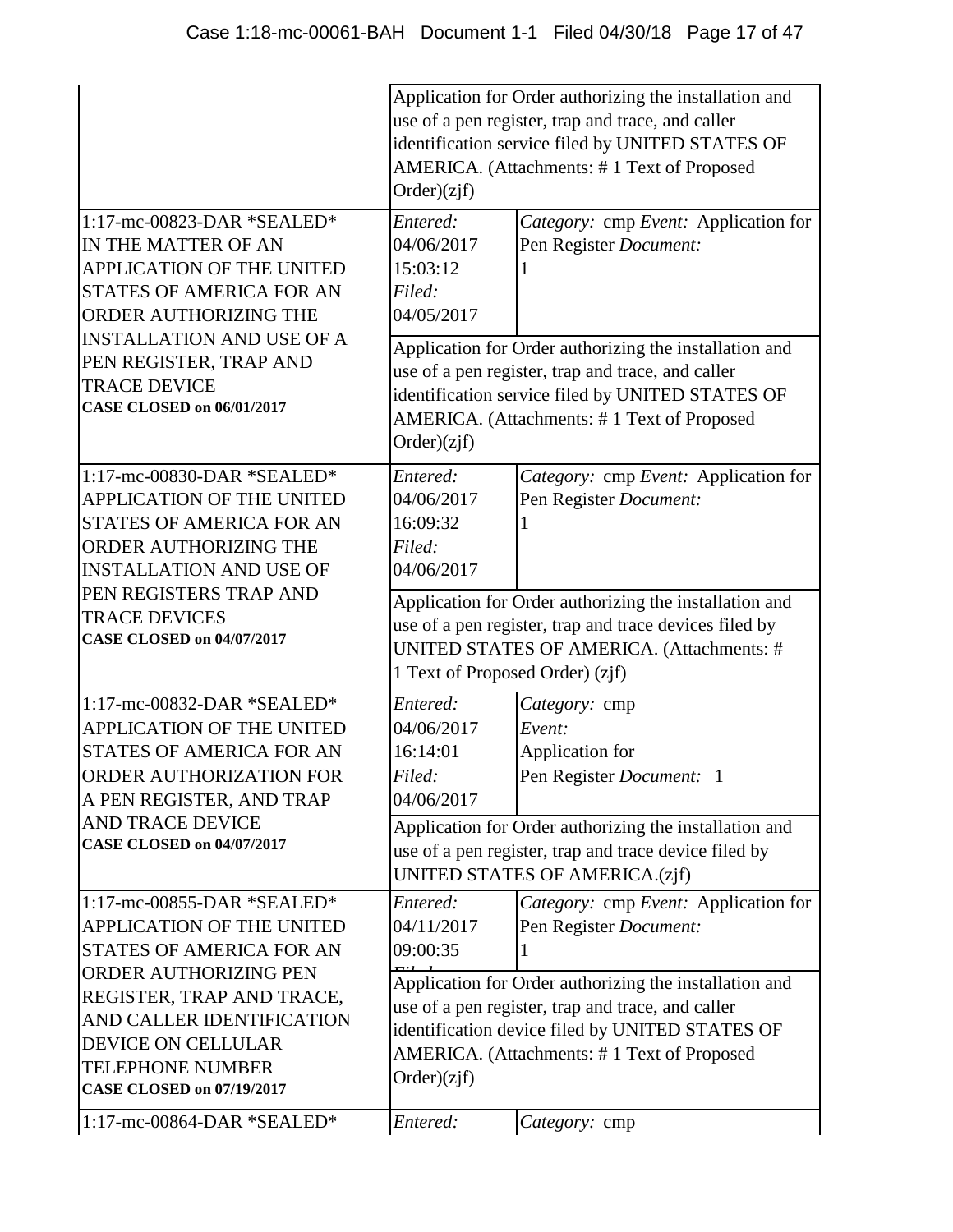| APPLICATION OF THE UNITED<br><b>STATES OF AMERICA FOR AN</b><br>ORDER AUTHORIZING THE<br><b>INSTALLATION AND USE OF</b>                                                                                                                             | 04/11/2017<br>15:19:57<br>Filed:<br>04/11/2017                                                                                                                                                                                | Event: Application for Pen Register<br>Document:                                                                                                                                                                                                                 |
|-----------------------------------------------------------------------------------------------------------------------------------------------------------------------------------------------------------------------------------------------------|-------------------------------------------------------------------------------------------------------------------------------------------------------------------------------------------------------------------------------|------------------------------------------------------------------------------------------------------------------------------------------------------------------------------------------------------------------------------------------------------------------|
| PEN REGISTERS AND TRAP<br><b>AND TRACE DEVICES</b><br>CASE CLOSED on 04/11/2017                                                                                                                                                                     | 1 Text of Proposed Order) (zjf)                                                                                                                                                                                               | Application for Order authorizing the installation and<br>use of a pen register, trap and trace devices filed by<br>UNITED STATES OF AMERICA. (Attachments: #                                                                                                    |
| 1:17-mc-00883-DAR *SEALED*<br><b>APPLICATION OF THE UNITED</b><br><b>STATES OF AMERICA FOR AN</b><br>ORDER AUTHORIZING THE<br><b>INSTALLATION AND USE OF A</b><br>PEN REGISTER, TRAP AND<br><b>TRACE DEVICE</b><br><b>CASE CLOSED on 04/12/2017</b> | Entered:<br>04/12/2017<br>10:19:58<br>Filed:<br>04/11/2017                                                                                                                                                                    | Category: cmp Event: Application for<br>Pen Register Document:                                                                                                                                                                                                   |
|                                                                                                                                                                                                                                                     |                                                                                                                                                                                                                               | Application for Order authorizing the installation and<br>use of a pen registers and trap and trace devices for one<br>email account serviced by Microsoft filed by UNITED<br>STATES OF AMERICA. (Attachments: #1 Text of<br>Proposed Order w/Attachment A)(zvt) |
| 1:17-mc-00884-DAR *SEALED*<br><b>APPLICATION OF THE UNITED</b><br>STATES OF AMERICA FOR AN<br><b>ORDER AUTHORIZING THE</b><br><b>INSTALLATION AND USE OF A</b>                                                                                      | Entered:<br>04/12/2017<br>12:20:43<br>Filed:<br>04/11/2017                                                                                                                                                                    | Category: cmp Event: Application for<br>Pen Register Document:                                                                                                                                                                                                   |
| PEN REGISTER, TRAP AND<br><b>TRACE DEVICE</b><br><b>CASE CLOSED on 04/12/2017</b>                                                                                                                                                                   | Application for Order authorizing the installation and<br>use of a pen register, trap and trace, and caller<br>identification service filed by UNITED STATES OF<br>AMERICA. (Attachments: #1 Text of Proposed<br>Order)(zhsj) |                                                                                                                                                                                                                                                                  |
|                                                                                                                                                                                                                                                     |                                                                                                                                                                                                                               |                                                                                                                                                                                                                                                                  |
| 1:17-mc-00885-DAR *SEALED*<br><b>APPLICATION OF THE UNITED</b><br>STATES OF AMERICA FOR AN<br><b>ORDER AUTHORIZING THE</b><br><b>INSTALLATION AND USE OF A</b>                                                                                      | Entered:<br>04/12/2017<br>12:25:07<br>Filed:<br>04/11/2017                                                                                                                                                                    | Category: cmp Event: Application for<br>Pen Register Document:                                                                                                                                                                                                   |
| PEN REGISTER, TRAP AND<br><b>TRACE DEVICE</b><br><b>CASE CLOSED on 04/12/2017</b>                                                                                                                                                                   | Order)(zhsj)                                                                                                                                                                                                                  | Application for Order authorizing the installation and<br>use of a pen register, trap and trace, and caller<br>identification service filed by UNITED STATES OF<br>AMERICA. (Attachments: #1 Text of Proposed                                                    |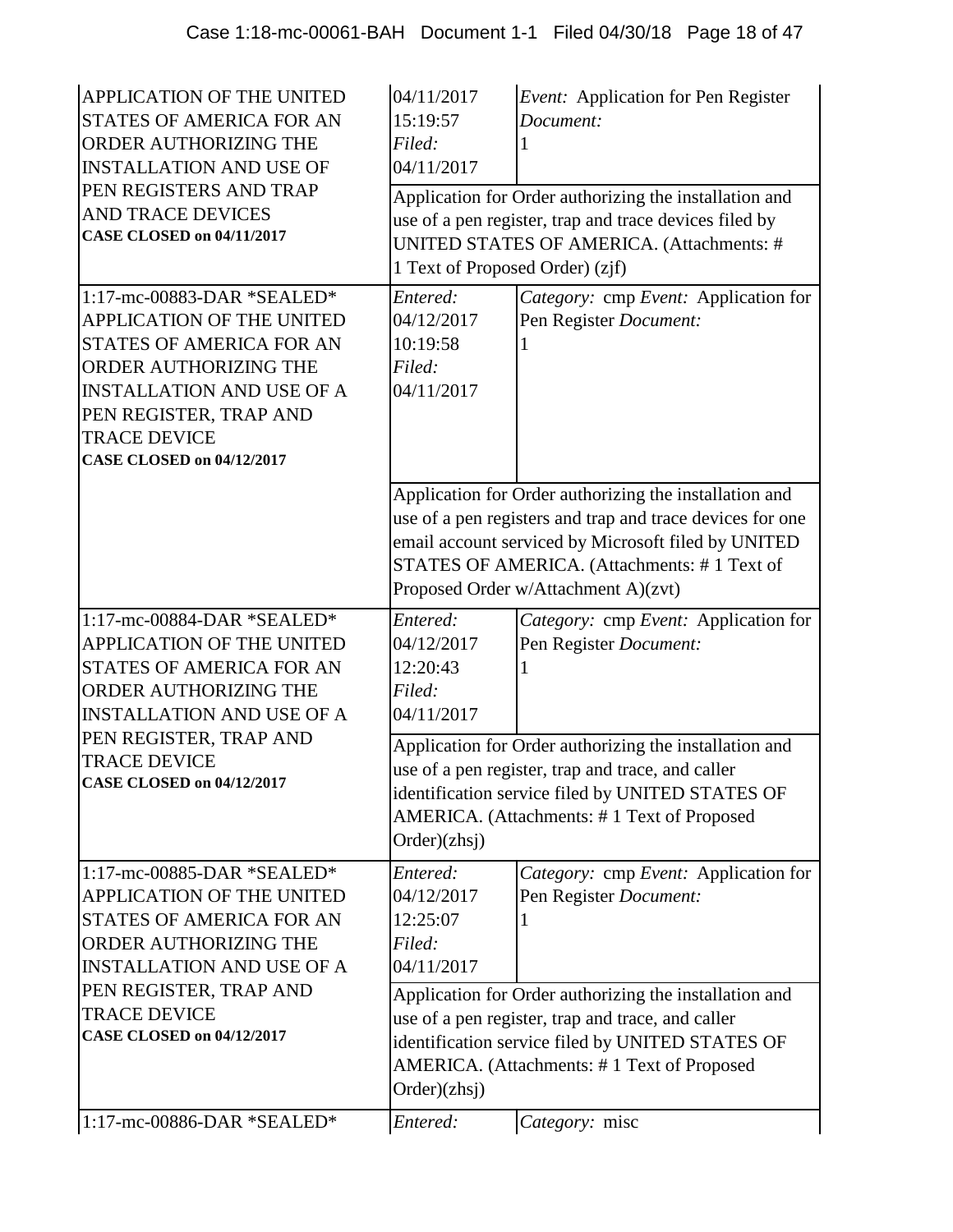| IN THE MATTER OF THE<br>APPLICATION OF THE UNITED<br>STATES OF AMERICA FOR AN<br>ORDER AUTHORIZING PEN<br>REGISTER, TRAP AND TRACE<br><b>DEVICE</b><br><b>CASE CLOSED on 04/13/2017</b>                                                         | 04/13/2017<br>14:09:02<br>Filed:<br>04/12/2017<br>Order)(zad)                                                                                                                                                                 | Event:<br>Application for<br>Pen Register<br>Document:<br>APPLICATION for Order authorizing the installation<br>and use of a pen register, trap and trace device on the<br>Facebook Incorporated accounts by UNITED STATES<br>OF AMERICA. (Attachment: #1 Text of Proposed |  |
|-------------------------------------------------------------------------------------------------------------------------------------------------------------------------------------------------------------------------------------------------|-------------------------------------------------------------------------------------------------------------------------------------------------------------------------------------------------------------------------------|----------------------------------------------------------------------------------------------------------------------------------------------------------------------------------------------------------------------------------------------------------------------------|--|
| 1:17-mc-00887-DAR *SEALED*<br>APPLICATION OF THE UNITED<br><b>STATES OF AMERICA FOR AN</b><br>ORDER AUTHORIZING THE<br><b>INSTALLATION AND USE OF A</b>                                                                                         | Entered:<br>04/13/2017<br>14:14:26<br>Filed:<br>04/12/2017                                                                                                                                                                    | Category: misc Event: Application for<br>Pen Register Document:                                                                                                                                                                                                            |  |
| PEN REGISTER, TRAP AND<br><b>TRACE DEVICE</b><br><b>CASE CLOSED on 04/13/2017</b>                                                                                                                                                               | APPLICATION for Order authorizing the installation<br>and use of a pen register, trap and trace device on the<br>Google Incorporated account by UNITED STATES OF<br>AMERICA. (Attachment: #1 Text of Proposed Order)<br>(zad) |                                                                                                                                                                                                                                                                            |  |
| 1:17-mc-00973-DAR *SEALED*<br>APPLICATION OF THE UNITED<br><b>STATES OF AMERICA FOR AN</b><br>ORDER AUTHORIZING THE<br><b>INSTALLATION AND USE OF</b><br>PEN REGISTERS AND TRAP<br><b>AND TRACE DEVICES</b><br><b>CASE CLOSED on 06/16/2017</b> | Entered:<br>04/20/2017<br>14:44:12<br>Filed:<br>04/19/2017                                                                                                                                                                    | Category: cmp Event: Application for<br>Pen Register Document:                                                                                                                                                                                                             |  |
|                                                                                                                                                                                                                                                 | Application for Order authorizing the installation and<br>use of a pen register, trap and trace, and caller<br>identification service filed by UNITED STATES OF<br>AMERICA. (Attachments: #1 Text of Proposed<br>Order)(ztd)  |                                                                                                                                                                                                                                                                            |  |
| $1:17$ -mc-01015-DAR *SEALED*<br><b>APPLICATION OF THE UNITED</b><br><b>STATES OF AMERICA FOR AN</b><br>ORDER AUTHORIZING THE<br><b>INSTALLATION AND USE OF A</b>                                                                               | Entered:<br>04/25/2017<br>14:51:29<br>Filed:<br>04/21/2017                                                                                                                                                                    | Category: cmp Event: Application for<br>Pen Register Document:                                                                                                                                                                                                             |  |
| PEN REGISTER, TRAP AND<br><b>TRACE DEVICE</b><br><b>CASE CLOSED on 12/18/2017</b>                                                                                                                                                               | 1 Text of Proposed Order) (zjf)                                                                                                                                                                                               | Application for Order authorizing the installation and<br>use of a pen register, trap and trace devices filed by<br>UNITED STATES OF AMERICA. (Attachments: #                                                                                                              |  |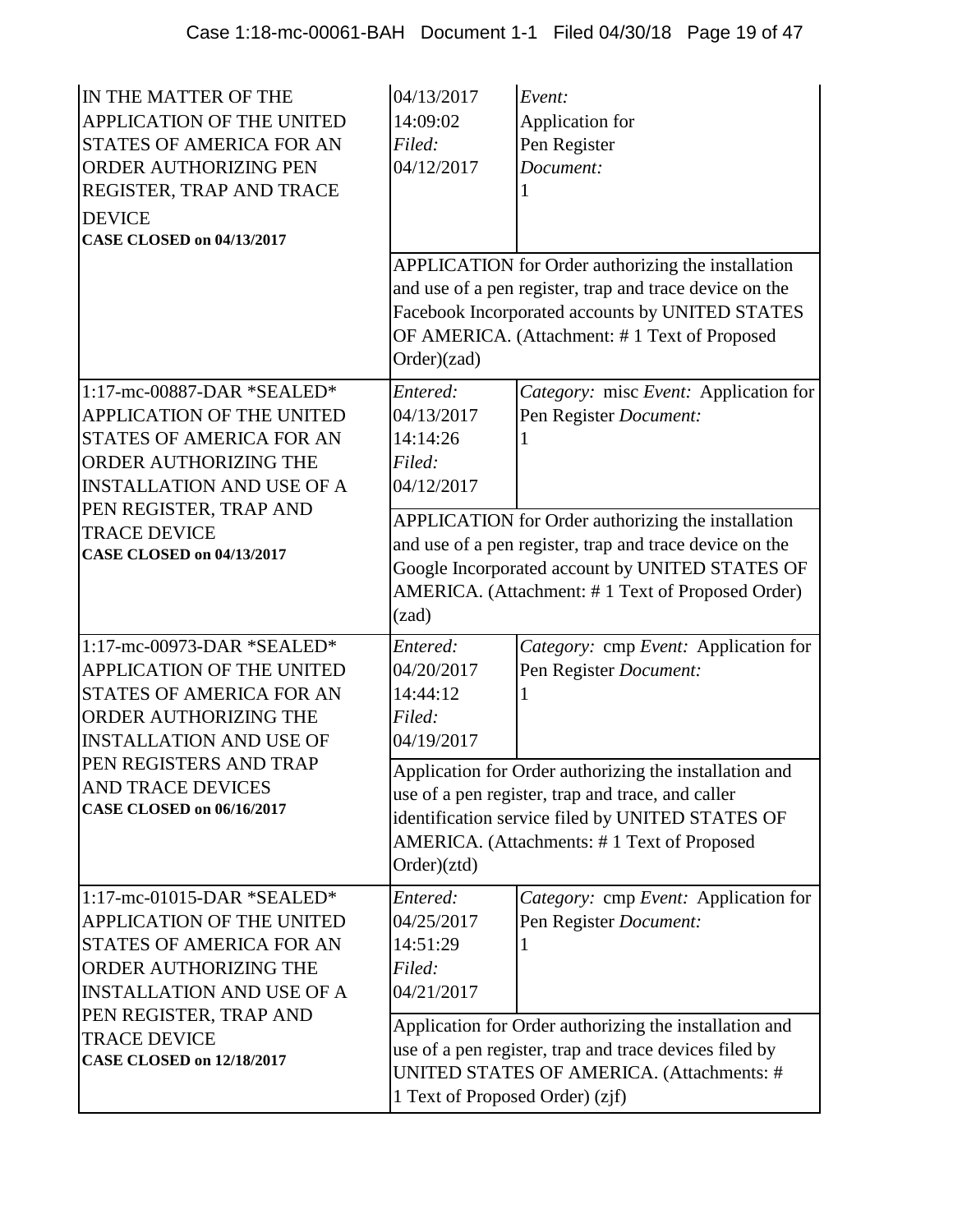| 1:17-mc-01016-DAR *SEALED*<br>APPLICATION OF THE UNITED<br>STATES OF AMERICA FOR AN<br>ORDER AUTHORIZING THE<br><b>INSTALLATION AND USE OF A</b><br>PEN REGISTER, TRAP AND<br><b>TRACE DEVICE</b><br><b>CASE CLOSED on 12/18/2017</b> | Entered:<br>04/25/2017<br>14:53:07<br>Filed:<br>04/21/2017<br>1 Text of Proposed Order) (zjf)                                                                                                                                | Category: cmp Event: Application for<br>Pen Register Document:<br>Application for Order authorizing the installation and<br>use of a pen register, trap and trace devices filed by<br>UNITED STATES OF AMERICA. (Attachments: #                 |
|---------------------------------------------------------------------------------------------------------------------------------------------------------------------------------------------------------------------------------------|------------------------------------------------------------------------------------------------------------------------------------------------------------------------------------------------------------------------------|-------------------------------------------------------------------------------------------------------------------------------------------------------------------------------------------------------------------------------------------------|
| 1:17-mc-01019-DAR *SEALED*<br>APPLICATION OF THE UNITED<br>STATES OF AMERICA FOR AN<br>ORDER AUTHORIZING THE<br><b>INSTALLATION AND USE OF A</b><br>PEN REGISTER, TRAP AND<br><b>TRACE DEVICE</b><br><b>CASE CLOSED on 06/21/2017</b> | Entered:<br>04/25/2017<br>14:54:44<br>Filed:<br>04/21/2017                                                                                                                                                                   | Category: cmp Event: Application for<br>Pen Register Document:                                                                                                                                                                                  |
|                                                                                                                                                                                                                                       | 1 Text of Proposed Order) (zjf)                                                                                                                                                                                              | Application for Order authorizing the installation and<br>use of a pen register, trap and trace devices filed by<br>UNITED STATES OF AMERICA. (Attachments: #                                                                                   |
| 1:17-mc-01041-DAR *SEALED*<br>APPLICATION OF THE UNITED<br>STATES OF AMERICA FOR AN<br><b>ORDER AUTHORIZING PEN</b><br>REGISTER, TRAP AND TRACE,                                                                                      | Entered:<br>04/27/2017<br>14:22:20<br>Filed:<br>04/25/2017                                                                                                                                                                   | Category: cmp Event: Application for<br>Pen Register Document:                                                                                                                                                                                  |
| AND CALLER IDENTIFICATION<br>DEVICE ON CELLULAR<br>TELEPHONE NUMBER<br><b>CASE CLOSED on 04/26/2017</b>                                                                                                                               | Application for Order authorizing the installation and<br>use of a pen register, trap and trace, and caller<br>identification service filed by UNITED STATES OF<br>AMERICA. (Attachments: #1 Text of Proposed<br>Order)(ztd) |                                                                                                                                                                                                                                                 |
| $1:17$ -mc-01049-DAR *SEALED*<br><b>FIRST APPLICATION OF</b><br>UNITED STATES FOR AN<br>ORDER AUTHORIZING THE<br><b>INSTALLATION AND USE OF</b>                                                                                       | Entered:<br>04/25/2017<br>15:46:59<br>Filed:<br>04/25/2017                                                                                                                                                                   | Category: cmp Event: Application for<br>Pen Register Document:                                                                                                                                                                                  |
| PEN REGISTER AND TRAP AND<br><b>TRACE DEVICES FOR ONE</b><br><b>CELLULAR TELEPHONE</b><br><b>SERVICED BY SPRINT FOR</b><br><b>INVESTIGATIONS OF POSS CASE</b><br>CLOSED on 06/06/2017                                                 |                                                                                                                                                                                                                              | Application for Order authorizing the installation and use of a pen<br>register, trap and trace, and caller identification service filed by<br>UNITED STATES OF AMERICA. (Attachments: #1 Text of<br>Proposed Order, #2 Service Provider Order) |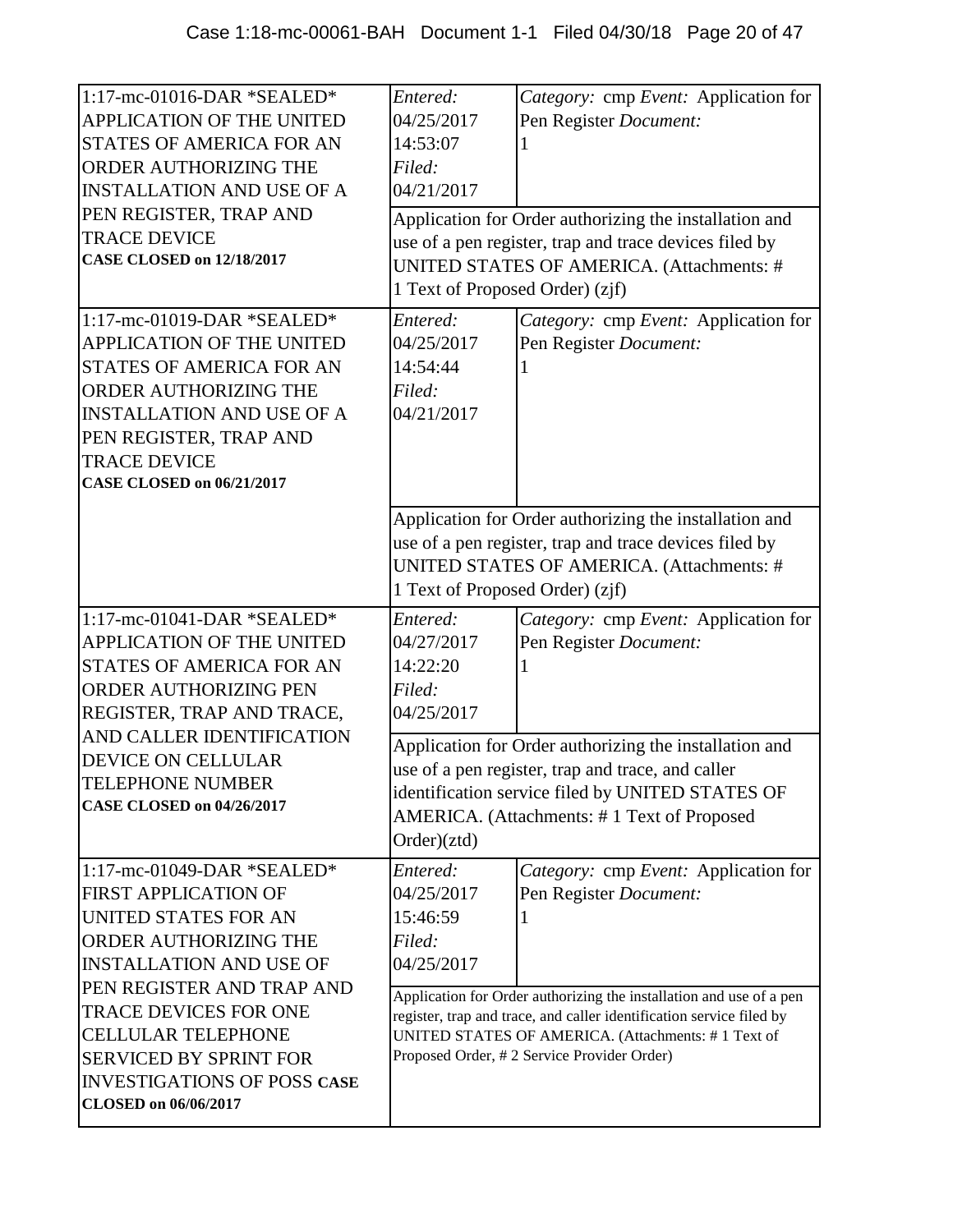| 1:17-mc-01058-DAR *SEALED*       | Entered:                                                                                                                                                                 | Category: cmp                                                       |
|----------------------------------|--------------------------------------------------------------------------------------------------------------------------------------------------------------------------|---------------------------------------------------------------------|
| FIRST APPLICATION OF THE         | 04/27/2017                                                                                                                                                               | Event:                                                              |
| UNITED STATES OF AMERICA         | 16:48:03                                                                                                                                                                 | Application for                                                     |
| FOR AN ORDER AUTHORIZING         | Filed:                                                                                                                                                                   | Pen Register                                                        |
| THE USE OF PEN REGISTERS         | 04/26/2017                                                                                                                                                               | Document:                                                           |
| AND TRAP AND TRACE               |                                                                                                                                                                          |                                                                     |
| DEVICES FOR TWO ACCOUNTS         |                                                                                                                                                                          | Application for Order authorizing the installation and              |
| <b>SERVICED BY WHATSAPP FOR</b>  |                                                                                                                                                                          | use of a pen register, trap and trace, and caller                   |
| <b>INVESTIGATION OF POSSIBLE</b> |                                                                                                                                                                          | identification service filed by UNITED STATES OF                    |
| <b>VIOLA</b>                     |                                                                                                                                                                          | AMERICA. (Attachments: #1 Text of Proposed                          |
| <b>CASE CLOSED on 04/27/2017</b> | Order)(ztd)                                                                                                                                                              |                                                                     |
| 1:17-mc-01128-GMH *SEALED*       | Entered:                                                                                                                                                                 | Category: cmp Event: Application for                                |
| <b>FIRSTAPPLICATION OF</b>       | 05/03/2017                                                                                                                                                               | Pen Register Document:                                              |
| <b>UNITED STATES FOR AN</b>      | 16:00:03                                                                                                                                                                 |                                                                     |
| <b>ORDER AUTHORIZING THE</b>     | Filed:                                                                                                                                                                   |                                                                     |
| <b>INSTALLATION AND USE OF</b>   | 05/03/2017                                                                                                                                                               |                                                                     |
| PEN REGISTER AND TRAP AND        |                                                                                                                                                                          | Application for Order authorizing the installation and use of a pen |
| <b>TRACE DEVICES FOR ONE</b>     | register, trap and trace, and caller identification service filed by<br>UNITED STATES OF AMERICA. (Attachments: #1 Text of<br>Proposed Order, #2 Service Provider Order) |                                                                     |
| <b>CELLULAR TELEPHONE</b>        |                                                                                                                                                                          |                                                                     |
| <b>SERVICED BY T-</b>            |                                                                                                                                                                          |                                                                     |
| <b>MOBILE/METRO PCS FOR</b>      |                                                                                                                                                                          |                                                                     |
| <b>INVESTIGATI</b>               |                                                                                                                                                                          |                                                                     |
| <b>CASE CLOSED on 09/19/2017</b> |                                                                                                                                                                          |                                                                     |
| 1:17-mc-01210-GMH *SEALED*       | Entered:                                                                                                                                                                 | Category: cmp Event: Application for                                |
| APPLICATION OF THE UNITED        | 06/01/2017                                                                                                                                                               | Pen Register Document:                                              |
| <b>STATES OF AMERICA FOR AN</b>  | 13:05:38                                                                                                                                                                 |                                                                     |
| <b>ORDER AUTHORIZING PEN</b>     | Filed:                                                                                                                                                                   |                                                                     |
| REGISTER, TRAP AND TRACE,        | 05/31/2017                                                                                                                                                               |                                                                     |
| AND CALLER IDENTIFICATION        |                                                                                                                                                                          | Application for Order authorizing the installation and              |
| DEVICE ON CELLULAR               |                                                                                                                                                                          | use of a pen register, trap and trace, and caller                   |
| <b>TELEPHONE NUMBER</b>          |                                                                                                                                                                          | identification device filed by UNITED STATES OF                     |
| <b>CASE CLOSED on 06/01/2017</b> |                                                                                                                                                                          | AMERICA. (Attachments: #1 Text of Proposed                          |
|                                  | Order)(zif)                                                                                                                                                              |                                                                     |
| 1:17-mc-01279-GMH *SEALED*       | Entered:                                                                                                                                                                 | Category: cmp Event: Application for                                |
| <b>FIRST APPLICATION OF</b>      | 05/26/2017                                                                                                                                                               | Pen Register Document:                                              |
| <b>UNITED STATES FOR AN</b>      | 11:23:20                                                                                                                                                                 |                                                                     |
| ORDER AUTHORIZING THE            | Filed:                                                                                                                                                                   |                                                                     |
| <b>INSTALLATION AND USE OF</b>   | 05/26/2017                                                                                                                                                               |                                                                     |
|                                  |                                                                                                                                                                          |                                                                     |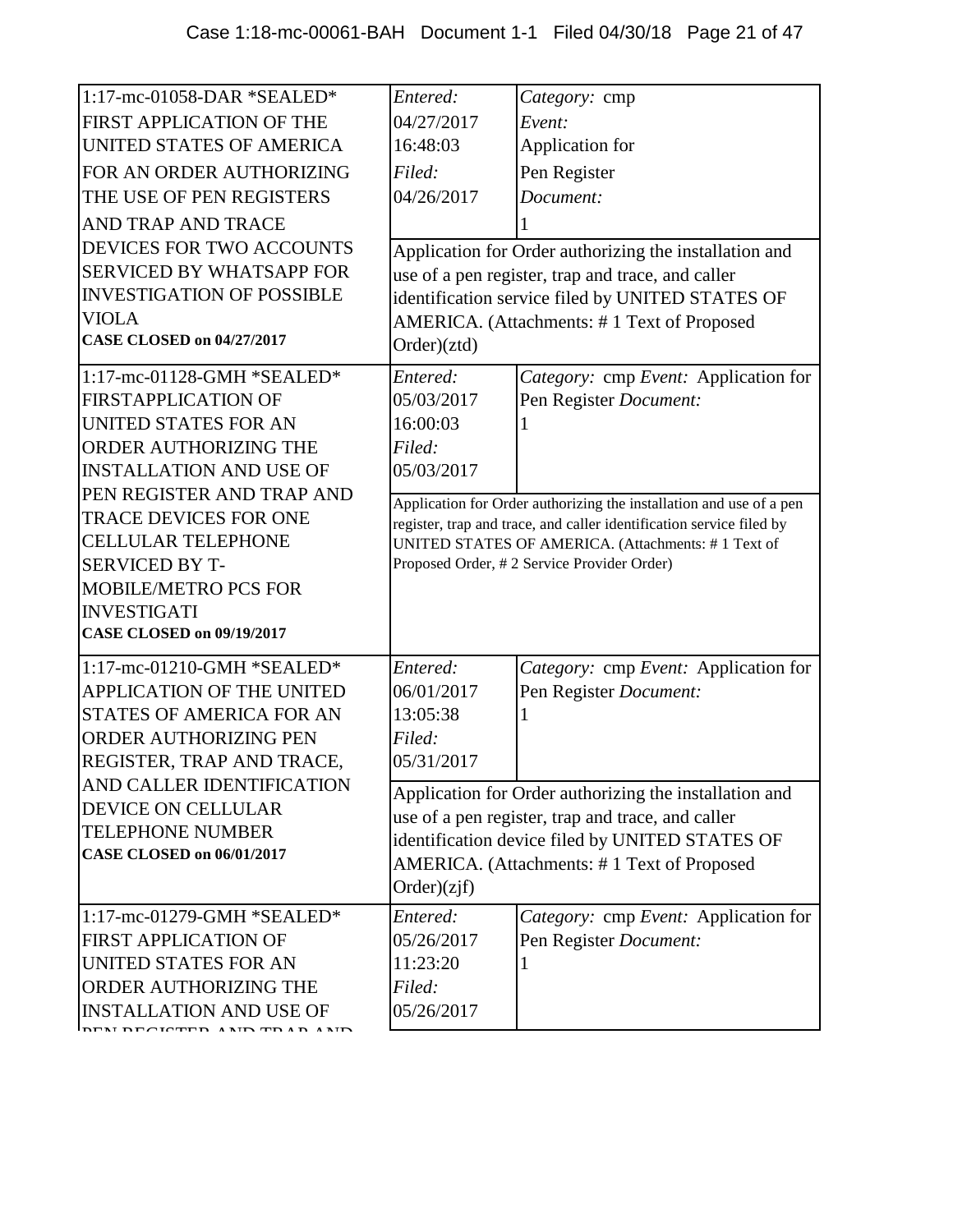| PEN REGISTER AND TRAP AND<br><b>TRACE DEVICES FOR ONE</b><br><b>CELLULAR TELEPHONE</b><br><b>SERVICED BY T-MOBILE FOR</b><br><b>INVESTIGATION</b><br><b>CASE CLOSED on 06/07/2017</b>        | Application for Order authorizing the installation and<br>use of a pen register, trap and trace, and caller<br>identification service filed by UNITED STATES OF<br>AMERICA. (Attachments: #1 Text of Proposed Order<br>(Proposed Order with Attachment A)) |                                                                                                                                                                                                                                                         |  |
|----------------------------------------------------------------------------------------------------------------------------------------------------------------------------------------------|------------------------------------------------------------------------------------------------------------------------------------------------------------------------------------------------------------------------------------------------------------|---------------------------------------------------------------------------------------------------------------------------------------------------------------------------------------------------------------------------------------------------------|--|
| 1:17-mc-01280-GMH *SEALED*<br><b>FIRST APPLICATION OF</b><br>UNITED STATES FOR AN<br><b>ORDER AUTHORIZING THE</b><br><b>INSTALLATION AND USE OF</b>                                          | Entered:<br>05/26/2017<br>11:10:54<br>Filed:<br>05/26/2017                                                                                                                                                                                                 | Category: cmp Event: Application for<br>Pen Register Document:                                                                                                                                                                                          |  |
| PEN REGISTER AND TRAP AND<br><b>TRACE DEVICES FOR ONE</b><br><b>CELLULAR TELEPHONE</b><br><b>SERVICED BY T-MOBILE FOR</b><br><b>INVESTIGATION</b><br><b>CASE CLOSED on 05/26/2017</b>        |                                                                                                                                                                                                                                                            | Application for Order authorizing the installation and use of a pen<br>register, trap and trace, and caller identification service filed by<br>UNITED STATES OF AMERICA. (Attachments: #1 Text of<br>Proposed Order (Proposed Order with Attachment A)) |  |
| 1:17-mc-01282-GMH *SEALED*<br><b>APPLICATION OF UNITED</b><br><b>STATES FOR AN ORDER</b><br><b>AUTHORIZING THE</b><br><b>INSTALLATION AND USE OF</b>                                         | Entered:<br>05/26/2017<br>12:11:48<br>Filed:<br>05/26/2017                                                                                                                                                                                                 | Category: cmp Event: Application for<br>Pen Register Document:                                                                                                                                                                                          |  |
| PEN REGISTER AND TRAP AND<br><b>TRACE DEVICES FOR</b><br><b>CELLULAR TELEPHONE</b><br><b>SERVICED BY CRICKET FOR</b><br><b>INVESTIGATION OF POSSIBLE</b><br><b>CASE CLOSED on 05/26/2017</b> | Application for Order authorizing the installation and use of a pen<br>register, trap and trace, and caller identification service filed by<br>UNITED STATES OF AMERICA. (Attachments: #1 Text of<br>Proposed Order (Proposed Order with Attachment A))    |                                                                                                                                                                                                                                                         |  |
| 1:17-mc-01286-GMH *SEALED*<br><b>APPLICATION OF THE UNITED</b><br><b>STATES OF AMERICA FOR AN</b><br>ORDER AUTHORIZING THE<br><b>INSTALLATION AND USE OF</b>                                 | Entered:<br>05/30/2017<br>10:35:35<br>Filed:<br>05/26/2017                                                                                                                                                                                                 | Category: cmp Event: Application for<br>Pen Register Document:                                                                                                                                                                                          |  |
| PEN REGISTERS AND TRAP<br><b>AND TRACE DEVICES</b><br><b>CASE CLOSED on 05/26/2017</b>                                                                                                       | Application for Order authorizing the installation and<br>use of a pen register, trap and trace device filed by<br>UNITED STATES OF AMERICA. (Attachments: #<br>1 Text of Proposed Order) (zjf)                                                            |                                                                                                                                                                                                                                                         |  |
| 1:17-mc-01291-GMH *SEALED*<br><b>APPLICATION OF THE UNITED</b><br><b>STATES OF AMERICA FOR AN</b><br>ORDER AUTHORIZING THE<br><b>INSTALLATION AND USE OF</b>                                 | Entered:<br>05/30/2017<br>10:52:36<br>Filed:<br>05/26/2017                                                                                                                                                                                                 | Category: cmp Event: Application for<br>Pen Register Document:                                                                                                                                                                                          |  |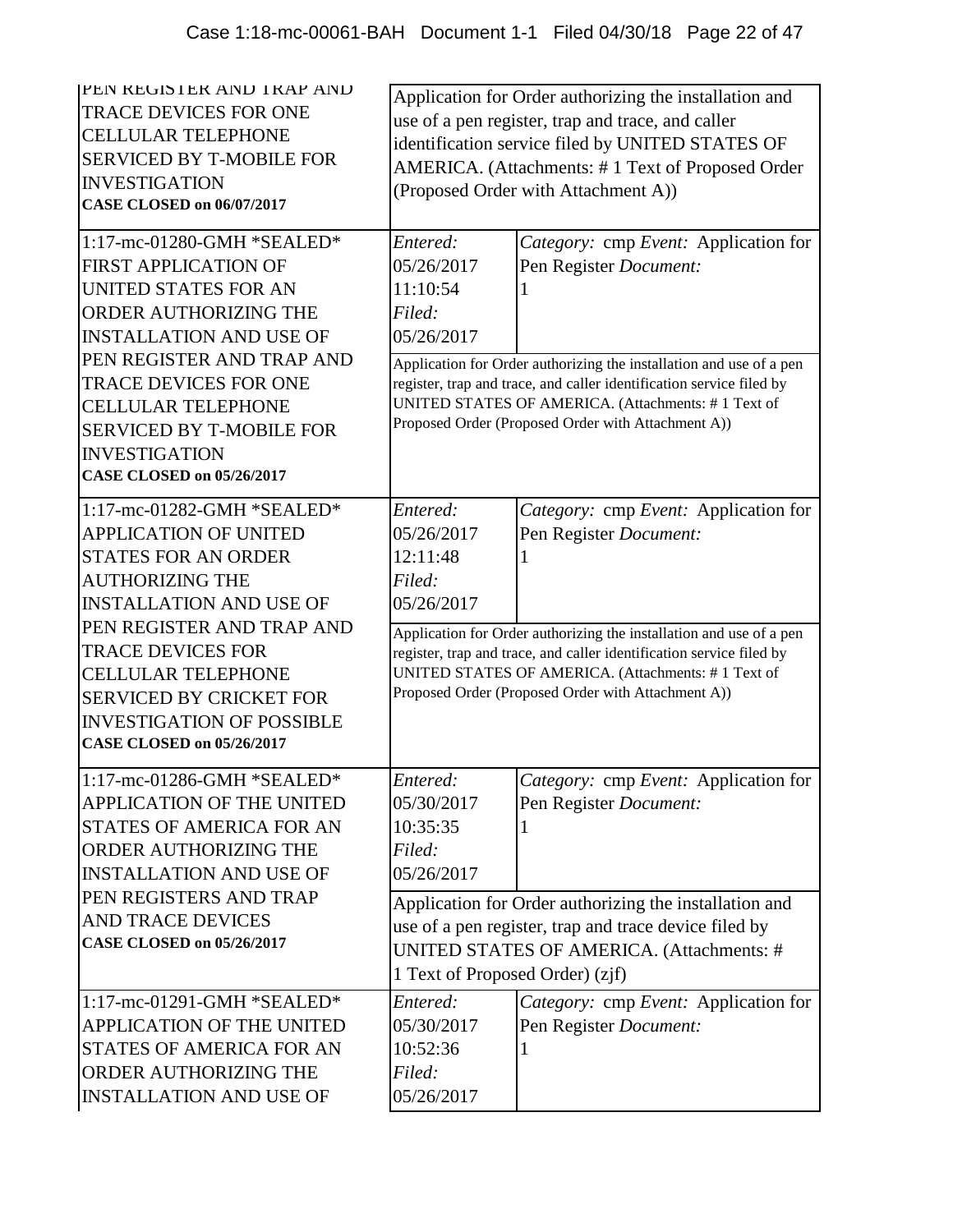| PEN REGISTERS AND TRAP<br><b>AND TRACE DEVICES</b><br><b>CASE CLOSED on 05/26/2017</b><br>1:17-mc-01301-GMH *SEALED*<br><b>FIRST APPLICATION OF</b><br><b>UNITED STATES FOR AN</b><br><b>ORDER AUTHORIZING THE</b><br><b>INSTALLATION AND USE OF</b><br>PEN REGISTER AND TRAP AND                                                            | 1 Text of Proposed Order) (zjf)<br>Entered:<br>05/26/2017<br>15:52:22<br>Filed:<br>05/26/2017                                                 | Application for Order authorizing the installation and<br>use of a pen register, trap and trace device filed by<br>UNITED STATES OF AMERICA. (Attachments: #<br>Category: cmp Event: Application for<br>Pen Register Document:<br>Application for Order authorizing the installation and use of a pen |  |
|----------------------------------------------------------------------------------------------------------------------------------------------------------------------------------------------------------------------------------------------------------------------------------------------------------------------------------------------|-----------------------------------------------------------------------------------------------------------------------------------------------|-------------------------------------------------------------------------------------------------------------------------------------------------------------------------------------------------------------------------------------------------------------------------------------------------------|--|
| <b>TRACE DEVICES FOR ONE</b><br><b>CELLULAR TELEPHONE</b><br><b>SERVICED BY T-MOBILE FOR</b><br><b>INVESTIGATION OF POS</b><br><b>CASE CLOSED on 05/31/2017</b>                                                                                                                                                                              | register, trap and trace, and caller identification service filed by<br>UNITED STATES OF AMERICA. (Attachments: #1 Text of<br>Proposed Order) |                                                                                                                                                                                                                                                                                                       |  |
| 1:17-mc-01303-GMH *SEALED*<br><b>FIRST APPLICATION OF</b><br>UNITED STATES FOR AN<br><b>ORDER AUTHORIZING THE</b><br><b>INSTALLATION AND USE OF</b><br>PEN REGISTER AND TRAP AND<br>TRACE DEVICES FOR ONE<br><b>CELLULAR TELEPHONE</b><br><b>SERVICED BY SPRINT FOR</b><br><b>INVESTIGATION OF POSSI</b><br><b>CASE CLOSED on 05/31/2017</b> | Entered:<br>05/30/2017<br>14:46:03<br>Filed:<br>05/30/2017                                                                                    | Category: cmp Event: Application for<br>Pen Register Document:                                                                                                                                                                                                                                        |  |
|                                                                                                                                                                                                                                                                                                                                              | Proposed Order)                                                                                                                               | Application for Order authorizing the installation and use of a pen<br>register, trap and trace, and caller identification service filed by<br>UNITED STATES OF AMERICA. (Attachments: #1 Text of                                                                                                     |  |
| 1:17-mc-01304-GMH *SEALED*<br><b>FIRST APPLICATION OF</b><br>UNITED STATES FOR AN<br>ORDER AUTHORIZING THE<br><b>INSTALLATION AND USE OF</b><br>PEN REGISTER AND TRAP AND<br>TRACE DEVICES FOR ONE<br><b>CELLULAR TELEPHONE</b><br><b>SERVICED BY T-MOBILE FOR</b><br><b>INVESTIGATION OF POS</b><br><b>CASE CLOSED on 01/02/2018</b>        | Entered:<br>05/30/2017<br>14:49:36<br>Filed:<br>05/30/2017<br>Proposed Order)                                                                 | Category: cmp Event: Application for<br>Pen Register Document:<br>Application for Order authorizing the installation and use of a pen<br>register, trap and trace, and caller identification service filed by<br>UNITED STATES OF AMERICA. (Attachments: #1 Text of                                   |  |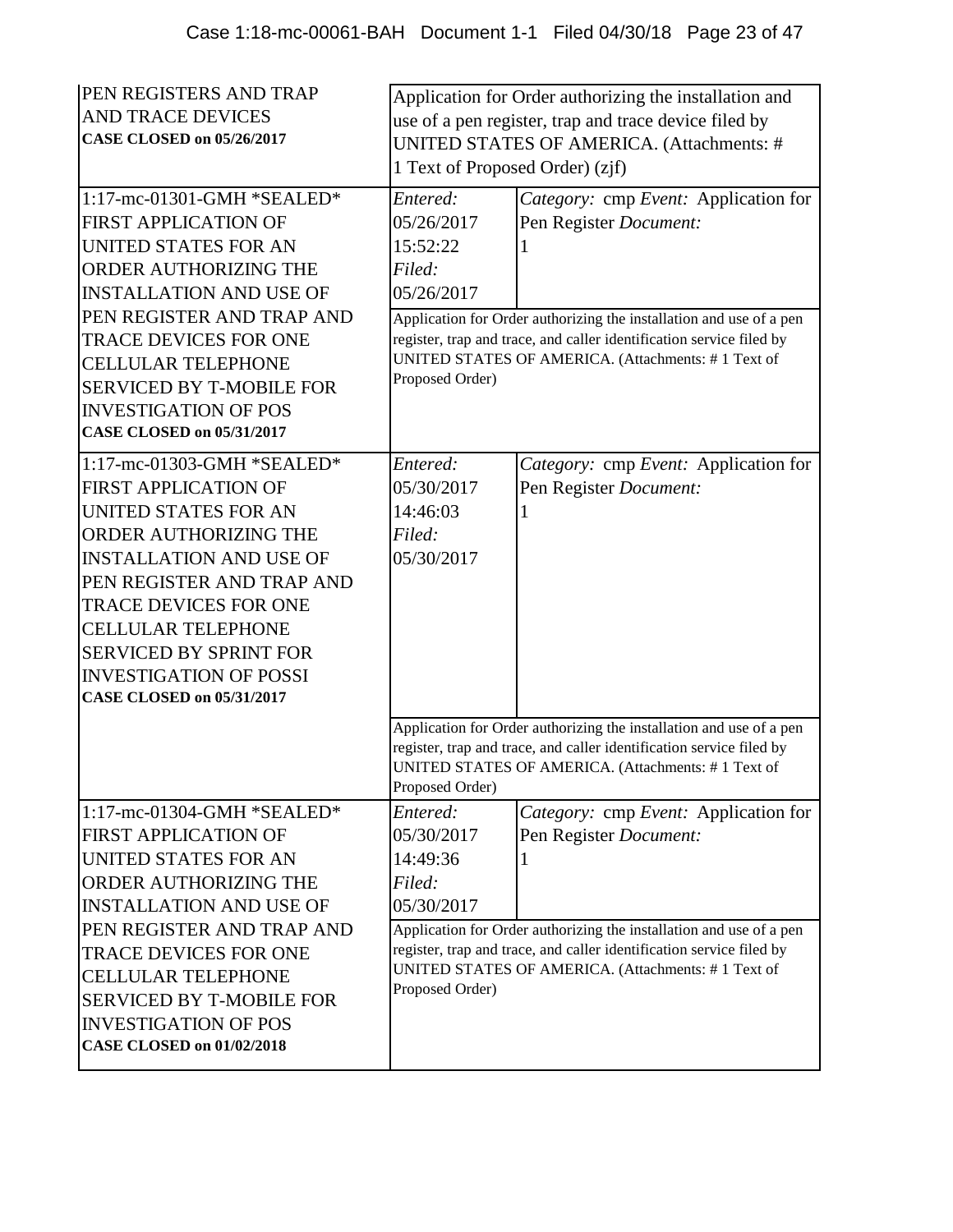| 1:17-mc-01306-RMM *SEALED*<br><b>FIRST APPLICATION OF</b><br>UNITED STATES FOR AN<br><b>ORDER AUTHORIZING THE</b><br><b>INSTALLATION AND USE OF</b><br>PEN REGISTER AND TRAP AND<br><b>TRACE DEVICES FOR ONE</b><br><b>CELLULAR TELEPHONE</b><br><b>SERVICED BY AT&amp;T MOBILITY</b><br>FOR INVESTIGATION O<br><b>CASE CLOSED on 08/04/2017</b> | Entered:<br>05/31/2017<br>11:10:18<br>Filed:<br>05/31/2017<br>Proposed Order)                                                                                                                   | Category: cmp Event: Application for<br>Pen Register Document:<br>Application for Order authorizing the installation and use of a pen<br>register, trap and trace, and caller identification service filed by<br>UNITED STATES OF AMERICA. (Attachments: #1 Text of |
|--------------------------------------------------------------------------------------------------------------------------------------------------------------------------------------------------------------------------------------------------------------------------------------------------------------------------------------------------|-------------------------------------------------------------------------------------------------------------------------------------------------------------------------------------------------|---------------------------------------------------------------------------------------------------------------------------------------------------------------------------------------------------------------------------------------------------------------------|
| 1:17-mc-01312-GMH *SEALED*<br>APPLICATION OF THE UNITED<br><b>STATES OF AMERICA FOR AN</b><br><b>ORDER AUTHORIZING PEN</b><br>REGISTER, TRAP AND TRACE,<br>AND CALLER IDENTIFICATION<br><b>DEVICE ON CELLULAR</b><br><b>TELEPHONE NUMBER</b><br><b>CASE CLOSED on 06/01/2017</b>                                                                 | Entered:<br>06/01/2017<br>13:07:43<br>Filed:<br>05/31/2017                                                                                                                                      | Category: cmp<br>Event:<br>Application for<br>Pen Register<br>Document:                                                                                                                                                                                             |
|                                                                                                                                                                                                                                                                                                                                                  | Application for Order authorizing the installation and<br>use of a pen register, trap and trace device filed by<br>UNITED STATES OF AMERICA. (Attachments: #<br>1 Text of Proposed Order) (zjf) |                                                                                                                                                                                                                                                                     |
| 1:17-mc-01322-RMM *SEALED*<br><b>FIRST APPLICATION OF</b><br><b>UNITED STATES FOR AN</b><br>ORDER AUTHORIZING THE<br><b>INSTALLATION AND USE OF</b>                                                                                                                                                                                              | Entered:<br>06/01/2017<br>14:48:34<br>Filed:<br>06/01/2017                                                                                                                                      | Category: cmp Event: Application for<br>Pen Register Document:                                                                                                                                                                                                      |
| PEN REGISTER AND TRAP AND<br>TRACE DEVICES FOR ONE<br><b>CELLULAR TELEPHONE</b><br><b>SERVICED BY T-MOBILE FOR</b><br><b>INVESTIGATION OF POS</b><br><b>CASE CLOSED on 08/04/2017</b>                                                                                                                                                            | Proposed Order)                                                                                                                                                                                 | Application for Order authorizing the installation and use of a pen<br>register, trap and trace, and caller identification service filed by<br>UNITED STATES OF AMERICA. (Attachments: #1 Text of                                                                   |
| 1:17-mc-01323-RMM *SEALED*<br><b>FIRST APPLICATION OF</b><br>UNITED STATES FOR AN<br><b>ORDER AUTHORIZING THE</b><br><b>INSTALLATION AND USE OF</b>                                                                                                                                                                                              | Entered:<br>06/01/2017<br>14:51:15<br>Filed:<br>06/01/2017                                                                                                                                      | Category: cmp Event: Application for<br>Pen Register Document:                                                                                                                                                                                                      |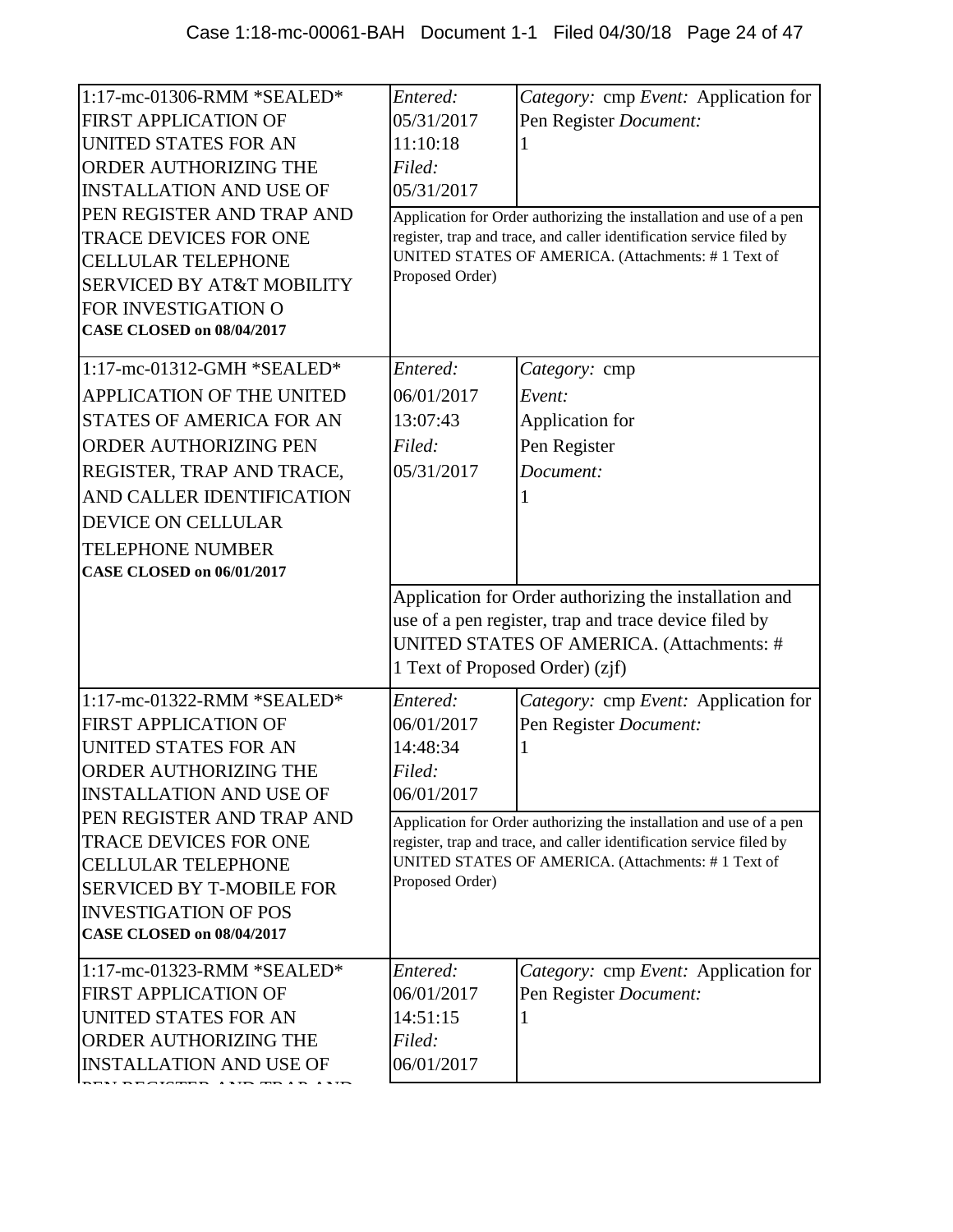| <b>IPEN REGISTER AND TRAP AND</b><br><b>TRACE DEVICES FOR ONE</b><br><b>CELLULAR TELEPHONE</b><br><b>SERVICED BY T-MOBILE FOR</b><br><b>INVESTIGATION OF POS</b><br><b>CASE CLOSED on 06/02/2017</b> | Application for Order authorizing the installation and use of a pen<br>register, trap and trace, and caller identification service filed by<br>UNITED STATES OF AMERICA. (Attachments: #1 Text of<br>Proposed Order) |                                                                                                                                                                                                               |
|------------------------------------------------------------------------------------------------------------------------------------------------------------------------------------------------------|----------------------------------------------------------------------------------------------------------------------------------------------------------------------------------------------------------------------|---------------------------------------------------------------------------------------------------------------------------------------------------------------------------------------------------------------|
| 1:17-mc-01331-RMM *SEALED*                                                                                                                                                                           | Entered:                                                                                                                                                                                                             | Category: cmp                                                                                                                                                                                                 |
| <b>APPLICATION OF THE UNITED</b>                                                                                                                                                                     | 06/02/2017                                                                                                                                                                                                           | Event:                                                                                                                                                                                                        |
| <b>STATES OF AMERICA FOR AN</b>                                                                                                                                                                      | 15:33:41                                                                                                                                                                                                             | Application for                                                                                                                                                                                               |
| <b>ORDER AUTHORIZING THE</b>                                                                                                                                                                         | Filed:                                                                                                                                                                                                               | Pen Register                                                                                                                                                                                                  |
| <b>INSTALLATION AND USE OF A</b>                                                                                                                                                                     | 06/01/2017                                                                                                                                                                                                           | Document:                                                                                                                                                                                                     |
| PEN REGISTER, TRAP AND                                                                                                                                                                               |                                                                                                                                                                                                                      |                                                                                                                                                                                                               |
| <b>TRACE DEVICE</b>                                                                                                                                                                                  |                                                                                                                                                                                                                      |                                                                                                                                                                                                               |
| <b>CASE CLOSED on 06/19/2017</b>                                                                                                                                                                     |                                                                                                                                                                                                                      |                                                                                                                                                                                                               |
|                                                                                                                                                                                                      | Order)(zif)                                                                                                                                                                                                          | Application for Order authorizing the installation and<br>use of a pen register, trap and trace, and caller<br>identification service filed by UNITED STATES OF<br>AMERICA. (Attachments: #1 Text of Proposed |
| 1:17-mc-01339-RMM *SEALED*                                                                                                                                                                           | Entered:                                                                                                                                                                                                             | Category: cmp Event: Application for                                                                                                                                                                          |
| <b>APPLICATION OF THE UNITED</b>                                                                                                                                                                     | 06/05/2017                                                                                                                                                                                                           | Pen Register Document:                                                                                                                                                                                        |
| STATES OF AMERICA FOR AN                                                                                                                                                                             | 08:50:54                                                                                                                                                                                                             |                                                                                                                                                                                                               |
| ORDER AUTHORIZING THE                                                                                                                                                                                | Filed:                                                                                                                                                                                                               |                                                                                                                                                                                                               |
| <b>INSTALLATION AND USE OF</b><br>PEN REGISTERS AND TRAP                                                                                                                                             | 06/02/2017                                                                                                                                                                                                           |                                                                                                                                                                                                               |
| <b>AND TRACE DEVICES</b>                                                                                                                                                                             | Application for Order authorizing the installation and<br>use of a pen register, trap and trace devices filed by<br>UNITED STATES OF AMERICA. (Attachments: #                                                        |                                                                                                                                                                                                               |
| <b>CASE CLOSED on 09/20/2017</b>                                                                                                                                                                     |                                                                                                                                                                                                                      |                                                                                                                                                                                                               |
|                                                                                                                                                                                                      |                                                                                                                                                                                                                      |                                                                                                                                                                                                               |
|                                                                                                                                                                                                      |                                                                                                                                                                                                                      | 1 Exhibit A, #2 Text of Proposed Order)(zjf)                                                                                                                                                                  |
| 1:17-mc-01398-RMM *SEALED*                                                                                                                                                                           | Entered:                                                                                                                                                                                                             | Category: cmp Event: Application for                                                                                                                                                                          |
| <b>FIRST APPLICATION OF</b>                                                                                                                                                                          | 06/08/2017                                                                                                                                                                                                           | Pen Register Document:                                                                                                                                                                                        |
| UNITED STATES FOR AN                                                                                                                                                                                 | 12:40:39                                                                                                                                                                                                             |                                                                                                                                                                                                               |
| <b>ORDER AUTHORIZING THE</b>                                                                                                                                                                         | Filed:                                                                                                                                                                                                               |                                                                                                                                                                                                               |
| <b>INSTALLATION AND USE OF</b><br>PEN REGISTER AND TRAP AND                                                                                                                                          | 06/08/2017                                                                                                                                                                                                           |                                                                                                                                                                                                               |
| <b>TRACE DEVICES FOR ONE</b>                                                                                                                                                                         |                                                                                                                                                                                                                      |                                                                                                                                                                                                               |
| <b>CELLULAR TELEPHONE</b>                                                                                                                                                                            |                                                                                                                                                                                                                      |                                                                                                                                                                                                               |
| <b>SERVICED BY SPRINT FOR</b>                                                                                                                                                                        |                                                                                                                                                                                                                      |                                                                                                                                                                                                               |
| <b>INVESTIGATION OF</b>                                                                                                                                                                              |                                                                                                                                                                                                                      |                                                                                                                                                                                                               |
| <b>CASE CLOSED on 06/12/2017</b>                                                                                                                                                                     |                                                                                                                                                                                                                      |                                                                                                                                                                                                               |
|                                                                                                                                                                                                      | Application for Order authorizing the installation and use of a pen<br>register, trap and trace, and caller identification service filed by<br>UNITED STATES OF AMERICA. (Attachments: #1 Text of<br>Proposed Order) |                                                                                                                                                                                                               |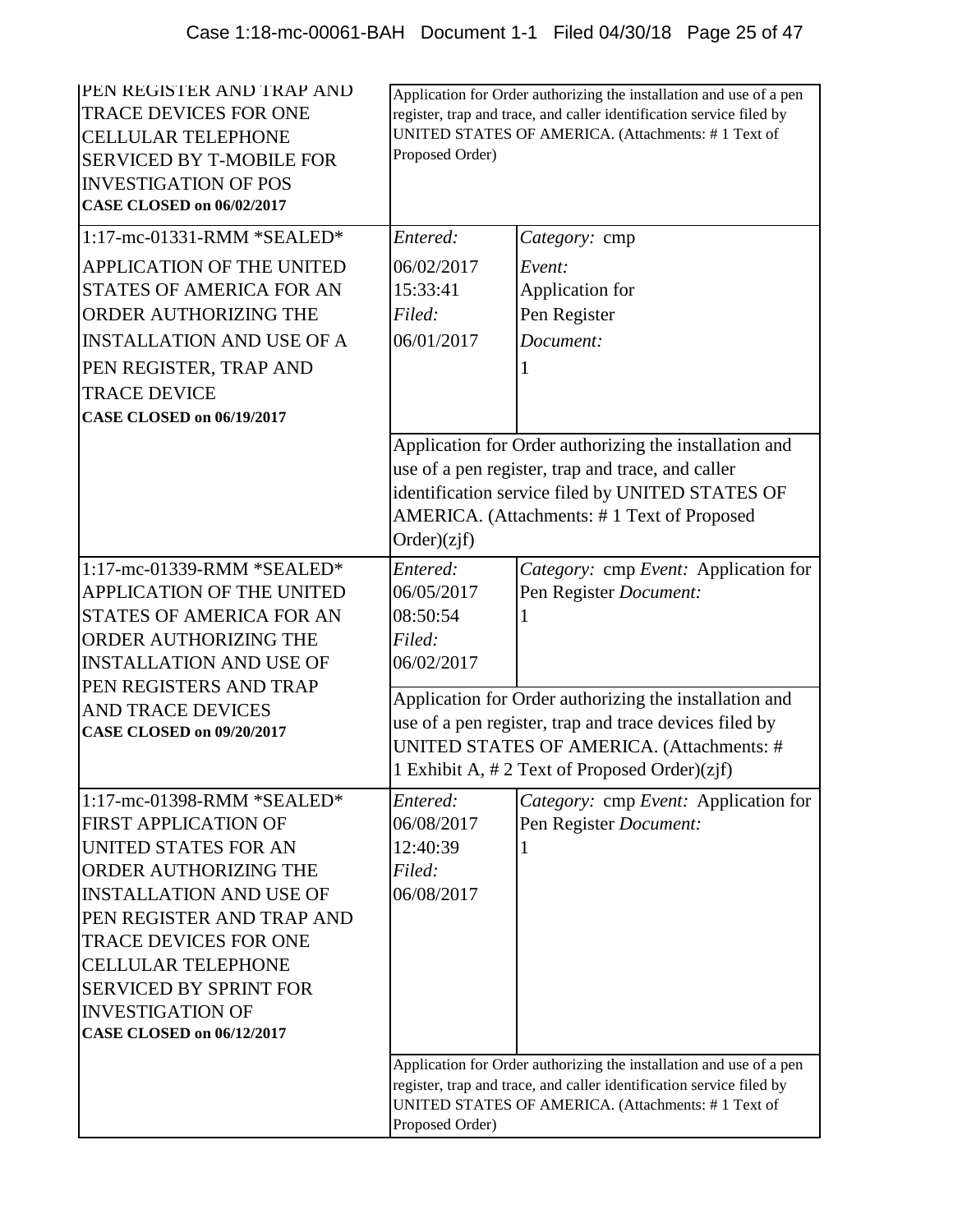| 1:17-mc-01399-RMM *SEALED*                                      | Entered:               | Category: cmp Event: Application for                                                                                                        |
|-----------------------------------------------------------------|------------------------|---------------------------------------------------------------------------------------------------------------------------------------------|
| <b>FIRST APPLICATION OF</b><br>UNITED STATES FOR AN             | 06/08/2017<br>12:43:49 | Pen Register Document:                                                                                                                      |
| ORDER AUTHORIZING THE                                           | Filed:                 |                                                                                                                                             |
| <b>INSTALLATION AND USE OF</b>                                  | 06/08/2017             |                                                                                                                                             |
| PEN REGISTER AND TRAP AND                                       |                        |                                                                                                                                             |
| <b>TRACE DEVICES FOR ONE</b>                                    |                        | Application for Order authorizing the installation and use of a pen<br>register, trap and trace, and caller identification service filed by |
| <b>CELLULAR TELEPHONE</b>                                       |                        | UNITED STATES OF AMERICA. (Attachments: #1 Text of                                                                                          |
| <b>SERVICED BY CRICKET</b>                                      | Proposed Order)        |                                                                                                                                             |
| <b>WIRELESS FOR INVEST</b>                                      |                        |                                                                                                                                             |
| <b>CASE CLOSED on 06/12/2017</b>                                |                        |                                                                                                                                             |
|                                                                 |                        |                                                                                                                                             |
| 1:17-mc-01403-RMM *SEALED*                                      | Entered:               | Category: cmp Event: Application for                                                                                                        |
| <b>FIRST APPLICATION OF</b>                                     | 06/09/2017             | Pen Register Document:                                                                                                                      |
| UNITED STATES FOR AN                                            | 12:27:08               |                                                                                                                                             |
| ORDER AUTHORIZING THE                                           | Filed:                 |                                                                                                                                             |
| <b>INSTALLATION AND USE OF</b>                                  | 06/09/2017             |                                                                                                                                             |
| PEN REGISTER AND TRAP AND                                       |                        | Application for Order authorizing the installation and use of a pen                                                                         |
| <b>TRACE DEVICES FOR ONE</b>                                    |                        | register, trap and trace, and caller identification service filed by<br>UNITED STATES OF AMERICA. (Attachments: #1 Text of                  |
| <b>CELLULAR TELEPHONE</b>                                       | Proposed Order)        |                                                                                                                                             |
| <b>SERVICED BY T-MOBILE FOR</b>                                 |                        |                                                                                                                                             |
| <b>INVESTIGATION OF POS</b><br><b>CASE CLOSED on 01/26/2018</b> |                        |                                                                                                                                             |
|                                                                 |                        |                                                                                                                                             |
| 1:17-mc-01418-RMM *SEALED*                                      | Entered:               | Category: cmp                                                                                                                               |
| <b>FIRST APPLICATION OF</b>                                     | 06/12/2017             | Event:                                                                                                                                      |
| UNITED STATES FOR AN                                            | 15:21:29               | Application for                                                                                                                             |
| ORDER AUTHORIZING THE                                           | Filed:                 | Pen Register                                                                                                                                |
| <b>INSTALLATION AND USE OF</b>                                  | 06/12/2017             | Document:                                                                                                                                   |
| PEN REGISTER AND TRAP AND                                       |                        |                                                                                                                                             |
| TRACE DEVICES FOR ONE                                           |                        |                                                                                                                                             |
| <b>CELLULAR TELEPHONE</b>                                       |                        |                                                                                                                                             |
|                                                                 |                        |                                                                                                                                             |
| <b>SERVICED BY VERIZON</b>                                      |                        |                                                                                                                                             |
| <b>WIRELESS FOR INVESTIGA</b>                                   |                        | Application for Order authorizing the installation and use of a pen                                                                         |
| <b>CASE CLOSED on 06/13/2017</b>                                |                        | register, trap and trace, and caller identification service filed by                                                                        |
|                                                                 |                        | UNITED STATES OF AMERICA. (Attachments: #1 Text of                                                                                          |
|                                                                 | Proposed Order)        |                                                                                                                                             |
| 1:17-mc-01444-RMM *SEALED*                                      | Entered:               | Category: cmp Event: Application for                                                                                                        |
| IN RE APPLICATION OF USA                                        | 06/19/2017             | Pen Register Document:                                                                                                                      |
| FOR PRTT ORDER FOR ONE                                          | 12:03:52               |                                                                                                                                             |
| <b>CELLULAR TELEPHONE</b>                                       | Filed:                 |                                                                                                                                             |
| <b>SERVICED BY T-MOBILE FOR</b>                                 | 06/19/2017             |                                                                                                                                             |
| <b>INVESTIGATION OF</b>                                         |                        | Application for Order authorizing the installation and use of a pen                                                                         |
| VIOLATION OF 21 U.S.C. $841(a(1))$                              |                        | register, trap and trace, and caller identification service filed by                                                                        |
| <b>CASE CLOSED on 06/27/2017</b>                                | Proposed Order)        | UNITED STATES OF AMERICA. (Attachments: #1 Text of                                                                                          |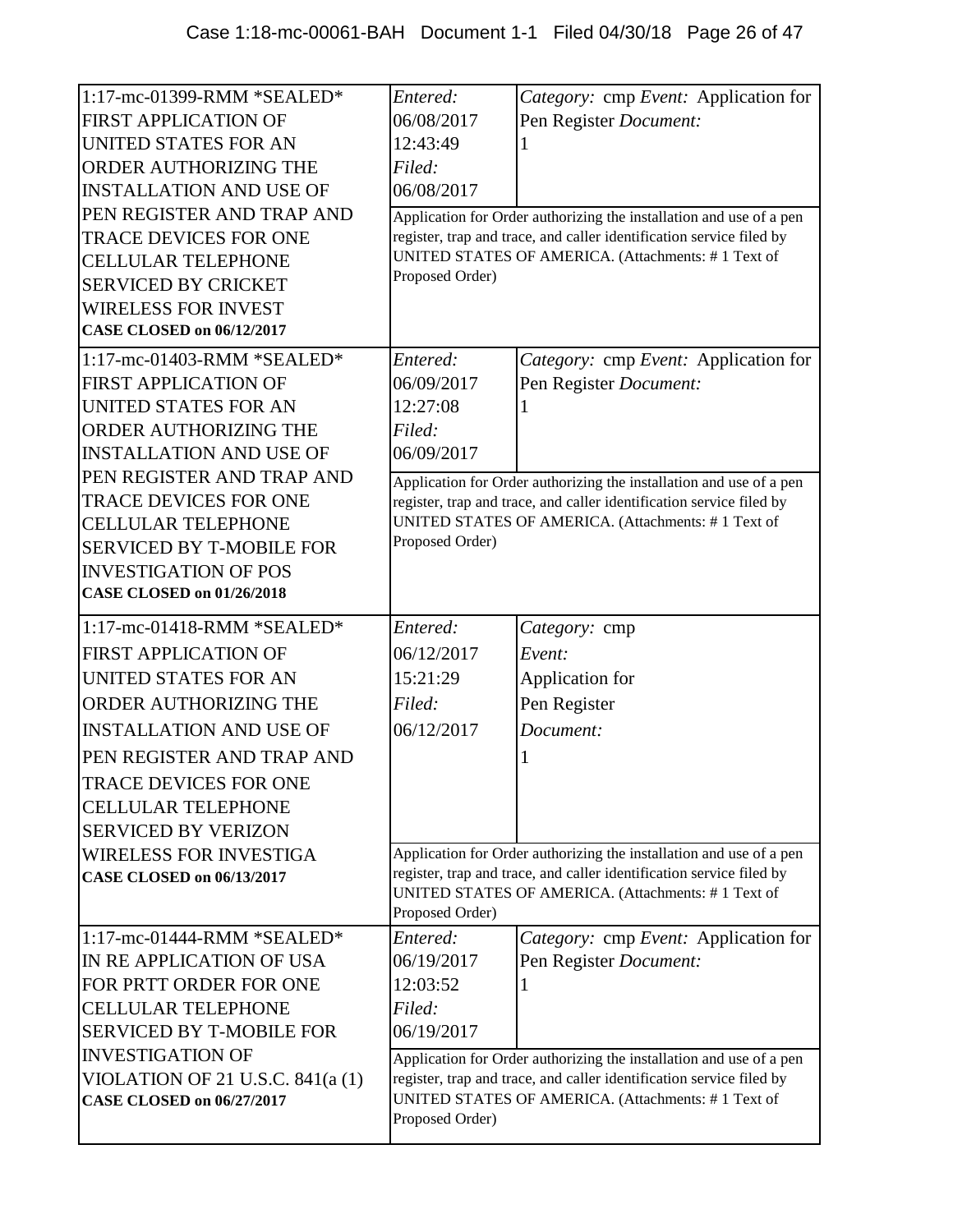| 1:17-mc-01457-RMM *SEALED*                            | Entered:        | Category: cmp                                                        |
|-------------------------------------------------------|-----------------|----------------------------------------------------------------------|
| IN RE APPLICATION OF USA                              | 06/19/2017      | Event: Application for Pen Register                                  |
| FOR PRTT ORDER FOR ONE                                | 15:54:39        | Document:                                                            |
| <b>CELLULAR TELEPHONE</b>                             | Filed:          |                                                                      |
| <b>SERVICED BY T-MOBILE FOR</b>                       | 06/19/2017      |                                                                      |
| <b>INVESTIGATION OF</b>                               |                 | Application for Order authorizing the installation and use of a pen  |
| VIOLATION OF 21 U.S.C. $\S 841(a) (1)$                |                 | register, trap and trace, and caller identification service filed by |
| <b>CASE CLOSED on 06/27/2017</b>                      |                 | UNITED STATES OF AMERICA. (Attachments: #1 Text of                   |
|                                                       | Proposed Order) |                                                                      |
| 1:17-mc-01458-RMM *SEALED*                            | Entered:        | Category: cmp Event: Application for                                 |
| IN RE APPLICATION OF USA                              | 06/19/2017      | Pen Register Document:                                               |
| FOR PRTT ORDER FOR ONE                                | 15:57:36        |                                                                      |
| <b>CELLULAR TELEPHONE</b>                             | Filed:          |                                                                      |
| <b>SERVICED BY T-MOBILE FOR</b>                       | 06/19/2017      |                                                                      |
| <b>INVESTIGATION OF</b>                               |                 | Application for Order authorizing the installation and use of a pen  |
| VIOLATION OF 21 U.S.C. $841(a)$ (1)                   |                 | register, trap and trace, and caller identification service filed by |
| <b>CASE CLOSED on 09/01/2017</b>                      |                 | UNITED STATES OF AMERICA. (Attachments: #1 Text of                   |
|                                                       | Proposed Order) |                                                                      |
| 1:17-mc-01459-RMM *SEALED*                            | Entered:        | Category: cmp                                                        |
| IN RE APPLICATION OF USA                              | 06/19/2017      | Event:                                                               |
| FOR PRTT ORDER FOR ONE                                | 15:59:49        | Application for                                                      |
| <b>CELLULAR TELEPHONE</b>                             | Filed:          | Pen Register                                                         |
| <b>SERVICED BY CRICKET FOR</b>                        | 06/19/2017      | Document:                                                            |
| <b>INVESTIGATION OF</b>                               |                 |                                                                      |
| VIOLATION OF 21 U.S.C. $841(a)$ (1)                   |                 | Application for Order authorizing the installation and use of a pen  |
| <b>CASE CLOSED on 06/27/2017</b>                      |                 | register, trap and trace, and caller identification service filed by |
|                                                       |                 | UNITED STATES OF AMERICA. (Attachments: #1 Text of                   |
|                                                       | Proposed Order) |                                                                      |
| 1:17-mc-01469-RMM *SEALED*                            | Entered:        | <i>Category:</i> cmp <i>Event:</i> Application for                   |
| <b>APPLICATION OF THE UNITED</b>                      | 06/21/2017      | Pen Register Document:                                               |
| STATES OF AMERICA FOR AN                              | 14:57:45        |                                                                      |
| ORDER AUTHORIZING THE                                 | Filed:          |                                                                      |
| <b>INSTALLATION AND USE OF</b>                        | 06/20/2017      |                                                                      |
| PEN REGISTERS AND TRAP                                |                 | Application for Order authorizing the installation and               |
| AND TRACE DEVICES<br><b>CASE CLOSED on 12/11/2017</b> |                 | use of a pen register, trap and trace, and caller                    |
|                                                       |                 | identification service filed by UNITED STATES OF                     |
|                                                       | AMERICA.(zjf)   |                                                                      |
| 1:17-mc-01473-RMM *SEALED*                            | Entered:        | Category: cmp                                                        |
| <b>APPLICATION OF THE UNITED</b>                      | 06/21/2017      | Event:                                                               |
| <b>STATES OF AMERICA FOR AN</b>                       | 14:59:54        | Application for                                                      |
| ORDER AUTHORIZING THE                                 | Filed:          | Pen Register                                                         |
| <b>INSTALLATION AND USE OF</b>                        | 06/20/2017      | Document:                                                            |
|                                                       |                 |                                                                      |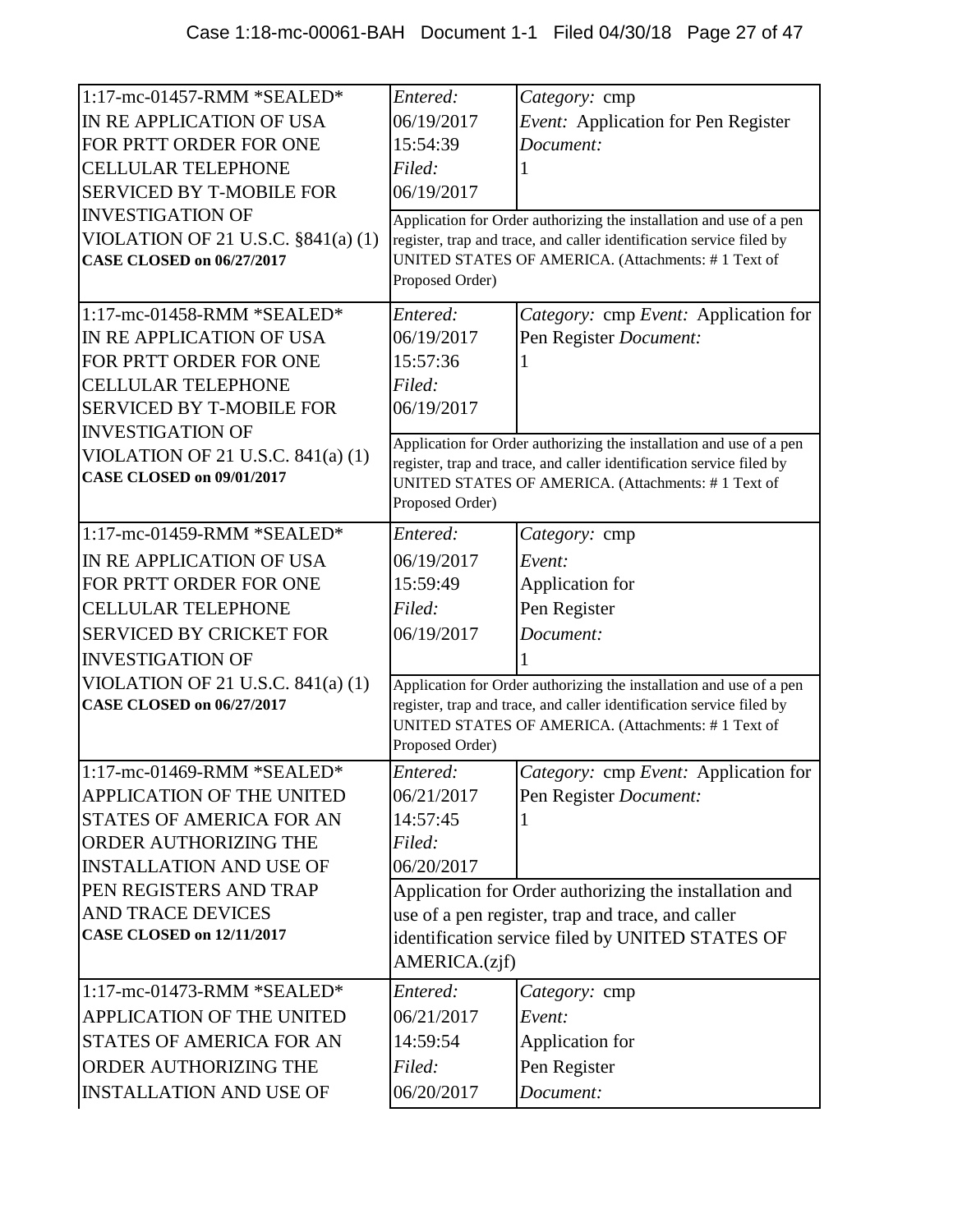| <b>PEN REGISTERS AND TRAP</b><br><b>AND TRACE DEVICES</b><br><b>CASE CLOSED on 08/18/2017</b><br>1:17-mc-01475-RMM *SEALED*<br><b>APPLICATION OF THE UNITED</b><br><b>STATES OF AMERICA FOR AN</b><br><b>ORDER AUTHORIZING THE</b> | AMERICA.(zjf)<br>Entered:<br>06/21/2017<br>15:01:24<br>Filed:                                                                                                                                                         | Application for Order authorizing the installation and<br>use of a pen register, trap and trace, and caller<br>identification service filed by UNITED STATES OF<br>Category: cmp Event: Application for<br>Pen Register Document: |
|------------------------------------------------------------------------------------------------------------------------------------------------------------------------------------------------------------------------------------|-----------------------------------------------------------------------------------------------------------------------------------------------------------------------------------------------------------------------|-----------------------------------------------------------------------------------------------------------------------------------------------------------------------------------------------------------------------------------|
| <b>INSTALLATION AND USE OF</b><br>PEN REGISTERS AND TRAP<br><b>AND TRACE DEVICES</b><br><b>CASE CLOSED on 08/18/2017</b><br>1:17-mc-01476-RMM *SEALED*                                                                             | 06/20/2017<br>AMERICA.(zjf)<br>Entered:                                                                                                                                                                               | Application for Order authorizing the installation and<br>use of a pen register, trap and trace, and caller<br>identification service filed by UNITED STATES OF                                                                   |
| APPLICATION OF THE UNITED<br><b>STATES OF AMERICA FOR AN</b><br>ORDER AUTHORIZING THE<br><b>INSTALLATION AND USE OF</b>                                                                                                            | 06/21/2017<br>15:02:58<br>Filed:<br>06/20/2017                                                                                                                                                                        | Category: cmp Event: Application for<br>Pen Register Document:                                                                                                                                                                    |
| PEN REGISTERS AND TRAP<br><b>AND TRACE DEVICES</b><br><b>CASE CLOSED on 08/18/2017</b>                                                                                                                                             | Application for Order authorizing the installation and<br>use of a pen register, trap and trace, and caller<br>identification service filed by UNITED STATES OF<br>AMERICA.(zjf)                                      |                                                                                                                                                                                                                                   |
| 1:17-mc-01491-RMM *SEALED*<br><b>APPLICATION OF THE UNITED</b><br><b>STATES OF AMERICA FOR AN</b><br><b>ORDER AUTHORIZING THE</b><br><b>INSTALLATION AND USE OF</b>                                                                | Entered:<br>06/23/2017<br>11:03:33<br>Filed:<br>06/21/2017                                                                                                                                                            | Category: cmp Event: Application for<br>Pen Register Document:                                                                                                                                                                    |
| PEN REGISTERS AND TRAP<br><b>AND TRACE DEVICES</b><br><b>CASE CLOSED on 08/18/2017</b>                                                                                                                                             | Application for Order authorizing the installation and<br>use of a pen register, trap and trace device filed by<br>UNITED STATES OF AMERICA. (Attachments: #<br>1 Text of Proposed Order) (zjf)                       |                                                                                                                                                                                                                                   |
| 1:17-mc-01493-RMM *SEALED*<br>IN RE APPLICATION OF USA<br>FOR PRTT ORDER FOR ONE<br><b>CELLULAR TELEPHONE</b><br><b>SERVICED BY SPRINT FOR</b><br><b>INVESTIGATION OF</b>                                                          | Entered:<br>06/21/2017<br>16:00:47<br>Filed:<br>06/21/2017                                                                                                                                                            | Category: cmp<br>Event:<br>Application for<br>Pen Register<br>Document:                                                                                                                                                           |
| VIOLATION OF 21 U.S.C. $841(a)(1)$<br><b>CASE CLOSED on 06/29/2017</b>                                                                                                                                                             | Application for Order authorizing the installation and use of a pen<br>register, trap and trace, and caller identification service filed by<br>UNITED STATES OF AMERICA. (Attachments: #1 Text of<br>Proposed Order). |                                                                                                                                                                                                                                   |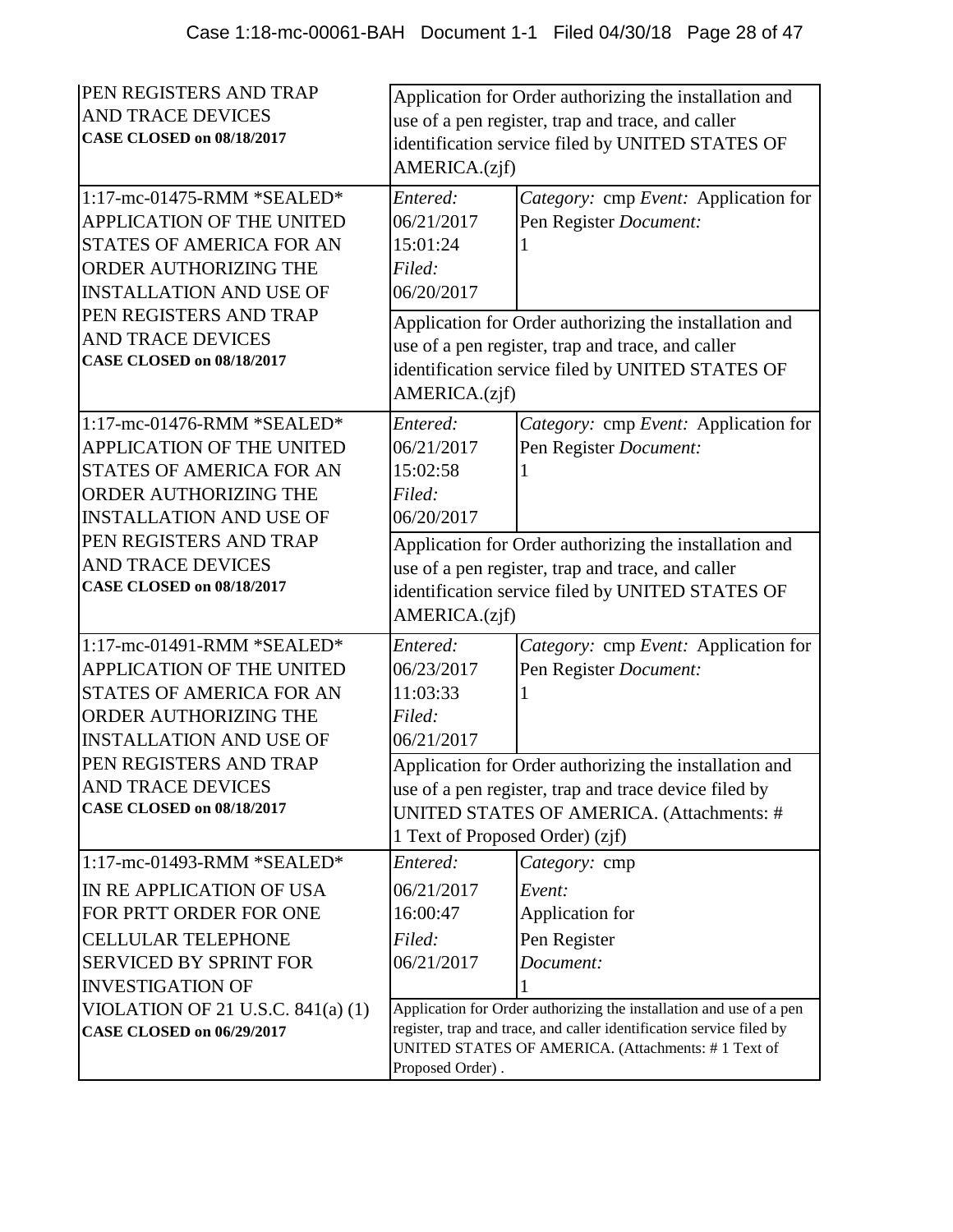| 1:17-mc-01507-RMM *SEALED*<br>IN RE APPLICATION OF USA<br>FOR PRTT ORDER FOR ONE<br><b>CELLULAR TELEPHONE</b><br><b>SERVICED BY SPRINT FOR</b><br><b>INVESTIGATION OF</b><br>VIOLATION OF 21 U.S.C. 841(A) (1)<br><b>CASE CLOSED on 11/30/2017</b>    | Entered:<br>06/26/2017<br>16:01:18<br>Filed:<br>06/26/2017<br>Proposed Order). | Category: cmp Event: Application for<br>Pen Register Document:<br>Application for Order authorizing the installation and use of a pen<br>register, trap and trace, and caller identification service filed by<br>UNITED STATES OF AMERICA. (Attachments: #1 Text of         |
|-------------------------------------------------------------------------------------------------------------------------------------------------------------------------------------------------------------------------------------------------------|--------------------------------------------------------------------------------|-----------------------------------------------------------------------------------------------------------------------------------------------------------------------------------------------------------------------------------------------------------------------------|
| 1:17-mc-01508-RMM *SEALED*<br>IN RE APPLICATION OF USA<br>FOR PRTT ORDER FOR ONE<br><b>CELLULAR TELEPHONE</b><br><b>SERVICED BY TRACFONE FOR</b><br><b>INVESTIGATION OF</b><br>VIOLATION OF 21 U.S.C. $841(A)(1)$<br><b>CASE CLOSED on 11/30/2017</b> | Entered:<br>06/26/2017<br>16:03:43<br>Filed:<br>06/26/2017<br>Proposed Order). | Category: cmp<br>Event:<br>Application for<br>Pen Register Document: 1<br>Application for Order authorizing the installation and use of a pen<br>register, trap and trace, and caller identification service filed by<br>UNITED STATES OF AMERICA. (Attachments: #1 Text of |
| 1:17-mc-01509-RMM *SEALED*<br>IN RE APPLICATION OF USA<br>FOR PRTT ORDER FOR ONE<br><b>CELLULAR TELEPHONE</b><br><b>SERVICED BY TRACFONE FOR</b><br><b>INVESTIGATION OF</b><br>VIOLATION OF 21 U.S.C. $841(A)(1)$<br><b>CASE CLOSED on 01/23/2018</b> | Entered:<br>06/26/2017<br>16:05:39<br>Filed:<br>06/26/2017<br>Proposed Order). | Category: cmp Event: Application for<br>Pen Register Document:<br>Application for Order authorizing the installation and use of a pen<br>register, trap and trace, and caller identification service filed by<br>UNITED STATES OF AMERICA. (Attachments: #1 Text of         |
| 1:17-mc-01510-RMM *SEALED*<br>IN RE APPLICATION OF USA<br>FOR PRTT ORDER FOR ONE<br><b>CELLULAR TELEPHONE</b><br><b>SERVICED BY AT&amp;T FOR</b><br><b>INVESTIGATION OF</b><br>VIOLATION OF 21 U.S.C. 841(A) (1)<br><b>CASE CLOSED on 08/23/2017</b>  | Entered:<br>06/26/2017<br>16:08:09<br>Filed:<br>06/26/2017<br>Proposed Order). | Category: cmp Event: Application for<br>Pen Register Document:<br>Application for Order authorizing the installation and use of a pen<br>register, trap and trace, and caller identification service filed by<br>UNITED STATES OF AMERICA. (Attachments: #1 Text of         |
| $1:17$ -mc-01542-DAR *SEALED*<br>IN RE APPLICATION OF USA<br>FOR PRTT ORDER FOR ONE<br><b>CELLULAR TELEPHONE</b><br><b>SERVICED BY SPRINT FOR</b><br>IINIVE CTIC A TIAN AE                                                                            | Entered:<br>06/28/2017<br>16:04:42<br>Filed:<br>06/28/2017                     | Category: cmp Event: Application for<br>Pen Register Document:                                                                                                                                                                                                              |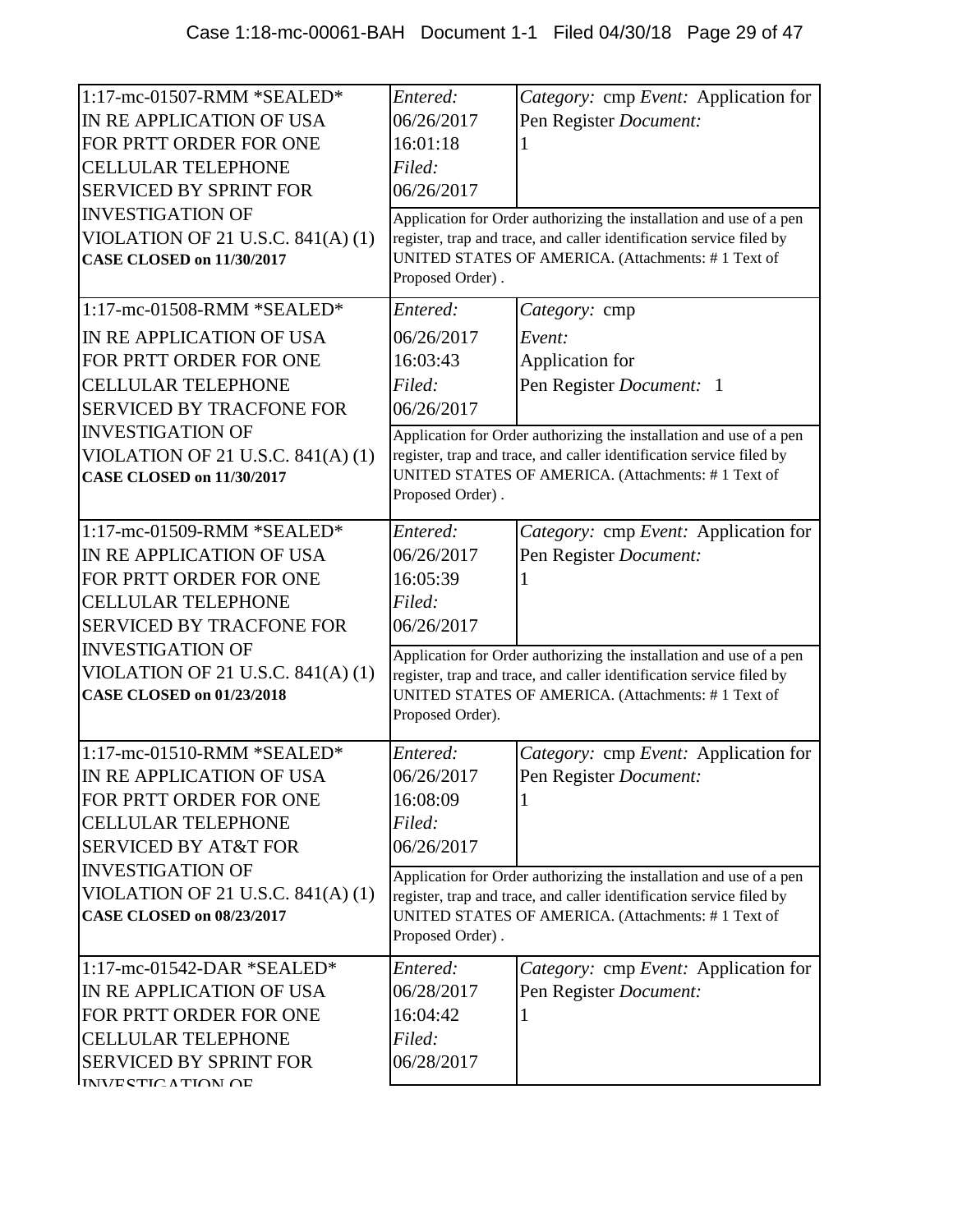| IIIN V EO I IUA I IUIN UF<br>VIOLATION OF 21 U.S.C. $841(a)$ (1)<br><b>CASE CLOSED on 12/18/2017</b>                                                                                                                                     | Application for Order authorizing the installation and use of a pen<br>register, trap and trace, and caller identification service filed by<br>UNITED STATES OF AMERICA. (Attachments: #1 Text of<br>Proposed Order)          |                                                                                                                                                                                                                                                                                 |
|------------------------------------------------------------------------------------------------------------------------------------------------------------------------------------------------------------------------------------------|-------------------------------------------------------------------------------------------------------------------------------------------------------------------------------------------------------------------------------|---------------------------------------------------------------------------------------------------------------------------------------------------------------------------------------------------------------------------------------------------------------------------------|
| $1:17$ -mc-01550-DAR *SEALED*                                                                                                                                                                                                            | Entered:                                                                                                                                                                                                                      | Category: cmp                                                                                                                                                                                                                                                                   |
| IN RE APPLICATION OF USA<br>FOR PRTT ORDER FOR ONE<br><b>EMAIL ACCOUNT SERVICED</b><br><b>BY GOOGLE FOR</b><br><b>INVESTIGATION OF</b><br>VIOLATION OF 18 U.S.C. 1343 CASE<br><b>CLOSED</b> on 06/29/2017                                | 06/29/2017<br>16:29:40<br>Filed:<br>06/28/2017<br>Order)(ztd)                                                                                                                                                                 | Event:<br>Application for<br>Pen Register<br>Document:<br>Application for Order authorizing the installation and<br>use of a pen register, trap and trace, and caller<br>identification service filed by UNITED STATES OF<br>AMERICA. (Attachments: #1 Text of Proposed         |
| 1:17-mc-01563-DAR *SEALED*<br><b>APPLICATION OF USA FOR</b><br>PRTT ORDER FOR ONE EMAIL<br><b>ACCOUNT SERVICED BY</b><br>MICROSOFT CORPORATION<br>FOR INVESTIGATION OF<br>VIOLATION OF 50 U.SC. 1705 CASE<br><b>CLOSED</b> on 10/18/2017 | Entered:<br>07/03/2017<br>18:04:45<br>Filed:<br>06/29/2017<br>Order)(zrdj)                                                                                                                                                    | Category: cmp Event: Application for<br>Pen Register Document:<br>Application for Order authorizing the installation and<br>use of a pen register, trap and trace, and caller<br>identification service filed by UNITED STATES OF<br>AMERICA. (Attachments: #1 Text of Proposed |
| 1:17-mc-01564-DAR *SEALED*<br><b>APPLICATION OF USA FOR</b><br>PRTT ORDER FOR ONE<br><b>CELLULAR TELEPHONES</b><br><b>SERVICED BY T-MOBILE FOR</b>                                                                                       | Entered:<br>07/03/2017<br>18:50:42<br>Filed:<br>06/29/2017                                                                                                                                                                    | Category: cmp Event: Application for<br>Pen Register Document:                                                                                                                                                                                                                  |
| <b>INVESTIGATION OF</b><br>VIOLATION OF 21 USC 922 CASE<br><b>CLOSED</b> on 08/31/2017                                                                                                                                                   | Application for Order authorizing the installation and<br>use of a pen register, trap and trace, and caller<br>identification service filed by UNITED STATES OF<br>AMERICA. (Attachments: #1 Text of Proposed<br>Order)(zrdj) |                                                                                                                                                                                                                                                                                 |
| 1:17-mc-01590-DAR *SEALED*<br>APPLICATION OF USA FOR PRTT<br><b>ORDER</b><br><b>CASE CLOSED on 08/23/2017</b>                                                                                                                            | Entered:<br>07/07/2017<br>14:27:05<br>Filed:<br>07/06/2017                                                                                                                                                                    | Category: misc<br>Event: Application for historical cell<br>site information for a telephone number<br>Document:<br>1                                                                                                                                                           |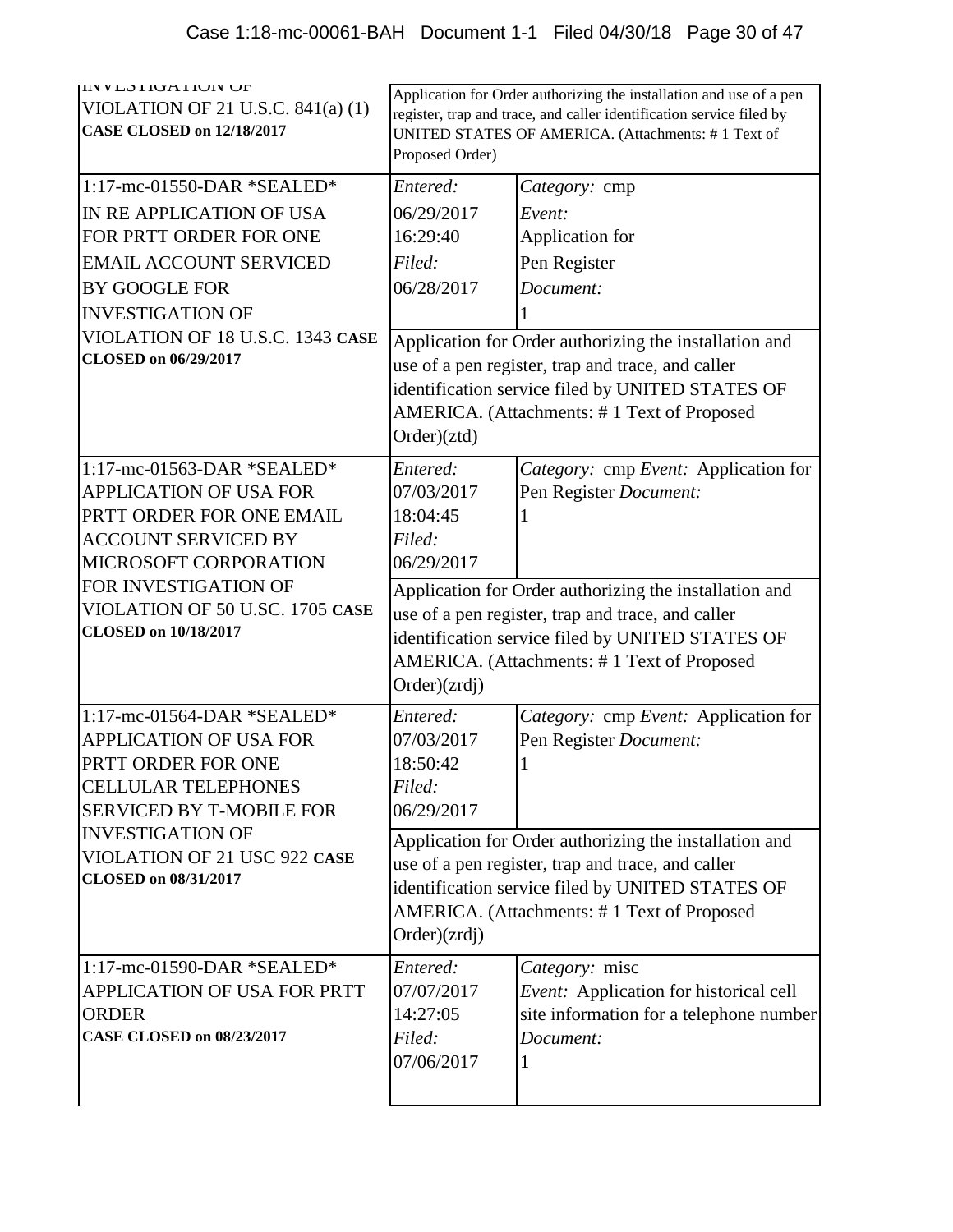|                                                                                                                                                  | APPLICATION of USA for PRTT Order by UNITED<br>STATES OF AMERICA filed by UNITED STATES OF<br>AMERICA. (Attachments: #1 Text of Proposed Order,<br># 2 Redacted Application, # 3 Text of Proposed Order<br>Redacted)(zjf) |                                                                                                                                                              |  |
|--------------------------------------------------------------------------------------------------------------------------------------------------|---------------------------------------------------------------------------------------------------------------------------------------------------------------------------------------------------------------------------|--------------------------------------------------------------------------------------------------------------------------------------------------------------|--|
| 1:17-mc-01594-DAR *SEALED*<br>IN RE APPLICATION OF USA<br>FOR PRTT ORDER FOR ONE<br><b>CELLULAR TELEPHONE</b><br><b>SERVICED BY VERIZON</b>      | Entered:<br>07/07/2017<br>12:12:28<br>Filed:<br>07/07/2017                                                                                                                                                                | Category: cmp Event: Application for<br>Pen Register Document:                                                                                               |  |
| <b>WIRELESS FOR</b><br><b>INVESTIGATION OF</b><br>VIOLATION OF 21 U.S.C. $841(A)(1)$<br><b>CASE CLOSED on 07/10/2017</b>                         | Application for Order authorizing the installation and<br>use of a pen register, trap and trace, and caller<br>identification service filed by UNITED STATES OF<br>AMERICA. (Attachments: #1 Text of Proposed Order)      |                                                                                                                                                              |  |
| 1:17-mc-01595-DAR *SEALED*<br>IN RE APPLICATION OF USA<br>FOR PRTT ORDER FOR ONE<br><b>CELLULAR TELEPHONE</b><br><b>SERVICED BY T-MOBILE FOR</b> | Entered:<br>07/07/2017<br>12:11:06<br>Filed:<br>07/07/2017                                                                                                                                                                | Category: cmp Event: Application for<br>Pen Register Document:                                                                                               |  |
| <b>INVESTIGATION OF</b><br>VIOLATION OF 21 U.S.C. $841(a)$ (1)<br><b>CASE CLOSED on 07/10/2017</b>                                               | Application for Order authorizing the installation and use of a pen<br>register, trap and trace, and caller identification service filed by<br>UNITED STATES OF AMERICA. (Attachments: #1 Text of<br>Proposed Order)      |                                                                                                                                                              |  |
| 1:17-mc-01685-DAR *SEALED*<br><b>APPLICATION OF USA FOR</b><br>PRTT ORDER<br><b>CASE CLOSED on 09/11/2017</b>                                    | Entered:<br>07/19/2017<br>10:54:10<br>Filed:<br>07/18/2017                                                                                                                                                                | Category: cmp Event: Application for<br>Pen Register Document:                                                                                               |  |
|                                                                                                                                                  | 1 Text of Proposed Order) (zjf)                                                                                                                                                                                           | Application for Order authorizing the installation and<br>use of a pen register, trap and trace device filed by<br>UNITED STATES OF AMERICA. (Attachments: # |  |
| 1:17-mc-01703-DAR *SEALED*<br>IN RE APPLICATION OF USA<br>FOR PRTT ORDER FOR ONE<br><b>CELLULAR TELEPHONE</b><br><b>SERVICED BY T-MOBILE FOR</b> | Entered:<br>07/19/2017<br>16:47:35<br>Filed:<br>07/19/2017                                                                                                                                                                | Category: cmp Event: Application for<br>Pen Register Document:                                                                                               |  |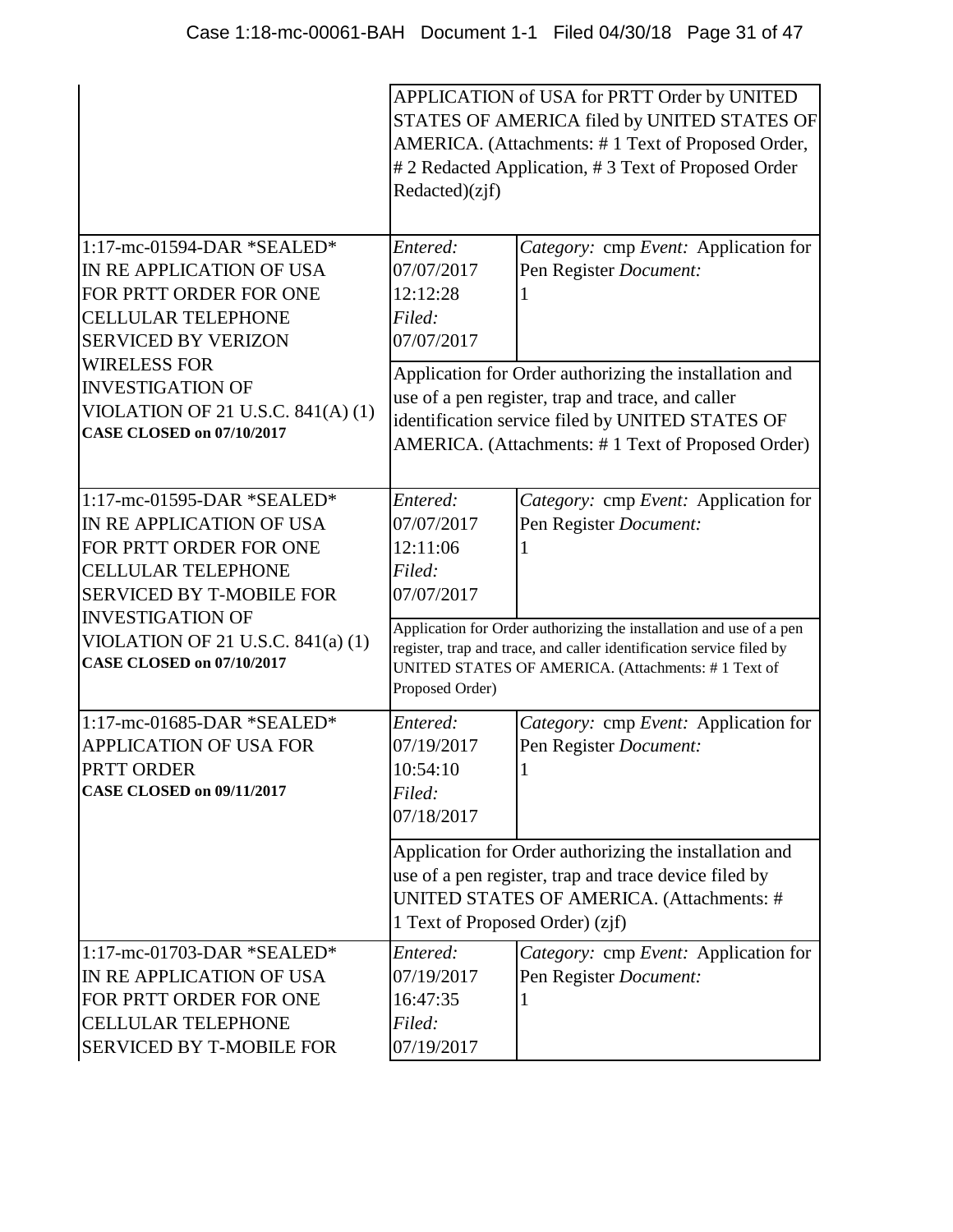| <b>INVESTIGATION OF</b><br>VIOLATIONS OF 21 U.S.C. 841 $(A)(1)$<br><b>CASE CLOSED on 09/19/2017</b>                                                                                                                                                                               | Application for Order authorizing the installation and use of a pen<br>register, trap and trace, and caller identification service filed by<br>UNITED STATES OF AMERICA. (Attachments: #1 Text of<br>Proposed Order)         |                                                                                                                                                                                                               |
|-----------------------------------------------------------------------------------------------------------------------------------------------------------------------------------------------------------------------------------------------------------------------------------|------------------------------------------------------------------------------------------------------------------------------------------------------------------------------------------------------------------------------|---------------------------------------------------------------------------------------------------------------------------------------------------------------------------------------------------------------|
| 1:17-mc-01711-DAR *SEALED*<br><b>APPLICATION OF USA FOR</b><br>PRTT ORDER FOR ONE<br>CELLULAR TELEPHONE,<br><b>SERVICED BY T.MOBILE FOR</b><br><b>INVESTIGATION OF</b><br>VIOLATION OF 18 U.S.C. S 1349<br><b>v. UNITED STATES OF AMERICA</b><br><b>CASE CLOSED on 07/24/2017</b> | Entered:<br>07/20/2017<br>15:18:03<br>Filed:<br>07/20/2017                                                                                                                                                                   | Category: cmp Event: Application for<br>Pen Register Document:                                                                                                                                                |
|                                                                                                                                                                                                                                                                                   | Application for Order authorizing the installation and<br>use of a pen register, trap and trace, and caller<br>identification service filed by UNITED STATES OF<br>AMERICA. (Attachments: #1 Text of Proposed<br>Order)(ztd) |                                                                                                                                                                                                               |
| 1:17-mc-01713-DAR *SEALED*<br>IN RE APPLICATION OF USA<br>FOR PRTT ORDER FOR ONE<br><b>CELLULAR TELEPHONE</b><br><b>SERVICED BY AT&amp;T FOR</b><br><b>INVESTIGATION OF</b><br>VIOLATION OF 18 U.S.C. 1343 CASE<br><b>CLOSED</b> on 09/19/2017                                    | Entered:<br>07/20/2017<br>15:43:48<br>Filed:<br>07/20/2017                                                                                                                                                                   | Category: cmp Event: Application for<br>Pen Register Document:                                                                                                                                                |
|                                                                                                                                                                                                                                                                                   | Order)(ztd)                                                                                                                                                                                                                  | Application for Order authorizing the installation and<br>use of a pen register, trap and trace, and caller<br>identification service filed by UNITED STATES OF<br>AMERICA. (Attachments: #1 Text of Proposed |
| 1:17-mc-01714-DAR *SEALED*<br>IN RE APPLICATION OF USA<br>FOR PRTT ORDER FOR ONE<br><b>CELLULAR TELEPHONE</b><br><b>SERVICED BY AT&amp;T FOR</b>                                                                                                                                  | Entered:<br>07/20/2017<br>15:15:13<br>Filed:<br>07/20/2017                                                                                                                                                                   | Category: cmp Event: Application for<br>Pen Register Document:                                                                                                                                                |
| <b>INVESTIGATION OF</b><br>VIOLATION OF 18 U.S.C. 1343 v.<br>UNITED STATES OF AMERICA<br><b>CASE CLOSED on 07/24/2017</b>                                                                                                                                                         | Application for Order authorizing the installation and<br>use of a pen register, trap and trace, and caller<br>identification service filed by UNITED STATES OF<br>AMERICA. (Attachments: #1 Text of Proposed<br>Order)(ztd) |                                                                                                                                                                                                               |
| 1:17-mc-01715-DAR *SEALED*<br><b>APPLICATION OF USA FOR</b><br>PRTT ORDER FOR ONE<br>CELLULAR TELEPHONE,<br><b>SERVICED BY T-MOBILE FOR</b><br>INIVECTIC A TIAN AE                                                                                                                | Entered:<br>07/20/2017<br>15:12:13<br>Filed:<br>07/20/2017                                                                                                                                                                   | Category: misc Event: Application for<br>Pen Register Document:                                                                                                                                               |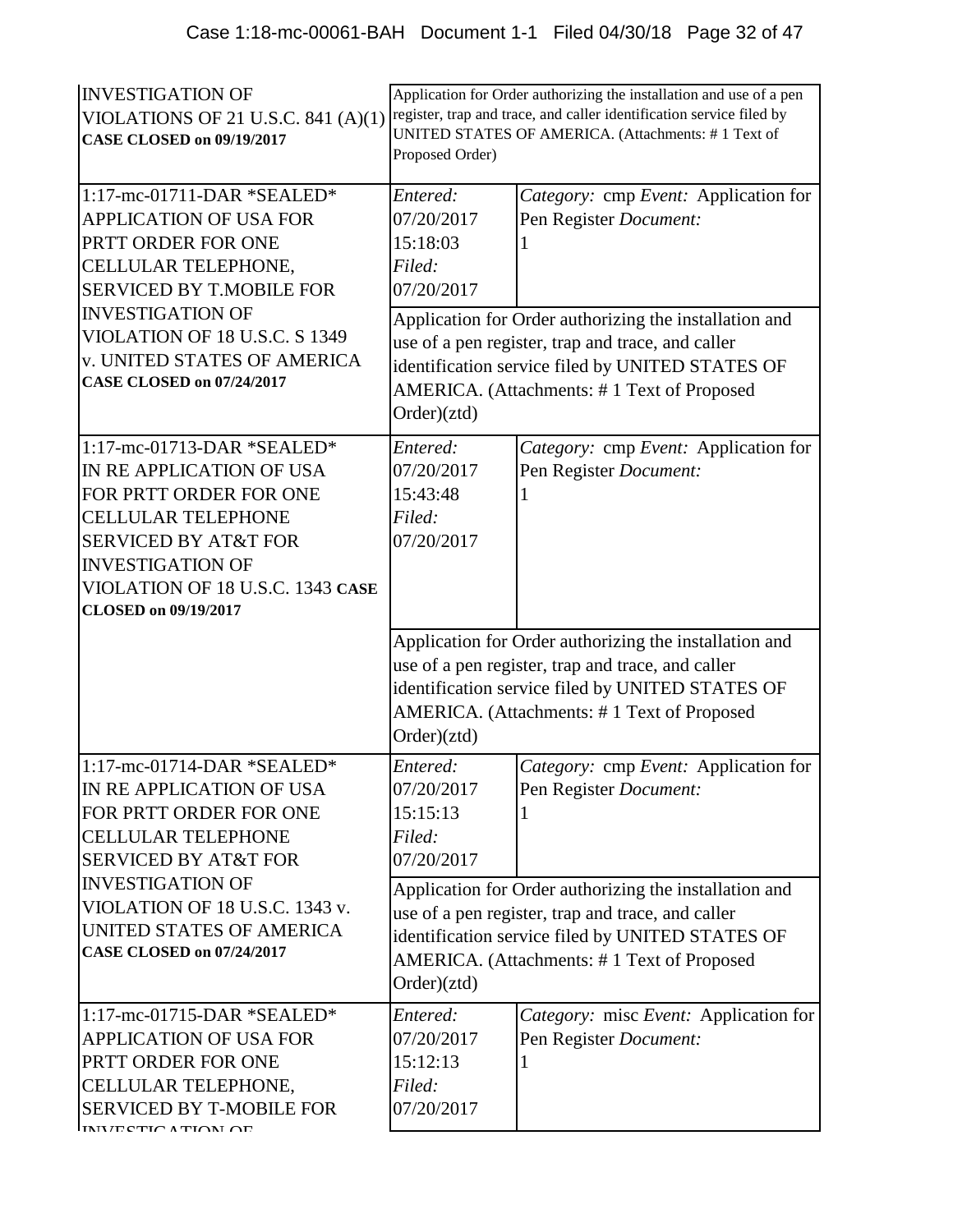| <b>IIV VESTIUATIUIV UF</b><br>VIOLATION OF r8 u.s.c. \$1349 v.<br>UNITED STATES OF AMERICA<br><b>CASE CLOSED on 07/24/2017</b>                                                                                                                                  | APPLICATION for Order authorizing the installation<br>and use of a pen register, trap and trace, and caller<br>identification service on a cellular telephone number by<br>UNITED STATES OF AMERICA. (Attachments: #<br>1 Text of Proposed Order)(ztd) |                                                                                                                                                                                                                                                                                       |
|-----------------------------------------------------------------------------------------------------------------------------------------------------------------------------------------------------------------------------------------------------------------|--------------------------------------------------------------------------------------------------------------------------------------------------------------------------------------------------------------------------------------------------------|---------------------------------------------------------------------------------------------------------------------------------------------------------------------------------------------------------------------------------------------------------------------------------------|
| 1:17-mc-01717-DAR *SEALED*<br>APPLICATION OF THE USA<br>FOR PRTT ORDER FOR ONE<br><b>CELLULAR TELEPHONE</b><br><b>SERVICED BY AT&amp;T FOR</b><br><b>INVESTIGATION OF</b><br>VIOLATION 18 U.S.C. 1343 CASE<br><b>CLOSED</b> on 07/20/2017                       | Entered:<br>07/21/2017<br>10:40:06<br>Filed:<br>07/20/2017<br>OF AMERICA.<br>(zi f)                                                                                                                                                                    | Category: cmp Event: Application for<br>Pen Register Document:<br>Application of USA for PRTT Order for One Cellular<br>Telephone Serviced By AT&T for Investigation of<br>Violation of 18 U.S.C. 1343 filed by UNITED STATES                                                         |
| 1:17-mc-01719-DAR *SEALED*<br><b>APPLICATION OF USA FOR</b><br>PRTT ORDER FOR ONE<br><b>CELLULAR TELEPHONE</b><br><b>SERVICED BY SPRINT FOR</b><br><b>INVESTIGATION OF</b><br>VIOLATION OF 21 U.S.C. 841(A) (1)<br><b>CASE CLOSED on 07/24/2017</b>             | Entered:<br>07/21/2017<br>11:15:28<br>Filed:<br>07/21/2017<br>Proposed Order)                                                                                                                                                                          | Category: cmp Event: Application for<br>Pen Register Document:<br>Application for Order authorizing the installation and use of a pen<br>register, trap and trace, and caller identification service filed by<br>UNITED STATES OF AMERICA. (Attachments: #1 Text of                   |
| 1:17-mc-01777-DAR *SEALED*<br>IN RE APPLICATION OF USA<br>FOR PRTT ORDER FOR ONE<br><b>CELLULAR TELEPHONE</b><br><b>SERVICED BY VERIZON</b><br><b>WIRELESS FOR</b><br><b>INVESTIGATION OF</b><br>VIOLATION OF 21 U.S.C. 841 CASE<br><b>CLOSED on 08/04/2017</b> | Entered:<br>07/27/2017<br>10:59:35<br>Filed:<br>07/27/2017<br>Proposed Order)                                                                                                                                                                          | Category: cmp<br>Event:<br><b>Application for Pen Register</b><br>Document:<br>1<br>Application for Order authorizing the installation and use of a pen<br>register, trap and trace, and caller identification service filed by<br>UNITED STATES OF AMERICA. (Attachments: #1 Text of |
| 1:17-mc-01812-DAR *SEALED*<br>APPLICATION OF THE USA<br>FOR PRTT ORDER FOR TWO<br><b>EMAIL ACCOUNTS SERVICED</b><br>BY GOOGLE FOR<br><b>INVESTIGATION OF</b><br>VIOLATION OF 18 U.S.C. 545 CASE<br>CLOSED on 07/31/2017                                         | Entered:<br>07/31/2017<br>10:19:37<br>Filed:<br>07/27/2017<br>OF AMERICA. (Attachments:                                                                                                                                                                | Category: cmp Event: Application for<br>Pen Register Document:<br>Application of USA for PRTT Order for Two Email<br>Accounts Serviced by Google for Investigation of<br>Violation of 18 U.S.C. 545 filed by UNITED STATES<br>#1 Text of Proposed Order) $(zi f)$                     |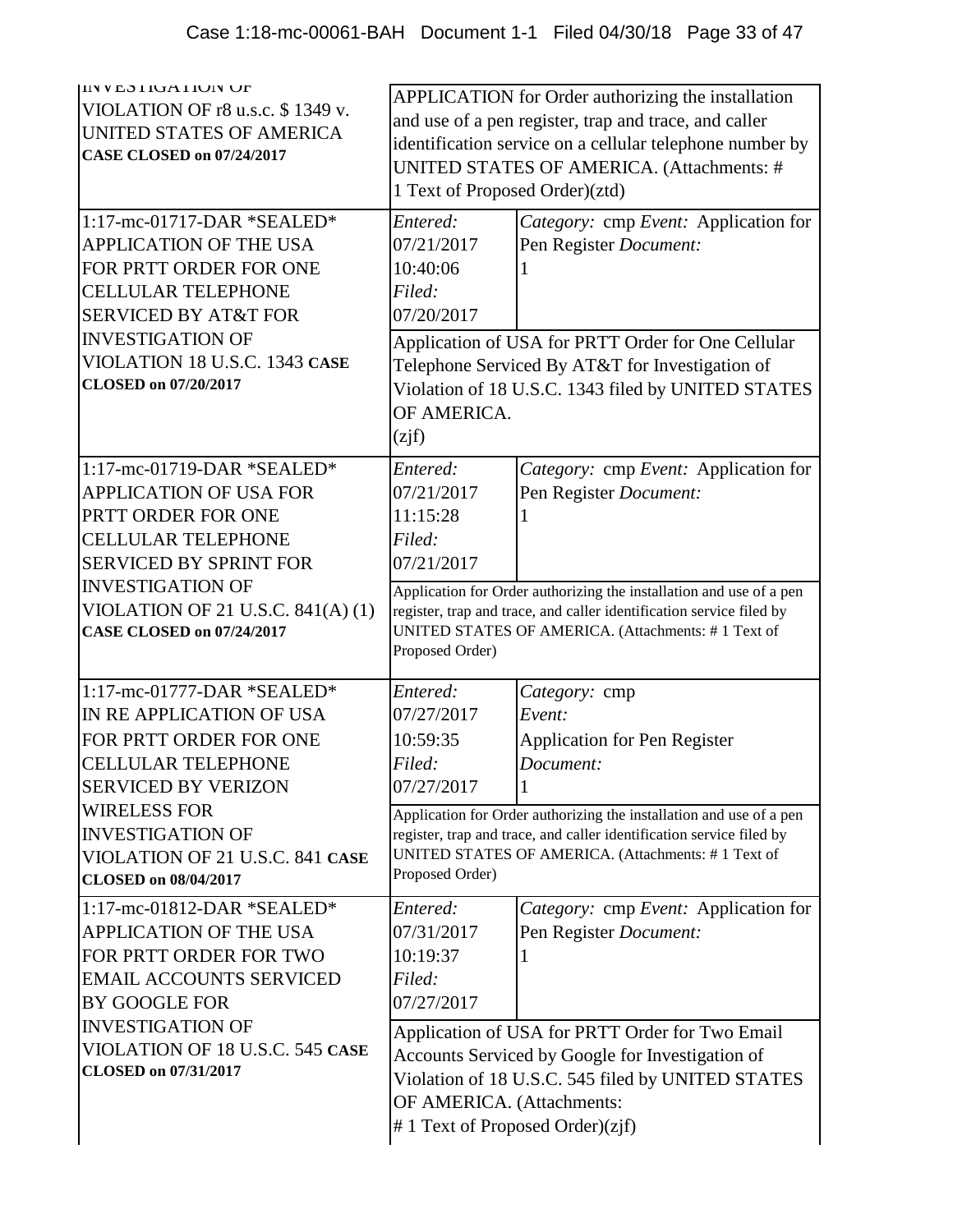| 1:17-mc-01818-DAR *SEALED*<br>IN RE APPLICATION OF USA<br>FOR PRTT ORDER FOR ONE<br><b>CELLULAR TELEPHONE</b><br><b>SERVICED BY AT&amp;T FOR</b><br><b>INVESTIGATION OF</b><br>VIOLATION OF 21 U.S.C. 841(A) (1)<br><b>CASE CLOSED on 08/04/2017</b> | Entered:<br>07/28/2017<br>16:00:39<br>Filed:<br>07/28/2017<br>Proposed Order) | Category: cmp Event: Application for<br>Pen Register Document:<br>Application for Order authorizing the installation and use of a pen<br>register, trap and trace, and caller identification service filed by<br>UNITED STATES OF AMERICA. (Attachments: #1 Text of |
|------------------------------------------------------------------------------------------------------------------------------------------------------------------------------------------------------------------------------------------------------|-------------------------------------------------------------------------------|---------------------------------------------------------------------------------------------------------------------------------------------------------------------------------------------------------------------------------------------------------------------|
| 1:17-mc-01824-DAR *SEALED*                                                                                                                                                                                                                           | Entered:                                                                      | Category: cmp                                                                                                                                                                                                                                                       |
| <b>APPLICATION OF THE USA</b><br>FOR PRTT ORDER FOR ONE<br>CELLULAR TELEPHONE,<br><b>SERVICED BY VERIZON FOR</b><br><b>INVESTIGATION OF</b><br>VIOLATION OF 18 U.S.C. 1349<br><b>CASE CLOSED on 09/28/2017</b>                                       | 07/31/2017<br>10:54:30<br>Filed:<br>07/28/2017                                | Event:<br>Application for<br>Pen Register<br>Document:                                                                                                                                                                                                              |
|                                                                                                                                                                                                                                                      | Order)(zif)                                                                   | APPLICATION OF THE USA FOR PRTT ORDER<br>FOR ONE CELLULAR TELEPHONE, SERVICED BY<br><b>VERIZON FOR INVESTIGATION OF VIOLATION</b><br>OF 18 U.S.C. 1349 filed by UNITED STATES OF<br>AMERICA. (Attachments: #1 Text of Proposed                                      |
| 1:17-mc-01886-DAR *SEALED*                                                                                                                                                                                                                           | Entered:                                                                      | Category: cmp                                                                                                                                                                                                                                                       |
| <b>APPLICATION OF USA FOR</b><br>PRTT ORDER FOR TWO                                                                                                                                                                                                  | 08/04/2017<br>12:01:12                                                        | Event:<br>Application for                                                                                                                                                                                                                                           |
| WHATSAPP ACCOUNTS FOR                                                                                                                                                                                                                                | Filed:                                                                        | Pen Register                                                                                                                                                                                                                                                        |
| <b>INVESTIGATION OF POSSIBLE</b>                                                                                                                                                                                                                     | 08/03/2017                                                                    | Document:                                                                                                                                                                                                                                                           |
| VIOLATION OF 18 U.S.C. 1956<br><b>CASE CLOSED on 08/04/2017</b>                                                                                                                                                                                      | Order)(zif)                                                                   | APPLICATION OF USA FOR PRTT ORDER FOR<br>TWO WHATSAPP ACCOUNTS FOR<br><b>INVESTIGATION OF POSSIBLE VIOLATION OF 18</b><br>U.S.C. 1956 filed by UNITED STATES OF<br>AMERICA. (Attachments: #1 Text of Proposed                                                       |
| 1:17-mc-01887-DAR *SEALED*<br>IN RE APPLICATION OF USA<br>FOR PRTT ORDER FOR ONE<br><b>CELLULAR TELEPHONE</b><br><b>SERVICED BY SPRINT FOR</b>                                                                                                       | Entered:<br>08/04/2017<br>14:07:05<br>Filed:<br>08/04/2017                    | Category: cmp Event: Application for<br>Pen Register Document:                                                                                                                                                                                                      |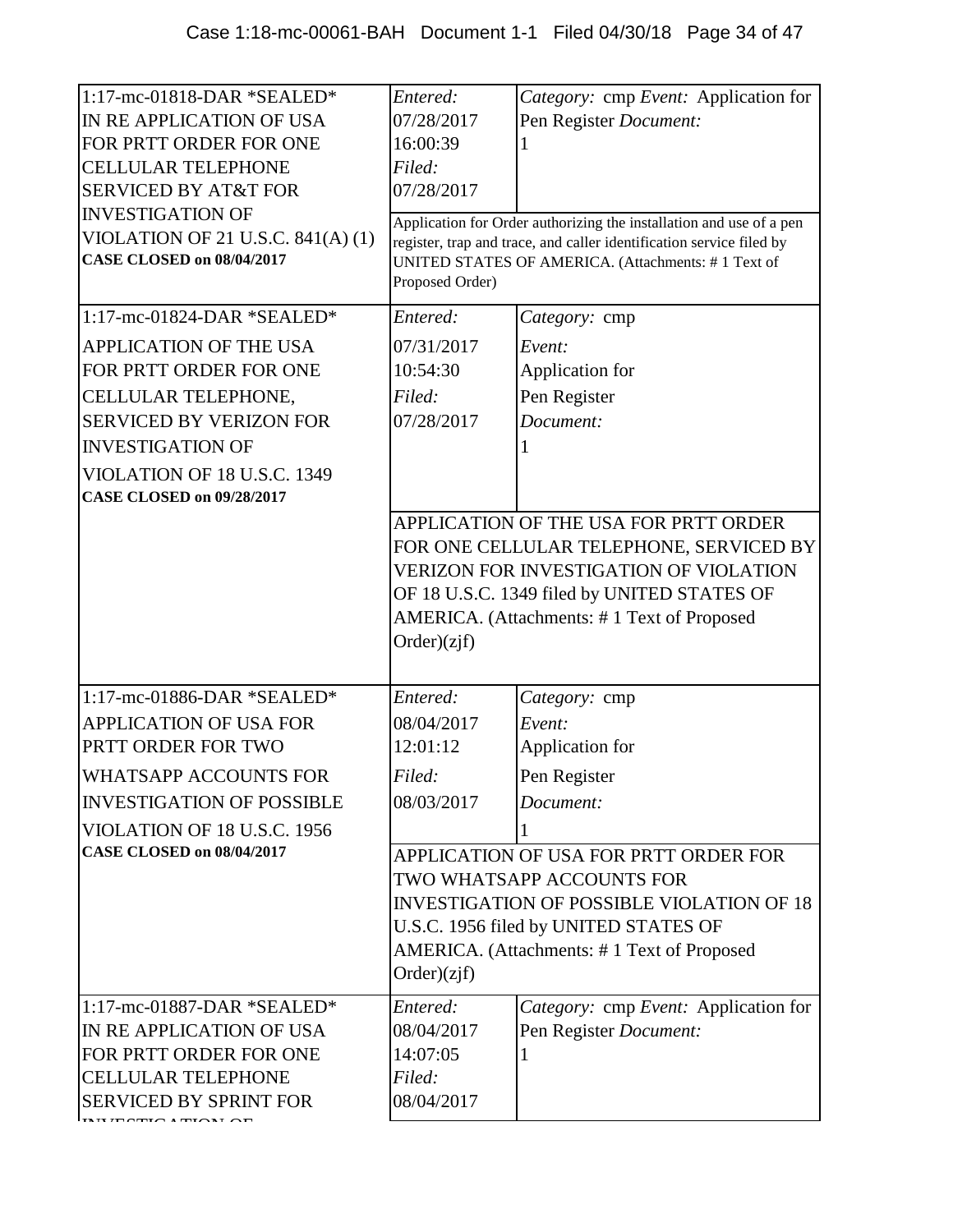| <b>INVESTIGATION OF</b><br>VIOLATION OF 21 U.S.C. $841(a)$ (1)<br><b>CASE CLOSED on 08/09/2017</b>                                                                                                                                        | Application for Order authorizing the installation and use of a pen<br>register, trap and trace, and caller identification service filed by<br>UNITED STATES OF AMERICA. (Attachments: #1 Text of<br>Proposed Order) |                                                                                                                           |
|-------------------------------------------------------------------------------------------------------------------------------------------------------------------------------------------------------------------------------------------|----------------------------------------------------------------------------------------------------------------------------------------------------------------------------------------------------------------------|---------------------------------------------------------------------------------------------------------------------------|
| 1:17-mc-01888-DAR *SEALED*<br>IN RE APPLICATION OF USA<br>FOR PRTT ORDER FOR ONE<br><b>CELLULAR TELEPHONE</b><br><b>SERVICED BY CRICKET</b><br><b>WIRELESS FOR</b>                                                                        | Entered:<br>08/04/2017<br>14:11:32<br>Filed:<br>08/04/2017                                                                                                                                                           | Category: cmp Event: Application for<br>Pen Register Document:                                                            |
| <b>INVESTIGATION OF POSSIBLE</b><br>VIOLATIONS OF 21 U.S.C. 841 $(A)(1)$<br><b>CASE CLOSED on 08/09/2017</b>                                                                                                                              | Application for Order authorizing the installation and<br>use of a pen register, trap and trace, and caller<br>identification service filed by UNITED STATES OF<br>AMERICA. (Attachments: #1 Text of Proposed Order) |                                                                                                                           |
| 1:17-mc-01890-DAR *SEALED*<br>APPLICATION OF THE UNITED<br><b>STATES OF AMERICA FOR AN</b><br>ORDER AUTHORIZING THE<br><b>INSTALLATION AND USE OF</b>                                                                                     | Entered:<br>08/04/2017<br>11:57:06<br>Filed:<br>08/03/2017                                                                                                                                                           | Category: cmp Event: Application for<br>Pen Register Document:                                                            |
| PEN REGISTERS AND TRAP<br><b>AND TRACE DEVICES</b><br><b>CASE CLOSED on 08/04/2017</b>                                                                                                                                                    | Application for Order authorizing the installation and<br>use of a pen register, trap and trace devices filed by<br>UNITED STATES OF AMERICA.(zjf)                                                                   |                                                                                                                           |
| 1:17-mc-01893-DAR *SEALED*<br>IN RE APPLICATION OF USA<br>FOR PRTT ORDER FOR ONE<br><b>CELLULAR TELEPHONE</b><br><b>SERVICED BY AT&amp;T FOR</b>                                                                                          | Entered:<br>08/04/2017<br>14:15:05<br>Filed:<br>08/04/2017                                                                                                                                                           | Category: cmp Event: Application for<br>Pen Register Document:                                                            |
| <b>INVESTIGATION OF</b><br>VIOLATIONS OF 21 U.S.C. 841 (A)(1) register, trap and trace, and caller identification service filed by<br><b>CASE CLOSED on 10/03/2017</b>                                                                    | Proposed Order)                                                                                                                                                                                                      | Application for Order authorizing the installation and use of a pen<br>UNITED STATES OF AMERICA. (Attachments: #1 Text of |
| 1:17-mc-01897-DAR *SEALED*<br>IN RE APPLICATION OF USA<br>FOR PRTT ORDER FOR ONE<br><b>CELLULAR TELEPHONE</b><br><b>SERVICED BY AT&amp;T MOBILITY</b><br>FOR INVESTIGATION OF 21<br><b>U.S.C. 841</b><br><b>CASE CLOSED on 08/09/2017</b> | Entered:<br>08/04/2017<br>15:41:40<br>Filed:<br>08/04/2017                                                                                                                                                           | Category: cmp Event: Application for<br>Pen Register Document:                                                            |
|                                                                                                                                                                                                                                           | Application for Order authorizing the installation and use of a pen<br>register, trap and trace, and caller identification service filed by<br>UNITED STATES OF AMERICA. (Attachments: #1 Text of<br>Proposed Order) |                                                                                                                           |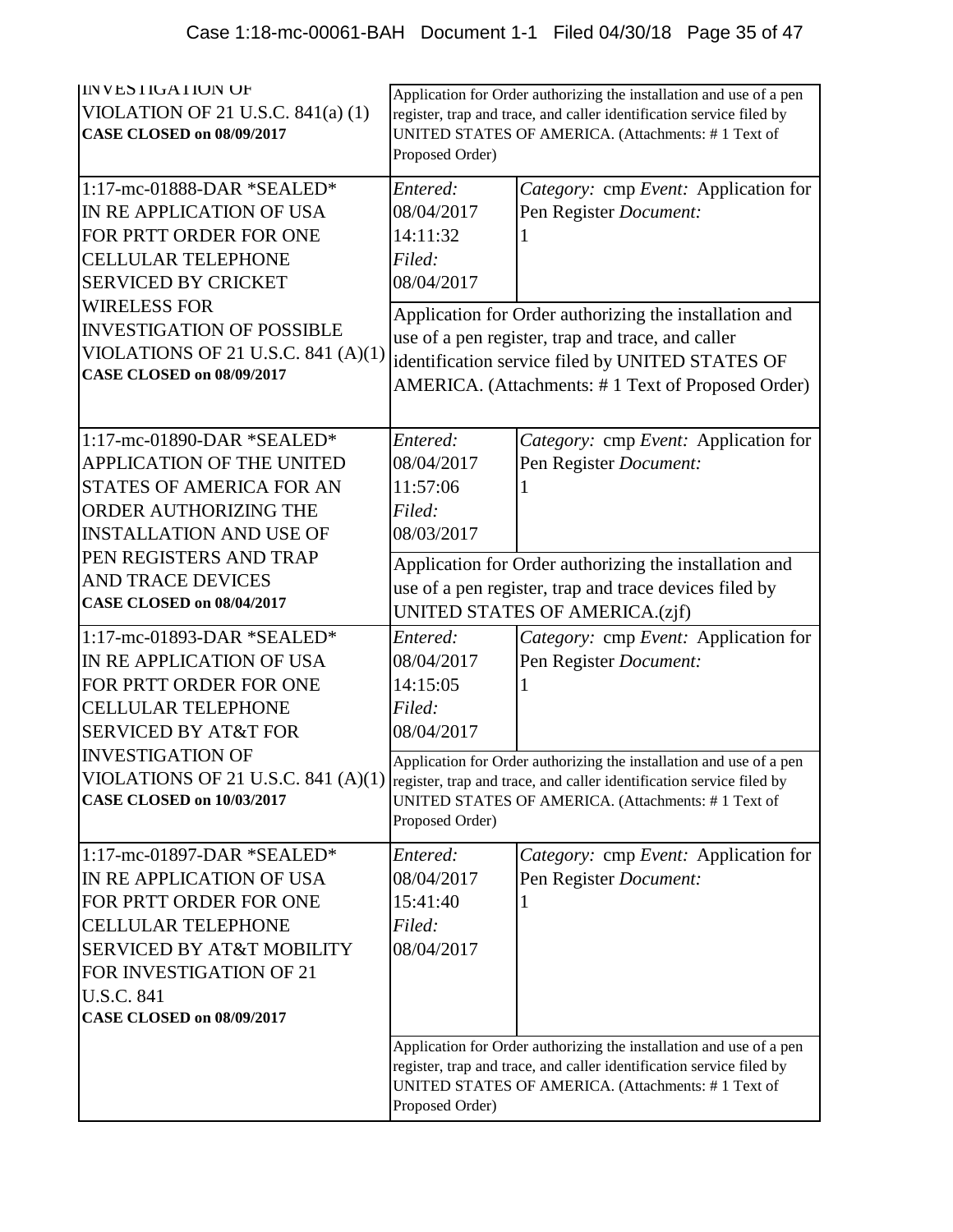| 1:17-mc-01899-GMH *SEALED*            | Entered:        | Category: cmp Event: Application for                                 |
|---------------------------------------|-----------------|----------------------------------------------------------------------|
| IN RE APPLICATION OF USA              | 08/07/2017      | Pen Register Document:                                               |
| FOR PRTT ORDER FOR ONE                | 15:40:24        |                                                                      |
| <b>CELLULAR TELEPHONE</b>             | Filed:          |                                                                      |
| <b>SERVICED BY SPRINT FOR</b>         | 08/07/2017      |                                                                      |
| <b>INVESTIGATION OF</b>               |                 | Application for Order authorizing the installation and use of a pen  |
| VIOLATION OF 18 U.S.C. 1956 CASE      |                 | register, trap and trace, and caller identification service filed by |
| <b>CLOSED</b> on 01/10/2018           |                 | UNITED STATES OF AMERICA. (Attachments: #1 Text of                   |
|                                       | Proposed Order) |                                                                      |
| 1:17-mc-01900-GMH *SEALED*            | Entered:        | Category: cmp Event: Application for                                 |
| IN RE APPLICATION OF USA              | 08/07/2017      | Pen Register Document:                                               |
| FOR PRTT ORDER FOR ONE                | 15:42:32        |                                                                      |
| <b>CELLULAR TELEPHONE</b>             | Filed:          |                                                                      |
| <b>SERVICED BY T-MOBILE FOR</b>       | 08/07/2017      |                                                                      |
| <b>INVESTIGATION OF 21 U.S.C. 841</b> |                 | Application for Order authorizing the installation and use of a pen  |
| <b>CASE CLOSED on 08/10/2017</b>      |                 | register, trap and trace, and caller identification service filed by |
|                                       |                 | UNITED STATES OF AMERICA. (Attachments: #1 Text of                   |
|                                       | Proposed Order) |                                                                      |
| 1:17-mc-01903-GMH *SEALED*            | Entered:        | Category: cmp                                                        |
| IN RE APPLICATION OF USA              | 08/07/2017      | Event:                                                               |
| FOR PRTT ORDER FOR ONE                | 15:44:49        | Application for                                                      |
| <b>CELLULAR TELEPHONE</b>             | Filed:          | Pen Register                                                         |
| <b>SERVICED BY T-MOBILE FOR</b>       | 08/07/2017      | Document:                                                            |
| <b>INVESTIGATION OF 21 U.S.C.</b>     |                 | 1                                                                    |
| 841(A)(1)                             |                 |                                                                      |
| <b>CASE CLOSED on 10/03/2017</b>      |                 |                                                                      |
|                                       |                 | Application for Order authorizing the installation and use of a pen  |
|                                       |                 | register, trap and trace, and caller identification service filed by |
|                                       |                 | UNITED STATES OF AMERICA. (Attachments: #1 Text of                   |
|                                       | Proposed Order) |                                                                      |
| 1:17-mc-01914-GMH *SEALED*            | Entered:        | Category: cmp Event: Application for                                 |
| IN RE APPLICATION OF USA              | 08/08/2017      | Pen Register Document:                                               |
| FOR PRTT ORDER FOR ONE                | 15:53:29        |                                                                      |
| <b>WHATSAPP ACCOUNT FOR</b>           | Filed:          |                                                                      |
| <b>INVESTIGATION OF</b>               | 08/08/2017      |                                                                      |
| VIOLATION OF 21 U.S.C. $841(A)(1)$    |                 | Application for Order authorizing the installation and use of a pen  |
| <b>CASE CLOSED on 10/03/2017</b>      |                 | register, trap and trace, and caller identification service filed by |
|                                       |                 | UNITED STATES OF AMERICA. (Attachments: #1 Text of                   |
|                                       | Proposed Order) |                                                                      |
| 1:17-mc-01915-GMH *SEALED*            | Entered:        | Category: cmp Event: Application for                                 |
| IN RE APPLICATION OF USA              | 08/08/2017      | Pen Register Document:                                               |
| FOR PRTT ORDER FOR ONE                | 15:56:06        |                                                                      |
| <b>WHATSAPP ACCOUNT FOR</b>           | Filed:          |                                                                      |
| <b>INVESTIGATION OF</b>               | 08/08/2017      |                                                                      |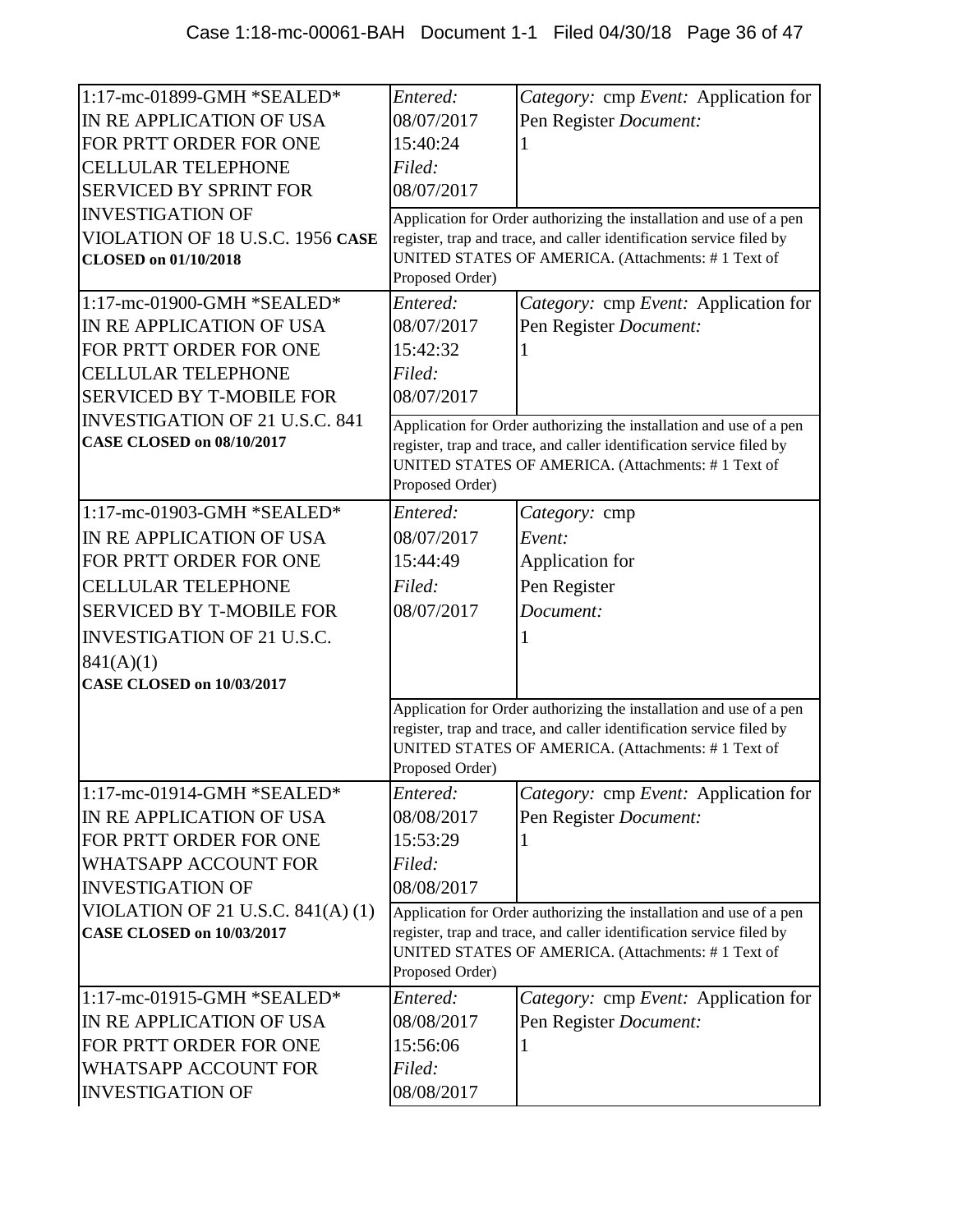| VIOLATION OF 21 U.S.C. $841(A)(1)$<br><b>CASE CLOSED on 10/03/2017</b> | Application for Order authorizing the installation and use of a pen<br>register, trap and trace, and caller identification service filed by<br>UNITED STATES OF AMERICA. (Attachments: #1 Text of<br>Proposed Order) |                                                                                                                            |
|------------------------------------------------------------------------|----------------------------------------------------------------------------------------------------------------------------------------------------------------------------------------------------------------------|----------------------------------------------------------------------------------------------------------------------------|
| 1:17-mc-01916-GMH *SEALED*                                             | Entered:                                                                                                                                                                                                             | Category: cmp                                                                                                              |
| IN RE APPLICATION OF USA                                               | 08/08/2017                                                                                                                                                                                                           | Event: Application for Pen Register                                                                                        |
| FOR PRTT ORDER FOR ONE                                                 | 15:58:57                                                                                                                                                                                                             | Document:                                                                                                                  |
| <b>WHATSAPP ACCOUNT FOR</b>                                            | Filed:                                                                                                                                                                                                               |                                                                                                                            |
| <b>INVESTIGATION OF</b>                                                | 08/08/2017                                                                                                                                                                                                           |                                                                                                                            |
| VIOLATION OF 21 U.S.C. $841(A)(1)$                                     |                                                                                                                                                                                                                      | Application for Order authorizing the installation and use of a pen                                                        |
| <b>CASE CLOSED on 10/03/2017</b>                                       | Proposed Order)                                                                                                                                                                                                      | register, trap and trace, and caller identification service filed by<br>UNITED STATES OF AMERICA. (Attachments: #1 Text of |
| 1:17-mc-01956-GMH *SEALED*                                             | Entered:                                                                                                                                                                                                             | Category: cmp Event: Application for                                                                                       |
| <b>APPLICATION OF USA FOR</b>                                          | 08/11/2017                                                                                                                                                                                                           | Pen Register Document:                                                                                                     |
| PRTT ORDER FOR CELLULAR                                                | 14:49:25                                                                                                                                                                                                             |                                                                                                                            |
| TELEPHONE SERVICED BY T-                                               | Filed:                                                                                                                                                                                                               |                                                                                                                            |
| <b>MOBILE FOR INVESTIGATION</b>                                        | 08/10/2017                                                                                                                                                                                                           |                                                                                                                            |
| OF VIOLATION OF 18 U.S.C. 201                                          | APPLICATION OF USA FOR PRTT ORDER FOR                                                                                                                                                                                |                                                                                                                            |
| <b>CASE CLOSED on 01/25/2018</b>                                       |                                                                                                                                                                                                                      | CELLULAR TELEPHONE SERVICED BY T-                                                                                          |
|                                                                        |                                                                                                                                                                                                                      | MOBILE FOR INVESTIGATION OF VIOLATION OF                                                                                   |
|                                                                        |                                                                                                                                                                                                                      | 18 U.S.C. 201 filed by UNITED STATES OF                                                                                    |
|                                                                        | AMERICA.(zjf)                                                                                                                                                                                                        |                                                                                                                            |
| 1:17-mc-01993-RMM *SEALED*                                             | Entered:                                                                                                                                                                                                             | Category: cmp Event: Application for                                                                                       |
| APPLICATION OF USA FOR                                                 | 08/16/2017                                                                                                                                                                                                           | Pen Register Document:                                                                                                     |
| PRTT ORDER FOR ONE                                                     | 12:13:31                                                                                                                                                                                                             |                                                                                                                            |
| <b>CELLULAR TELEPHONE</b>                                              | Filed:                                                                                                                                                                                                               |                                                                                                                            |
| <b>SERVICED BY AT&amp;T FOR</b>                                        | 08/15/2017                                                                                                                                                                                                           |                                                                                                                            |
| <b>INVESTIGATION OF</b>                                                |                                                                                                                                                                                                                      | Application for Order authorizing the installation and                                                                     |
| VIOLATION 18 U.S.C. 1343 CASE                                          |                                                                                                                                                                                                                      | use of a pen register, trap and trace device filed by                                                                      |
| <b>CLOSED</b> on 08/16/2017                                            |                                                                                                                                                                                                                      | UNITED STATES OF AMERICA. (Attachments: #                                                                                  |
|                                                                        | 1 Text of Proposed Order) (zjf)                                                                                                                                                                                      |                                                                                                                            |
| 1:17-mc-01996-RMM *SEALED*                                             | Entered:                                                                                                                                                                                                             | Category: cmp                                                                                                              |
| IN RE APPLICATION OF USA                                               | 08/16/2017                                                                                                                                                                                                           | Event:                                                                                                                     |
| FOR PRTT ORDER FOR ONE                                                 | 12:55:34                                                                                                                                                                                                             | Application for                                                                                                            |
| <b>CELLULAR TELEPHONE</b>                                              | Filed:                                                                                                                                                                                                               | Pen Register                                                                                                               |
| <b>SERVICED BY SPRINT FOR</b>                                          | 08/16/2017                                                                                                                                                                                                           | Document:                                                                                                                  |
| <b>INVESTIGATION OF</b>                                                |                                                                                                                                                                                                                      |                                                                                                                            |
| VIOLATION OF 21 U.S.C. 841(a)                                          |                                                                                                                                                                                                                      |                                                                                                                            |
| (1)                                                                    |                                                                                                                                                                                                                      |                                                                                                                            |
| <b>CASE CLOSED on 08/18/2017</b>                                       |                                                                                                                                                                                                                      |                                                                                                                            |
|                                                                        |                                                                                                                                                                                                                      |                                                                                                                            |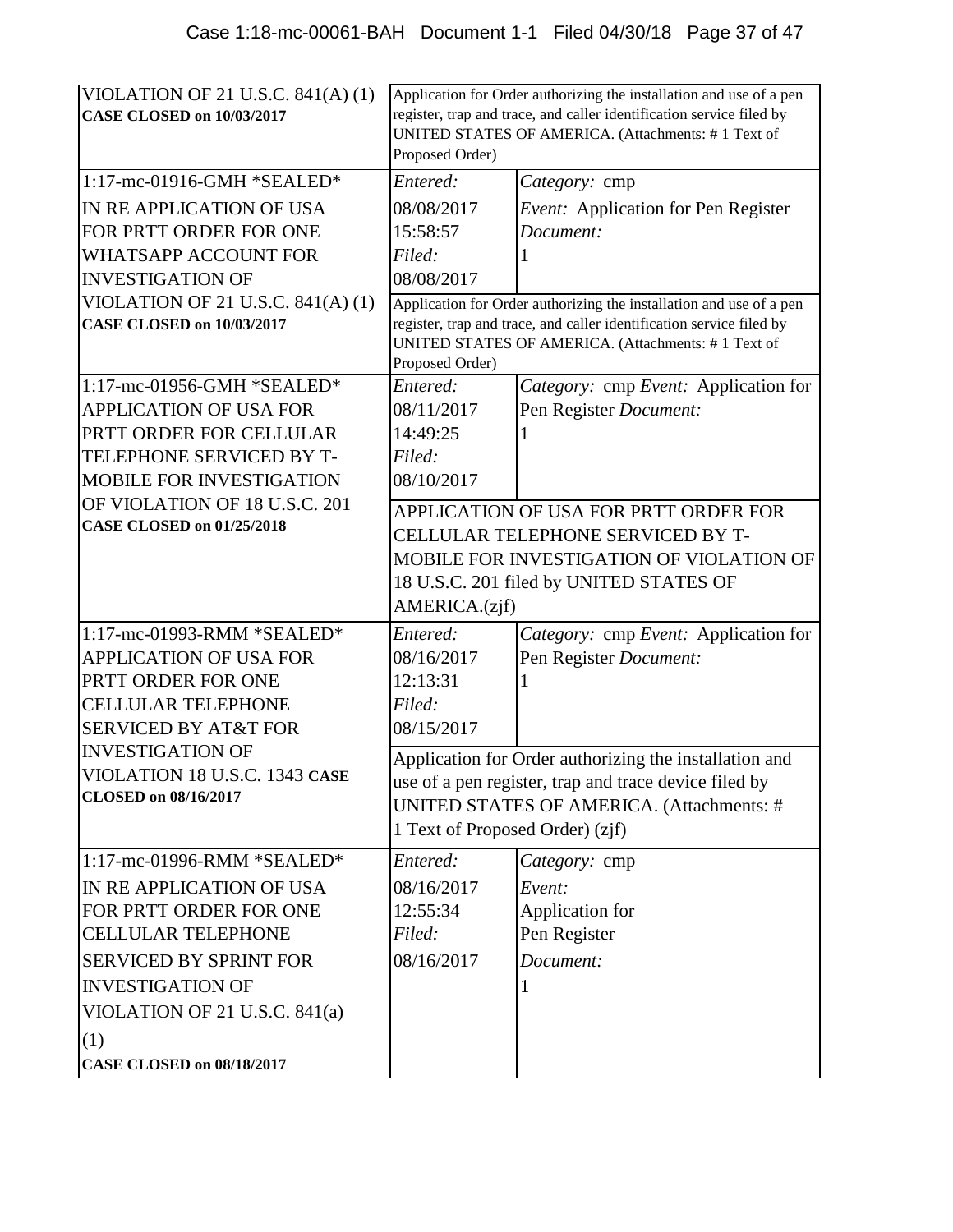|                                                                                                                                                                                                                                       | Application for Order authorizing the installation and use of a pen<br>register, trap and trace, and caller identification service filed by<br>UNITED STATES OF AMERICA. (Attachments: #1 Text of<br>Proposed Order) |                                                                                                                                                                                                   |
|---------------------------------------------------------------------------------------------------------------------------------------------------------------------------------------------------------------------------------------|----------------------------------------------------------------------------------------------------------------------------------------------------------------------------------------------------------------------|---------------------------------------------------------------------------------------------------------------------------------------------------------------------------------------------------|
| $1:17$ -mc-02024-RMM *SEALED*<br>IN RE APPLICATION OF USA<br>FOR PRTT ORDER FOR ONE<br><b>CELLULAR TELEPHONE</b><br><b>SERVICED BY T-MOBILE FOR</b>                                                                                   | Entered:<br>08/18/2017<br>10:20:55<br>Filed:<br>08/18/2017                                                                                                                                                           | Category: cmp Event: Application for<br>Pen Register Document:                                                                                                                                    |
| <b>INVESTIGATION OF</b><br>VIOLATION OF 21 U.S.C. $841(a) (1)$<br><b>CASE CLOSED on 11/30/2017</b>                                                                                                                                    | Proposed Order)                                                                                                                                                                                                      | Application for Order authorizing the installation and use of a pen<br>register, trap and trace, and caller identification service filed by<br>UNITED STATES OF AMERICA. (Attachments: #1 Text of |
| 1:17-mc-02026-RMM *SEALED*<br>IN RE APPLICATION OF USA<br>FOR PRTT ORDER FOR ONE<br><b>CELLULAR TELEPHONE</b><br><b>SERVICED BY VERIZON</b><br><b>WIRELESS FOR</b><br><b>INVESTIGATION OF</b><br>VIOLATION OF 21 U.S.C. 841(A)<br>(1) | Entered:<br>08/18/2017<br>10:22:20<br>Filed:<br>08/18/2017                                                                                                                                                           | Category: cmp<br>Event:<br>Application for<br>Pen Register<br>Document:                                                                                                                           |
| <b>CASE CLOSED on 01/26/2018</b>                                                                                                                                                                                                      | Proposed Order)                                                                                                                                                                                                      | Application for Order authorizing the installation and use of a pen<br>register, trap and trace, and caller identification service filed by<br>UNITED STATES OF AMERICA. (Attachments: #1 Text of |
| 1:17-mc-02046-GMH *SEALED*<br>APPLICATION OF USA FOR<br>PRTT ORDER FOR ONE<br><b>CELLULAR TELEPHONE</b><br><b>SERVICED BY AT&amp;T FOR</b>                                                                                            | Entered:<br>08/21/2017<br>11:00:58<br>Filed:<br>08/21/2017                                                                                                                                                           | Category: cmp Event: Application for<br>Pen Register Document:                                                                                                                                    |
| <b>INVESTIGATION OF</b><br>VIOLATION OF 18 U.S.C. 201 CASE<br><b>CLOSED</b> on 08/21/2017                                                                                                                                             | Proposed Order)                                                                                                                                                                                                      | Application for Order authorizing the installation and use of a pen<br>register, trap and trace, and caller identification service filed by<br>UNITED STATES OF AMERICA. (Attachments: #1 Text of |
| 1:17-mc-02061-GMH *SEALED*<br><b>APPLICATION OF USA FOR</b><br>PRTT ORDER FOR CELLULAR<br><b>TELEPHONE SERVICED BY</b><br><b>VERIZON WIRELESS FOR</b><br><b>INVESTIGATION OF</b>                                                      | Entered:<br>08/22/2017<br>15:49:50<br>Filed:<br>08/22/2017                                                                                                                                                           | Category: cmp Event: Application for<br>Pen Register Document:<br>Application for Order authorizing the installation and use of a pen                                                             |
| VIOLATION OF 18 U.S.C. 1343 CASE<br><b>CLOSED</b> on 10/25/2017                                                                                                                                                                       | Proposed Order)                                                                                                                                                                                                      | register, trap and trace, and caller identification service filed by<br>UNITED STATES OF AMERICA. (Attachments: #1 Text of                                                                        |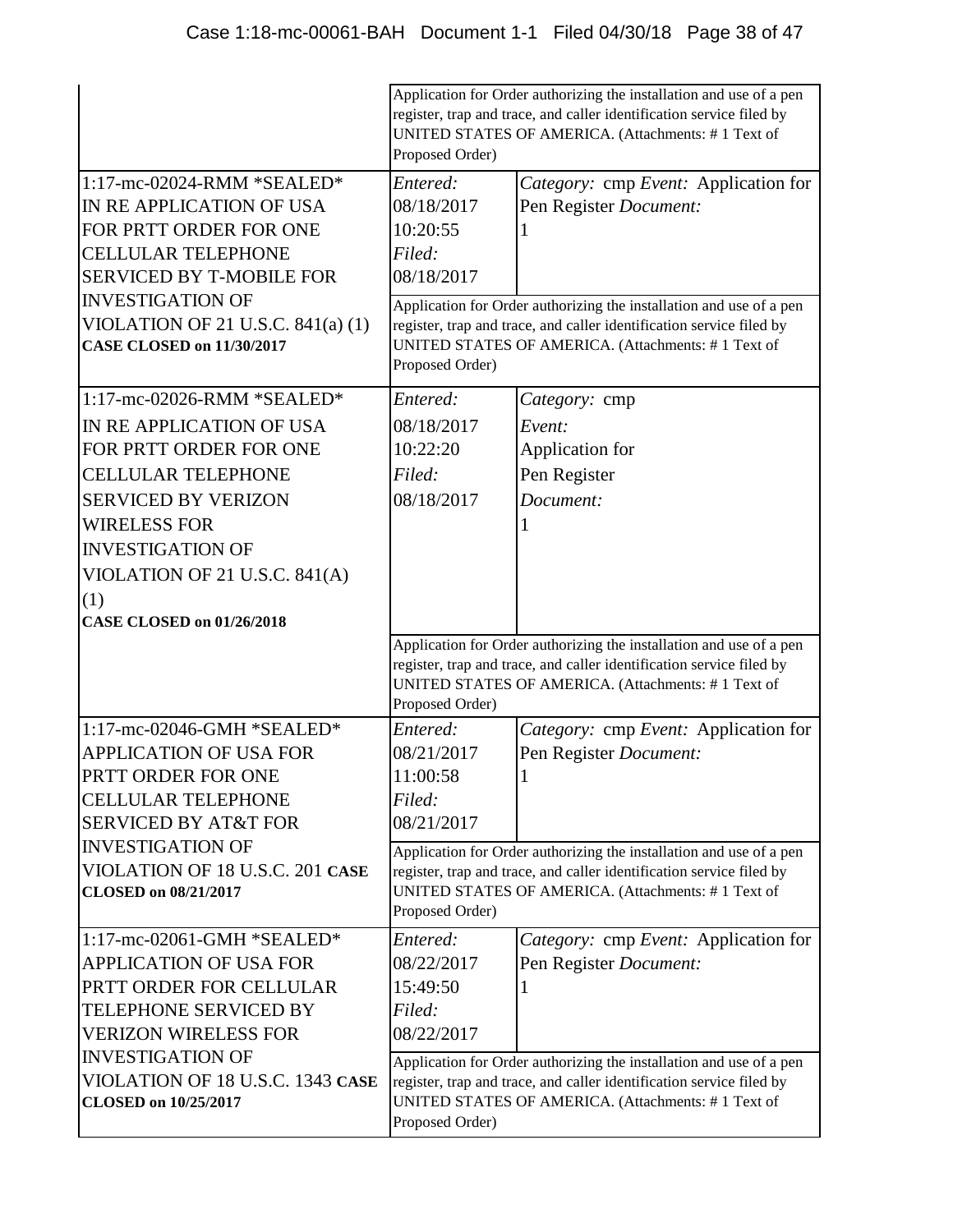| 1:17-mc-02066-GMH *SEALED*            | Entered:                                                                                                    | Category: cmp Event: Application for                                 |
|---------------------------------------|-------------------------------------------------------------------------------------------------------------|----------------------------------------------------------------------|
| <b>APPLICATION OF USA FOR</b>         | 08/23/2017                                                                                                  | Pen Register Document:                                               |
| PRTT ORDER FOR ONE                    | 11:35:44                                                                                                    |                                                                      |
| <b>CELLULAR TELEPHONE</b>             | Filed:                                                                                                      |                                                                      |
| <b>SERVICED BY SPRINT FOR</b>         | 08/23/2017                                                                                                  |                                                                      |
| <b>INVESTIGATION OF</b>               |                                                                                                             | Application for Order authorizing the installation and use of a pen  |
| VIOLATION OF 21 U.S.C. 841 CASE       | register, trap and trace, and caller identification service filed by                                        |                                                                      |
| <b>CLOSED on 08/24/2017</b>           | Proposed Order)                                                                                             | UNITED STATES OF AMERICA. (Attachments: #1 Text of                   |
|                                       |                                                                                                             |                                                                      |
| 1:17-mc-02078-GMH *SEALED*            | Entered:                                                                                                    | Category: cmp                                                        |
| <b>APPLICATION OF USA FOR</b>         | 08/24/2017                                                                                                  | Event:                                                               |
| PRTT ORDER FOR ONE                    | 12:15:10                                                                                                    | Application for                                                      |
| <b>CELLULAR TELEPHONE</b>             | Filed:                                                                                                      | Pen Register                                                         |
| <b>SERVICED BY T-MOBILE FOR</b>       | 08/24/2017                                                                                                  | Document:                                                            |
| <b>INVESTIGATION OF</b>               |                                                                                                             |                                                                      |
| VIOLATION OF 18 U.S.C. 2339B          |                                                                                                             |                                                                      |
| <b>CASE CLOSED on 10/23/2017</b>      |                                                                                                             |                                                                      |
|                                       |                                                                                                             | Application for Order authorizing the installation and use of a pen  |
|                                       |                                                                                                             | register, trap and trace, and caller identification service filed by |
|                                       | Proposed Order)                                                                                             | UNITED STATES OF AMERICA. (Attachments: #1 Text of                   |
| 1:17-mc-02083-GMH *SEALED*            | Entered:                                                                                                    | Category: cmp Event: Application for                                 |
| <b>APPLICATION OF USA FOR</b>         | 08/25/2017                                                                                                  | Pen Register Document:                                               |
| PRTT ORDER FOR ONE EMAIL              | 10:25:31                                                                                                    |                                                                      |
| <b>ACCOUNT SERVICED BY</b>            | Filed:                                                                                                      |                                                                      |
| GOOGLE, INC. FOR                      | 08/24/2017                                                                                                  |                                                                      |
| <b>INVESTIGATION OF</b>               |                                                                                                             |                                                                      |
| VIOLATIONS OF 50 U.S.C. 1700-         | Application for Order authorizing the installation and<br>use of a pen register, trap and trace, and caller |                                                                      |
| 1777                                  |                                                                                                             |                                                                      |
| <b>CASE CLOSED on 08/28/2017</b>      |                                                                                                             | identification service filed by UNITED STATES OF                     |
|                                       |                                                                                                             | AMERICA. (Attachments: #1 Text of Proposed                           |
|                                       | Order)(zrdj)                                                                                                |                                                                      |
| 1:17-mc-02084-GMH *SEALED*            | Entered:                                                                                                    | Category: cmp Event: Application for                                 |
| IN RE APPLICATION OF USA              | 08/24/2017                                                                                                  | Pen Register Document:                                               |
| FOR PRTT ORDER FOR ONE                | 15:26:20                                                                                                    |                                                                      |
| <b>CELLULAR TELEPHONE</b>             | Filed:                                                                                                      |                                                                      |
| <b>SERVICED BY AT&amp;T FOR</b>       | 08/24/2017                                                                                                  |                                                                      |
| <b>INVESTIGATION OF 21 U.S.C. 841</b> |                                                                                                             | Application for Order authorizing the installation and use of a pen  |
| <b>CASE CLOSED on 08/28/2017</b>      |                                                                                                             | register, trap and trace, and caller identification service filed by |
|                                       | Proposed Order)                                                                                             | UNITED STATES OF AMERICA. (Attachments: #1 Text of                   |
| 1:17-mc-02117-GMH *SEALED*            | Entered:                                                                                                    | Category: cmp                                                        |
| IN RE APPLICATION OF USA              | 08/29/2017                                                                                                  | Event:                                                               |
| FOR PRTT ORDER FOR ONE                | 10:11:59                                                                                                    | Application for                                                      |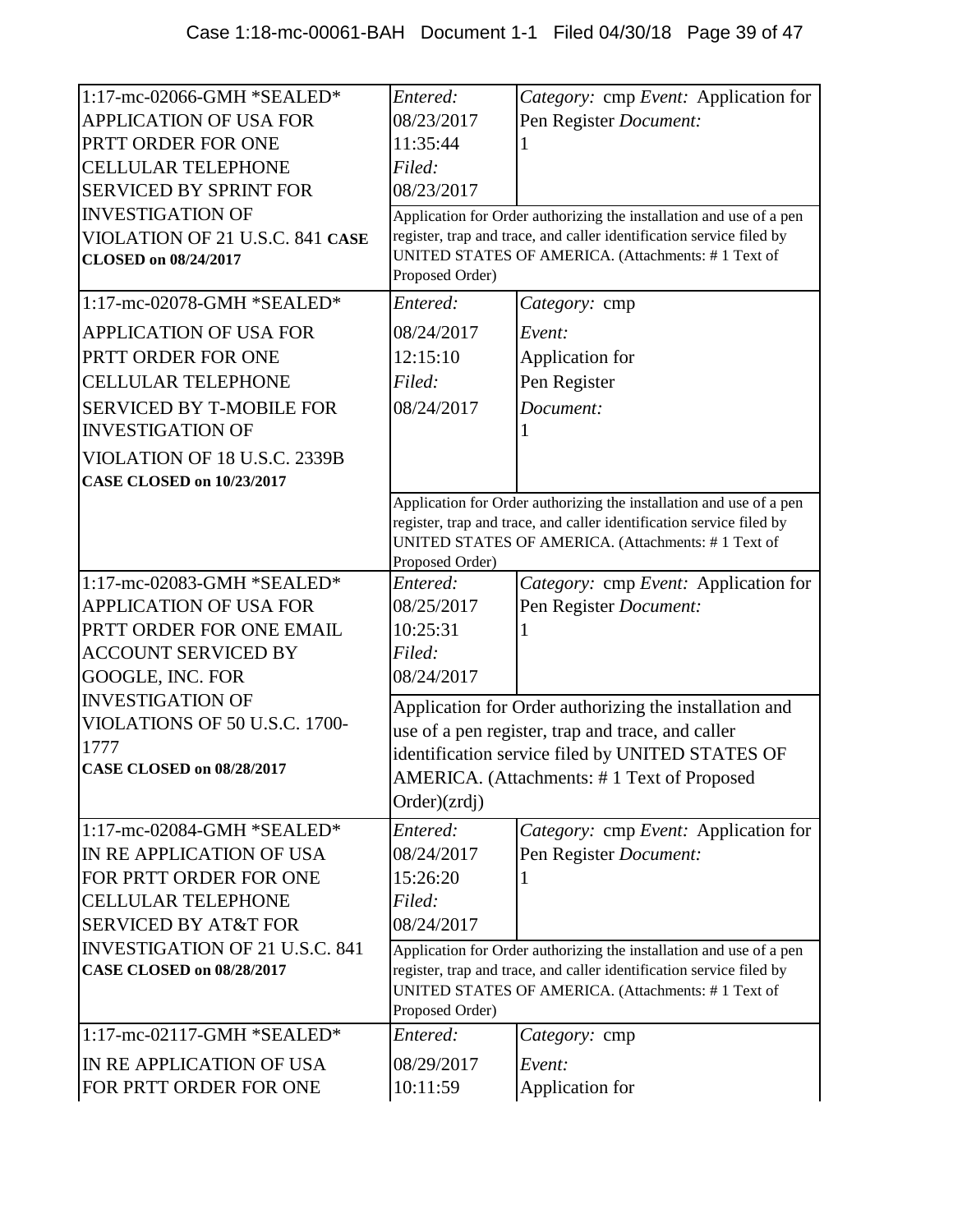| <b>CELLULAR TELEPHONE</b><br><b>SERVICED BY AT&amp;T WIRELESS</b>                                                                                                                                                                           | Filed:<br>08/29/2017                                                                                                                                                                                                                                 | Pen Register Document: 1                                                                                                                                                                                                                                                                 |  |
|---------------------------------------------------------------------------------------------------------------------------------------------------------------------------------------------------------------------------------------------|------------------------------------------------------------------------------------------------------------------------------------------------------------------------------------------------------------------------------------------------------|------------------------------------------------------------------------------------------------------------------------------------------------------------------------------------------------------------------------------------------------------------------------------------------|--|
| FOR INVESTIGATION OF<br>VIOLATION OF 21 U.S.C. 841 CASE<br><b>CLOSED</b> on 10/20/2017                                                                                                                                                      | Application for Order authorizing the installation and use of a pen<br>register, trap and trace, and caller identification service filed by<br>UNITED STATES OF AMERICA. (Attachments: #1 Text of<br>Proposed Order)                                 |                                                                                                                                                                                                                                                                                          |  |
| 1:17-mc-02118-GMH *SEALED*<br><b>APPLICATION OF USA FOR</b><br>PRTT ORDER FOR THREE<br><b>EMAIL ACCOUNTS SERVICED</b><br>BY YAHOO HOLDINGS, INC.<br>FOR INVESTIGATION OF<br>VIOLATION OF 50 U.S.C. 1705 CASE<br><b>CLOSED</b> on 10/25/2017 | Entered:<br>08/29/2017<br>15:49:30<br>Filed:<br>08/29/2017<br>STATES OF AMERICA.                                                                                                                                                                     | Category: cmp Event: Application for<br>Pen Register Document:<br>APPLICATION OF USA FOR PRTT ORDER FOR<br>THREE EMAIL ACCOUNTS SERVICED BY<br>YAHOO HOLDINGS, INC. FOR INVESTIGATION<br>OF VIOLATION OF 50 U.S.C. 1705 filed by UNITED<br>(Attachments: #1 Text of Proposed Order)(zjf) |  |
| 1:17-mc-02119-GMH *SEALED*<br><b>APPLICATION OF USA FOR</b><br>PRTT ORDER FOR ONE EMAIL<br><b>ACCOUNT SERVICED BY</b><br>MICROSOFT CORPORATION                                                                                              | Entered:<br>08/29/2017<br>15:52:55<br>Filed:<br>08/29/2017                                                                                                                                                                                           | Category: cmp Event: Application for<br>Pen Register Document:                                                                                                                                                                                                                           |  |
| FOR INVESTIGATION OF<br>VIOLATION OF 50 U.S.C. 1705 CASE<br><b>CLOSED</b> on 10/25/2017                                                                                                                                                     | APPLICATION OF USA FOR PRTT ORDER FOR<br>ONE EMAIL ACCOUNT SERVICED BY<br><b>MICROSOFT CORPORATION FOR</b><br>INVESTIGATION OF VIOLATION OF 50 U.S.C.<br>1705 filed by UNITED STATES OF<br>AMERICA. (Attachments: #1 Text of Proposed<br>Order)(zif) |                                                                                                                                                                                                                                                                                          |  |
| 1:17-mc-02120-GMH *SEALED*<br><b>APPLICATION OF USA FOR</b><br>PRTT ORDER FOR ONE EMAIL<br><b>ACCOUNT SERVICED BY</b><br>GOOGLE, INC. FOR                                                                                                   | Entered:<br>08/29/2017<br>15:56:24<br>Filed:<br>08/29/2017                                                                                                                                                                                           | Category: cmp Event: Application for<br>Pen Register Document:                                                                                                                                                                                                                           |  |
| <b>INVESTIGATION OF</b><br>VIOLATION OF 50 U.S.C. 1705 CASE<br><b>CLOSED</b> on 10/25/2017                                                                                                                                                  | APPLICATION OF USA FOR PRTT ORDER FOR<br>ONE EMAIL ACCOUNT SERVICED BY GOOGLE,<br>INC. FOR INVESTIGATION OF VIOLATION OF 50<br>U.S.C. 1705 filed<br>by UNITED STATES OF AMERICA. (Attachments: #<br>1 Text of Proposed Order)(zjf)                   |                                                                                                                                                                                                                                                                                          |  |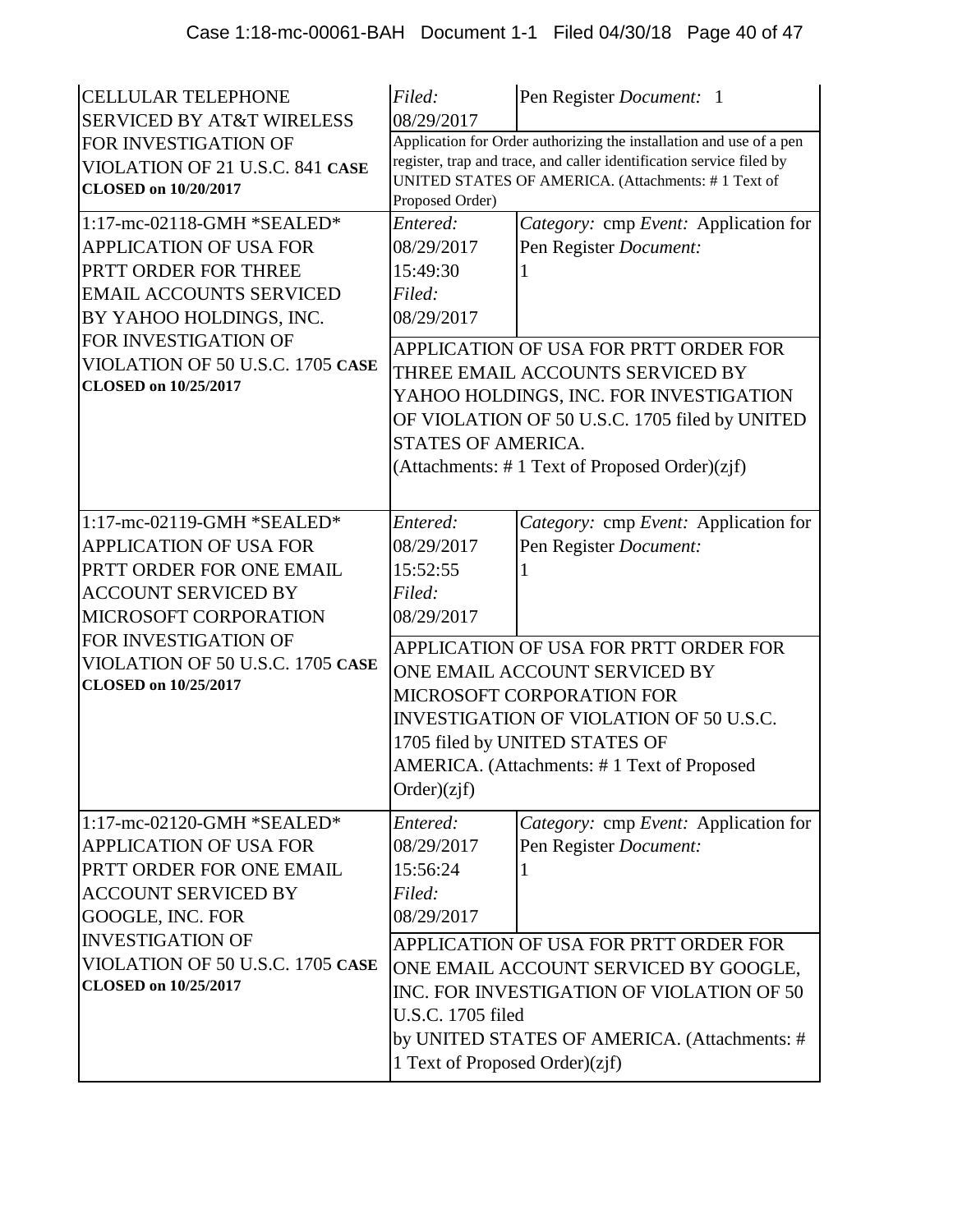| 1:17-mc-02146-GMH *SEALED*<br>APPLICATION OF USA FOR<br>PRTT ORDER FOR ONE<br><b>CELLULAR TELEPHONE</b><br><b>SERVICED BY VERIZON</b><br><b>WIRELESS FOR</b><br><b>INVESTIGATION OF</b><br>VIOLATION OF 18 U.S.C. 201 CASE<br><b>CLOSED on 10/24/2017</b> | Entered:<br>08/31/2017<br>12:41:43<br>Filed:<br>08/31/2017<br>Proposed Order)                                                                                                                                        | Category: cmp Event: Application for<br>Pen Register Document:<br>Application for Order authorizing the installation and use of a pen<br>register, trap and trace, and caller identification service filed by<br>UNITED STATES OF AMERICA. (Attachments: #1 Text of |
|-----------------------------------------------------------------------------------------------------------------------------------------------------------------------------------------------------------------------------------------------------------|----------------------------------------------------------------------------------------------------------------------------------------------------------------------------------------------------------------------|---------------------------------------------------------------------------------------------------------------------------------------------------------------------------------------------------------------------------------------------------------------------|
| 1:17-mc-02153-GMH *SEALED*                                                                                                                                                                                                                                | Entered:                                                                                                                                                                                                             | Category: cmp                                                                                                                                                                                                                                                       |
| <b>APPLICATION OF USA FOR</b><br>PRTT ORDER FOR ONE EMAIL<br><b>ACCOUNT SERVICED BY</b><br><b>GOOGLE FOR INVESTIGATION</b><br>OF VIOLATION OF 18 U.S.C.<br>1341                                                                                           | 08/31/2017<br>14:40:18<br>Filed:<br>08/31/2017                                                                                                                                                                       | Event:<br>Application for<br>Pen Register<br>Document:                                                                                                                                                                                                              |
| <b>CASE CLOSED on 09/01/2017</b>                                                                                                                                                                                                                          |                                                                                                                                                                                                                      |                                                                                                                                                                                                                                                                     |
|                                                                                                                                                                                                                                                           | Proposed Order)                                                                                                                                                                                                      | Application for Order authorizing the installation and use of a pen<br>register, trap and trace, and caller identification service filed by<br>UNITED STATES OF AMERICA. (Attachments: #1 Text of                                                                   |
| 1:17-mc-02154-GMH *SEALED*                                                                                                                                                                                                                                | Entered:                                                                                                                                                                                                             | Category: cmp Event: Application for                                                                                                                                                                                                                                |
| <b>APPLICATION OF USA FOR</b>                                                                                                                                                                                                                             | 08/31/2017                                                                                                                                                                                                           | Pen Register Document:                                                                                                                                                                                                                                              |
| PRTT ORDER FOR ONE EMAIL                                                                                                                                                                                                                                  | 14:55:02                                                                                                                                                                                                             |                                                                                                                                                                                                                                                                     |
| <b>ACCOUNT SERVICED BY</b>                                                                                                                                                                                                                                | Filed:                                                                                                                                                                                                               |                                                                                                                                                                                                                                                                     |
| <b>GOOGLE FOR INVESTIGATION</b>                                                                                                                                                                                                                           | 08/31/2017                                                                                                                                                                                                           |                                                                                                                                                                                                                                                                     |
| OF VIOLATION OF 18 U.S.C.<br>1341                                                                                                                                                                                                                         |                                                                                                                                                                                                                      | Application for Order authorizing the installation and use of a pen                                                                                                                                                                                                 |
| <b>CASE CLOSED on 09/05/2017</b>                                                                                                                                                                                                                          | Proposed Order)                                                                                                                                                                                                      | register, trap and trace, and caller identification service filed by<br>UNITED STATES OF AMERICA. (Attachments: #1 Text of                                                                                                                                          |
| 1:17-mc-02155-GMH *SEALED*                                                                                                                                                                                                                                | Entered:                                                                                                                                                                                                             | Category: cmp Event: Application for                                                                                                                                                                                                                                |
| <b>APPLICATION OF USA FOR</b>                                                                                                                                                                                                                             | 08/31/2017                                                                                                                                                                                                           | Pen Register Document:                                                                                                                                                                                                                                              |
| PRTT ORDER FOR ONE EMAIL                                                                                                                                                                                                                                  | 15:06:59                                                                                                                                                                                                             |                                                                                                                                                                                                                                                                     |
| <b>ACCOUNT SERVICED BY</b>                                                                                                                                                                                                                                | Filed:                                                                                                                                                                                                               |                                                                                                                                                                                                                                                                     |
| <b>GOOGLE FOR INVESTIGATION</b>                                                                                                                                                                                                                           | 08/31/2017                                                                                                                                                                                                           |                                                                                                                                                                                                                                                                     |
| OF VIOLATION OF 18 U.S.C.<br>1341<br><b>CASE CLOSED on 09/05/2017</b>                                                                                                                                                                                     | Application for Order authorizing the installation and use of a pen<br>register, trap and trace, and caller identification service filed by<br>UNITED STATES OF AMERICA. (Attachments: #1 Text of<br>Proposed Order) |                                                                                                                                                                                                                                                                     |
| 1:17-mc-02156-GMH *SEALED*                                                                                                                                                                                                                                | Entered:                                                                                                                                                                                                             | Category: cmp                                                                                                                                                                                                                                                       |
| <b>APPLICATION OF USA FOR</b>                                                                                                                                                                                                                             | 08/31/2017                                                                                                                                                                                                           | Event:                                                                                                                                                                                                                                                              |
| PRTT ORDER FOR ONE EMAIL                                                                                                                                                                                                                                  | 15:17:46                                                                                                                                                                                                             | <b>Application for Pen Register</b>                                                                                                                                                                                                                                 |
| <b>ACCOUNT SERVICED BY</b>                                                                                                                                                                                                                                | Filed:                                                                                                                                                                                                               | Document:                                                                                                                                                                                                                                                           |
| YAHOO FOR INVESTIGATION                                                                                                                                                                                                                                   | 08/31/2017                                                                                                                                                                                                           | 1                                                                                                                                                                                                                                                                   |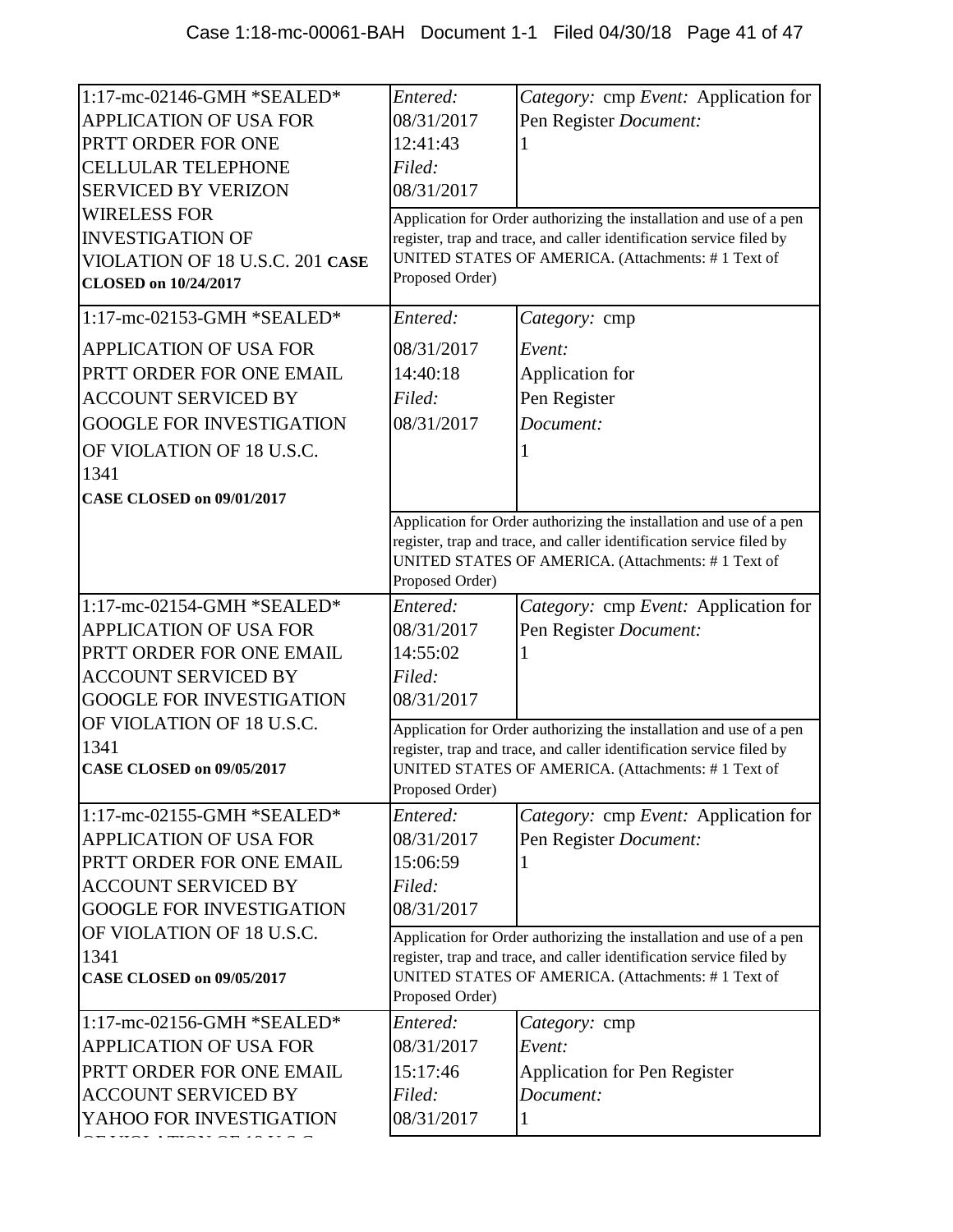| <b>JOF VIOLATION OF 18 U.S.C.</b><br>1341<br><b>CASE CLOSED on 09/05/2017</b><br>1:17-mc-02157-GMH *SEALED*                                                                  | Application for Order authorizing the installation and use of a pen<br>register, trap and trace, and caller identification service filed by<br>UNITED STATES OF AMERICA. (Attachments: #1 Text of<br>Proposed Order)<br>Entered:<br>Category: cmp Event: Application for |                                                                                                                                                                                                   |
|------------------------------------------------------------------------------------------------------------------------------------------------------------------------------|--------------------------------------------------------------------------------------------------------------------------------------------------------------------------------------------------------------------------------------------------------------------------|---------------------------------------------------------------------------------------------------------------------------------------------------------------------------------------------------|
| <b>APPLICATION OF USA FOR</b><br>PRTT ORDER FOR ONE EMAIL<br><b>ACCOUNT SERVICED BY</b><br>APPLE FOR INVESTIGATION                                                           | 08/31/2017<br>15:35:46<br>Filed:<br>08/31/2017                                                                                                                                                                                                                           | Pen Register Document:                                                                                                                                                                            |
| OF VIOLATION OF 18 U.S.C.<br>1341<br><b>CASE CLOSED on 09/05/2017</b>                                                                                                        | Proposed Order)                                                                                                                                                                                                                                                          | Application for Order authorizing the installation and use of a pen<br>register, trap and trace, and caller identification service filed by<br>UNITED STATES OF AMERICA. (Attachments: #1 Text of |
| 1:17-mc-02169-RMM *SEALED*<br><b>APPLICATION OF USA FOR</b><br>PRTT ORDER FOR ONE<br><b>CELLULAR TELEPHONE</b><br><b>SERVICED BY T-MOBILE FOR</b><br><b>INVESTIGATION OF</b> | Entered:<br>09/05/2017<br>11:01:02<br>Filed:<br>09/05/2017                                                                                                                                                                                                               | Category: cmp Event: Application for<br>Pen Register Document:                                                                                                                                    |
| VIOLATION OF 18 U.S.C. 641 CASE<br><b>CLOSED</b> on 09/06/2017                                                                                                               | Application for Order authorizing the installation and<br>use of a pen register, trap and trace, and caller<br>identification service filed by UNITED STATES OF<br>AMERICA. (Attachments: #1 Text of Proposed Order)                                                     |                                                                                                                                                                                                   |
| 1:17-mc-02173-RMM *SEALED*<br>APPLICATION OF USA FOR<br>PRTT ORDER FOR ONE<br><b>CELLULAR TELEPHONE</b><br><b>SERVICED BY SPRINT FOR</b>                                     | Entered:<br>09/01/2017<br>14:29:50<br>Filed:<br>09/01/2017                                                                                                                                                                                                               | Category: cmp Event: Application for<br>Pen Register Document:                                                                                                                                    |
| <b>INVESTIGATION OF</b><br>VIOLATION OF 21 U.S.C. 841(A) (1)<br><b>CASE CLOSED on 09/05/2017</b>                                                                             | Application for Order authorizing the installation and use of a pen<br>register, trap and trace, and caller identification service filed by<br>UNITED STATES OF AMERICA. (Attachments: #1 Text of<br>Proposed Order)                                                     |                                                                                                                                                                                                   |
| $1:17$ -mc-02212-RMM *SEALED*<br><b>APPLICATION OF USA FOR</b><br>PRTT ORDER FOR ONE<br><b>CELLULAR TELEPHONE</b><br><b>SERVICED BY METRO PCS FOR</b>                        | Entered:<br>09/07/2017<br>16:07:06<br>Filed:<br>09/07/2017                                                                                                                                                                                                               | <i>Category:</i> cmp <i>Event:</i> Application for<br>Pen Register Document:                                                                                                                      |
| <b>INVESTIGATION OF</b><br>VIOLATION OF 21 U.S.C. 841 CASE<br><b>CLOSED on 11/01/2017</b>                                                                                    | Application for Order authorizing the installation and use of a pen<br>register, trap and trace, and caller identification service filed by<br>UNITED STATES OF AMERICA. (Attachments: #1 Text of<br>Proposed Order)                                                     |                                                                                                                                                                                                   |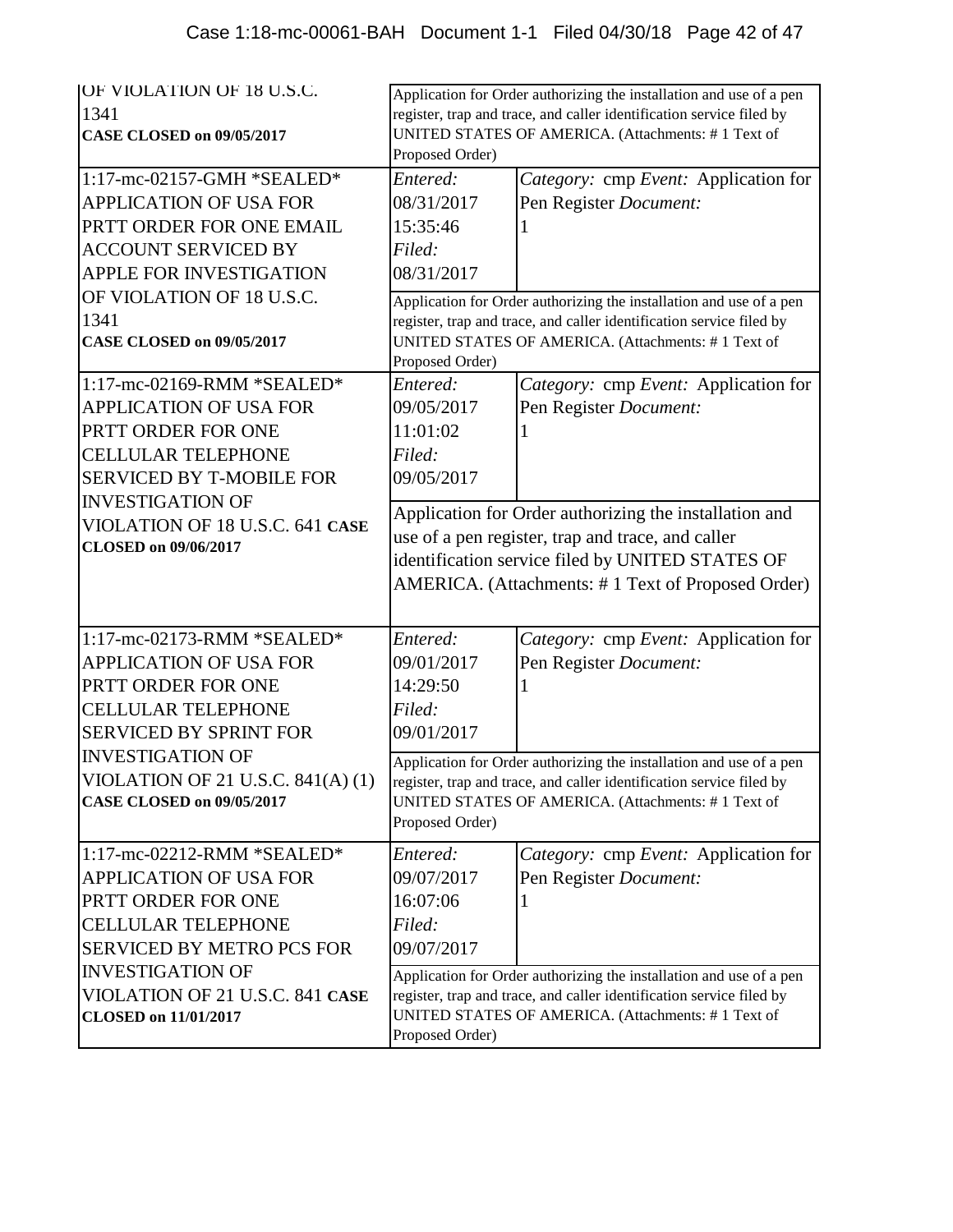| 1:17-mc-02213-RMM *SEALED*        | Entered:        | Category: cmp Event: Application for                                                                                       |
|-----------------------------------|-----------------|----------------------------------------------------------------------------------------------------------------------------|
| APPLICATION OF USA FOR            | 09/07/2017      | Pen Register Document:                                                                                                     |
| PRTT ORDER FOR ONE                | 16:08:21        |                                                                                                                            |
| <b>CELLULAR TELEPHONE</b>         | Filed:          |                                                                                                                            |
| <b>SERVICED BY SPRINT FOR</b>     | 09/07/2017      |                                                                                                                            |
| <b>INVESTIGATION OF</b>           |                 | Application for Order authorizing the installation and use of a pen                                                        |
| VIOLATION OF 21 U.S.C. 841 CASE   |                 | register, trap and trace, and caller identification service filed by                                                       |
| <b>CLOSED on 09/11/2017</b>       |                 | UNITED STATES OF AMERICA. (Attachments: #1 Text of                                                                         |
|                                   | Proposed Order) |                                                                                                                            |
| 1:17-mc-02214-RMM *SEALED*        | Entered:        | <i>Category:</i> cmp                                                                                                       |
| <b>APPLICATION OF USA FOR</b>     | 09/07/2017      | Event:                                                                                                                     |
| PRTT ORDER FOR ONE                | 16:09:32        | Application for                                                                                                            |
| <b>CELLULAR TELEPHONE</b>         | Filed:          | Pen Register                                                                                                               |
| <b>SERVICED BY METRO PCS FOR</b>  | 09/07/2017      | Document:                                                                                                                  |
| <b>INVESTIGATION OF 21 U.S.C.</b> |                 | Application for Order authorizing the installation and use of a pen                                                        |
| 841                               |                 | register, trap and trace, and caller identification service filed by<br>UNITED STATES OF AMERICA. (Attachments: #1 Text of |
| <b>CASE CLOSED on 09/11/2017</b>  | Proposed Order) |                                                                                                                            |
| $1:17$ -mc-02215-RMM *SEALED*     | Entered:        | Category: cmp Event: Application for                                                                                       |
| <b>APPLICATION OF USA FOR</b>     | 09/07/2017      | Pen Register Document:                                                                                                     |
| PRTT ORDER FOR ONE                | 16:11:00        |                                                                                                                            |
| <b>CELLULAR TELEPHONE</b>         | Filed:          |                                                                                                                            |
| <b>SERVICED BY AT&amp;T FOR</b>   | 09/07/2017      |                                                                                                                            |
| <b>INVESTIGATION OF</b>           |                 | Application for Order authorizing the installation and use of a pen                                                        |
| VIOLATION OF 21 U.S.C. 841 CASE   |                 | register, trap and trace, and caller identification service filed by                                                       |
| <b>CLOSED</b> on 09/11/2017       | Proposed Order) | UNITED STATES OF AMERICA. (Attachments: #1 Text of                                                                         |
| 1:17-mc-02216-RMM *SEALED*        | Entered:        | Category: cmp Event: Application for                                                                                       |
| <b>APPLICATION OF USA FOR</b>     | 09/07/2017      | Pen Register Document:                                                                                                     |
| PRTT ORDER FOR ONE                | 16:12:14        |                                                                                                                            |
| <b>CELLULAR TELEPHONE</b>         | Filed:          |                                                                                                                            |
| <b>SERVICED BY SPRINT FOR</b>     | 09/07/2017      |                                                                                                                            |
| <b>INVESTIGATION OF</b>           |                 |                                                                                                                            |
| VIOLATION OF 21 U.S.C. 841 CASE   |                 | Application for Order authorizing the installation and                                                                     |
|                                   |                 |                                                                                                                            |
|                                   |                 | use of a pen register, trap and trace, and caller                                                                          |
| <b>CLOSED</b> on 09/11/2017       |                 | identification service filed by UNITED STATES OF                                                                           |
|                                   |                 | AMERICA. (Attachments: #1 Text of Proposed Order)                                                                          |
|                                   |                 |                                                                                                                            |
| 1:17-mc-02233-RMM *SEALED*        | Entered:        | Category: cmp Event: Application for                                                                                       |
| <b>APPLICATION OF USA FOR</b>     | 09/12/2017      | Pen Register Document:                                                                                                     |
| PRTT ORDER FOR ONE                | 11:50:16        |                                                                                                                            |
| <b>CELLULAR TELEPHONE</b>         | Filed:          |                                                                                                                            |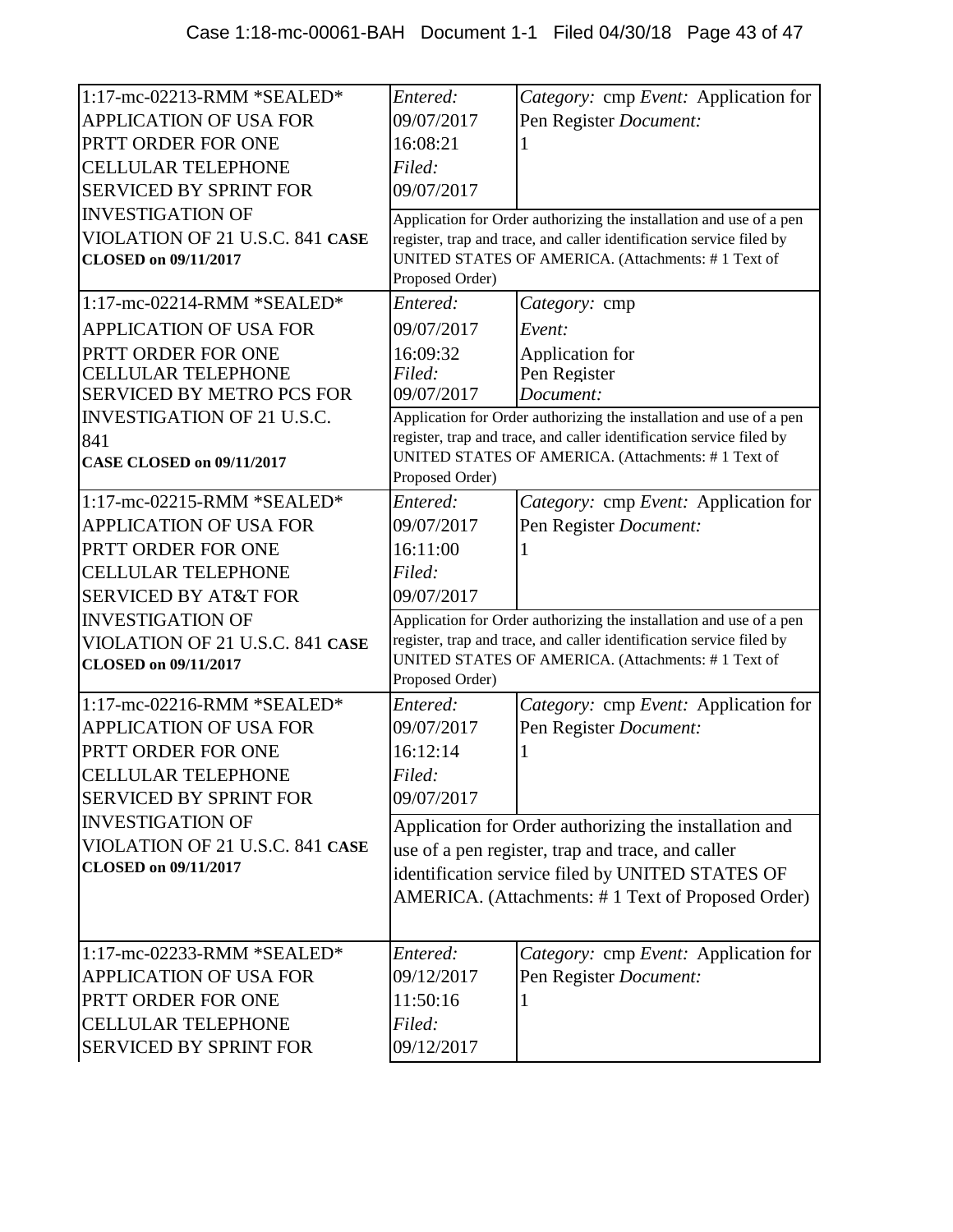| <b>INVESTIGATION OF</b><br>VIOLATION OF 21 U.S.C. $841(A)(1)$<br><b>CASE CLOSED on 09/14/2017</b><br>1:17-mc-02274-RMM *SEALED*                                                                                                                       | Proposed Order)<br>Entered:                                | Application for Order authorizing the installation and use of a pen<br>register, trap and trace, and caller identification service filed by<br>UNITED STATES OF AMERICA. (Attachments: #1 Text of<br>Category: cmp Event: Application for |
|-------------------------------------------------------------------------------------------------------------------------------------------------------------------------------------------------------------------------------------------------------|------------------------------------------------------------|-------------------------------------------------------------------------------------------------------------------------------------------------------------------------------------------------------------------------------------------|
| IN RE APPLICATION OF USA                                                                                                                                                                                                                              | 09/13/2017                                                 | Pen Register Document:                                                                                                                                                                                                                    |
| FOR PRTT ORDER FOR ONE                                                                                                                                                                                                                                | 15:57:03                                                   |                                                                                                                                                                                                                                           |
| <b>CELLULAR TELEPHONE</b>                                                                                                                                                                                                                             | Filed:                                                     |                                                                                                                                                                                                                                           |
| <b>SERVICED BY T-MOBILE FOR</b>                                                                                                                                                                                                                       | 09/13/2017                                                 |                                                                                                                                                                                                                                           |
| <b>INVESTIGATION OF 21 U.S.C.</b>                                                                                                                                                                                                                     |                                                            | Application for Order authorizing the installation and use of a pen                                                                                                                                                                       |
| 841(A)(1)                                                                                                                                                                                                                                             |                                                            | register, trap and trace, and caller identification service filed by                                                                                                                                                                      |
| <b>CASE CLOSED on 09/15/2017</b>                                                                                                                                                                                                                      | Proposed Order)                                            | UNITED STATES OF AMERICA. (Attachments: #1 Text of                                                                                                                                                                                        |
| 1:17-mc-02275-RMM *SEALED*<br>IN RE APPLICATION OF USA<br>FOR PRTT ORDER FOR ONE<br><b>CELLULAR TELEPHONE</b><br><b>SERVICED BY T-MOBILE FOR</b><br><b>INVESTIGATION OF</b><br>VIOLATION OF 21 U.S.C. $841(a)(1)$<br><b>CASE CLOSED on 09/15/2017</b> | Entered:<br>09/13/2017<br>15:59:42<br>Filed:<br>09/13/2017 | Category: cmp Event: Application for<br>Pen Register Document:                                                                                                                                                                            |
|                                                                                                                                                                                                                                                       | Proposed Order)                                            | Application for Order authorizing the installation and use of a pen<br>register, trap and trace, and caller identification service filed by<br>UNITED STATES OF AMERICA. (Attachments: #1 Text of                                         |
| 1:17-mc-02284-RMM *SEALED*                                                                                                                                                                                                                            | Entered:                                                   | Category: cmp Event: Application for                                                                                                                                                                                                      |
| APPLICATION OF USA FOR                                                                                                                                                                                                                                | 09/14/2017                                                 | Pen Register Document:                                                                                                                                                                                                                    |
| PRTT ORDER FOR TWO EMAIL                                                                                                                                                                                                                              | 14:03:44                                                   |                                                                                                                                                                                                                                           |
| <b>ACCOUNT(S) SERVICED BY</b>                                                                                                                                                                                                                         | Filed:                                                     |                                                                                                                                                                                                                                           |
| <b>GOOGLE FOR INVESTIGATION</b>                                                                                                                                                                                                                       | 09/14/2017                                                 |                                                                                                                                                                                                                                           |
| OF VIOLATION OF 50 U.S.C.                                                                                                                                                                                                                             |                                                            | Application for Order authorizing the installation and use of a pen                                                                                                                                                                       |
| 1702<br><b>CASE CLOSED on 09/19/2017</b>                                                                                                                                                                                                              |                                                            | register, trap and trace, and caller identification service filed by<br>UNITED STATES OF AMERICA. (Attachments: #1 Text of                                                                                                                |
|                                                                                                                                                                                                                                                       | Proposed Order)                                            |                                                                                                                                                                                                                                           |
| 1:17-mc-02290-BAH *SEALED*                                                                                                                                                                                                                            | Entered:                                                   | Category: cmp Event: Application for                                                                                                                                                                                                      |
| APPLICATION OF THE USA                                                                                                                                                                                                                                | 09/15/2017                                                 | Pen Register Document:                                                                                                                                                                                                                    |
| FOR PRTT ORDER FOR ONE                                                                                                                                                                                                                                | 14:57:17                                                   |                                                                                                                                                                                                                                           |
| <b>CELLULAR TELEPHONE</b>                                                                                                                                                                                                                             | Filed:                                                     |                                                                                                                                                                                                                                           |
| <b>SERVICED BY SPRINT FOR</b>                                                                                                                                                                                                                         | 09/14/2017                                                 |                                                                                                                                                                                                                                           |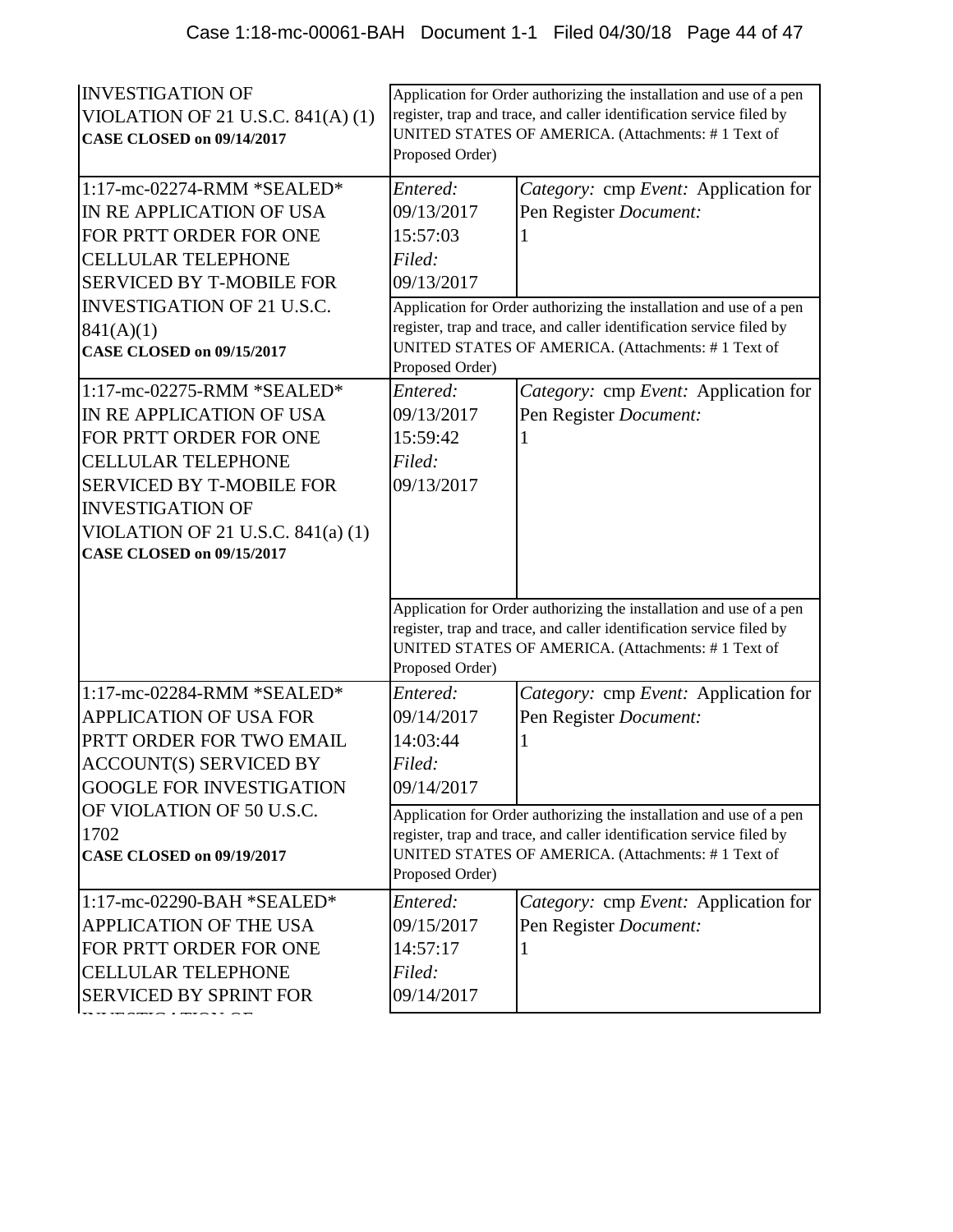| <b>INVESTIGATION OF</b><br>VIOLATION OF 18 U.S.C. 2339B<br>CASE CLOSED on 09/14/2017<br>1:17-mc-02291-RMM *SEALED* | APPLICATION OF THE USA FOR PRTT ORDER<br>FOR ONE CELLULAR TELEPHONE SERVICED BY<br>SPRINT FOR INVESTIGATION OF VIOLATION OF<br>18 U.S.C.<br>2339B filed by UNITED STATES OF AMERICA.<br>(Attachments: #1 Text of Proposed Order)(zjf)<br>Entered:<br>Category: cmp |                                                                                                                                                                                                                |
|--------------------------------------------------------------------------------------------------------------------|--------------------------------------------------------------------------------------------------------------------------------------------------------------------------------------------------------------------------------------------------------------------|----------------------------------------------------------------------------------------------------------------------------------------------------------------------------------------------------------------|
| <b>APPLICATION OF USA FOR</b>                                                                                      | 09/15/2017                                                                                                                                                                                                                                                         | Event:                                                                                                                                                                                                         |
| PRTT ORDER FOR ONE EMAIL                                                                                           | 14:06:35                                                                                                                                                                                                                                                           | Application for                                                                                                                                                                                                |
| <b>ACCOUNT SERVICED BY</b>                                                                                         | Filed:                                                                                                                                                                                                                                                             | Pen Register                                                                                                                                                                                                   |
| <b>GOOGLE FOR INVESTIGATION</b>                                                                                    | 09/15/2017                                                                                                                                                                                                                                                         | Document:                                                                                                                                                                                                      |
| OF VIOLATION OF 18 U.S.C. 1030                                                                                     |                                                                                                                                                                                                                                                                    |                                                                                                                                                                                                                |
| <b>CASE CLOSED on 09/18/2017</b>                                                                                   | Proposed Order)                                                                                                                                                                                                                                                    | Application for Order authorizing the installation and<br>use of a pen register, trap and trace, and caller<br>identification service by Google filed by UNITED<br>STATES OF AMERICA. (Attachments: #1 Text of |
| 1:17-mc-02319-RMM *SEALED*                                                                                         | Entered:                                                                                                                                                                                                                                                           | Category: cmp Event: Application for                                                                                                                                                                           |
| <b>APPLICATION OF USA FOR</b>                                                                                      | 09/19/2017<br>17:53:18                                                                                                                                                                                                                                             | Pen Register Document:                                                                                                                                                                                         |
| PRTT ORDER FOR TWO EMAIL<br><b>ACCOUNTSERVICED BY</b>                                                              | Filed:                                                                                                                                                                                                                                                             |                                                                                                                                                                                                                |
| <b>MICROSOFT FOR</b>                                                                                               | 09/18/2017                                                                                                                                                                                                                                                         |                                                                                                                                                                                                                |
| <b>INVESTIGATION OF</b><br>VIOLATION OF 50 U.S.C. 1702 CASE<br><b>CLOSED</b> on 09/20/2017                         | Application for Order authorizing the installation and<br>use of a pen register, trap and trace, and caller<br>identification service filed by UNITED STATES OF<br>AMERICA. (Attachments: #1 Text of Proposed<br>Order)(zrdj)                                      |                                                                                                                                                                                                                |
| 1:17-mc-02346-RMM *SEALED*                                                                                         | Entered:                                                                                                                                                                                                                                                           | Category: cmp                                                                                                                                                                                                  |
| <b>APPLICATION OF USA FOR</b>                                                                                      | 09/20/2017                                                                                                                                                                                                                                                         | Event:                                                                                                                                                                                                         |
| PRTT ORDER FOR ONE VOIP                                                                                            | 14:52:19                                                                                                                                                                                                                                                           | Application for                                                                                                                                                                                                |
| <b>NUMBER AND ONE EMAIL</b>                                                                                        | Filed:                                                                                                                                                                                                                                                             | Pen Register                                                                                                                                                                                                   |
| <b>ACCOUNT SERVICED BY</b>                                                                                         | 09/20/2017                                                                                                                                                                                                                                                         | Document:                                                                                                                                                                                                      |
| GOOGLE, INC. FOR                                                                                                   |                                                                                                                                                                                                                                                                    |                                                                                                                                                                                                                |
| <b>INVESTIGATION OF</b><br><b>VIOLATION OF 18 U.S.C. § 1343</b>                                                    |                                                                                                                                                                                                                                                                    |                                                                                                                                                                                                                |
| <b>CASE CLOSED on 09/26/2017</b>                                                                                   |                                                                                                                                                                                                                                                                    |                                                                                                                                                                                                                |
|                                                                                                                    | Application for Order authorizing the installation and use of a pen<br>register, trap and trace, and caller identification service filed by<br>UNITED STATES OF AMERICA. (Attachments: #1 Text of<br>Proposed Order)                                               |                                                                                                                                                                                                                |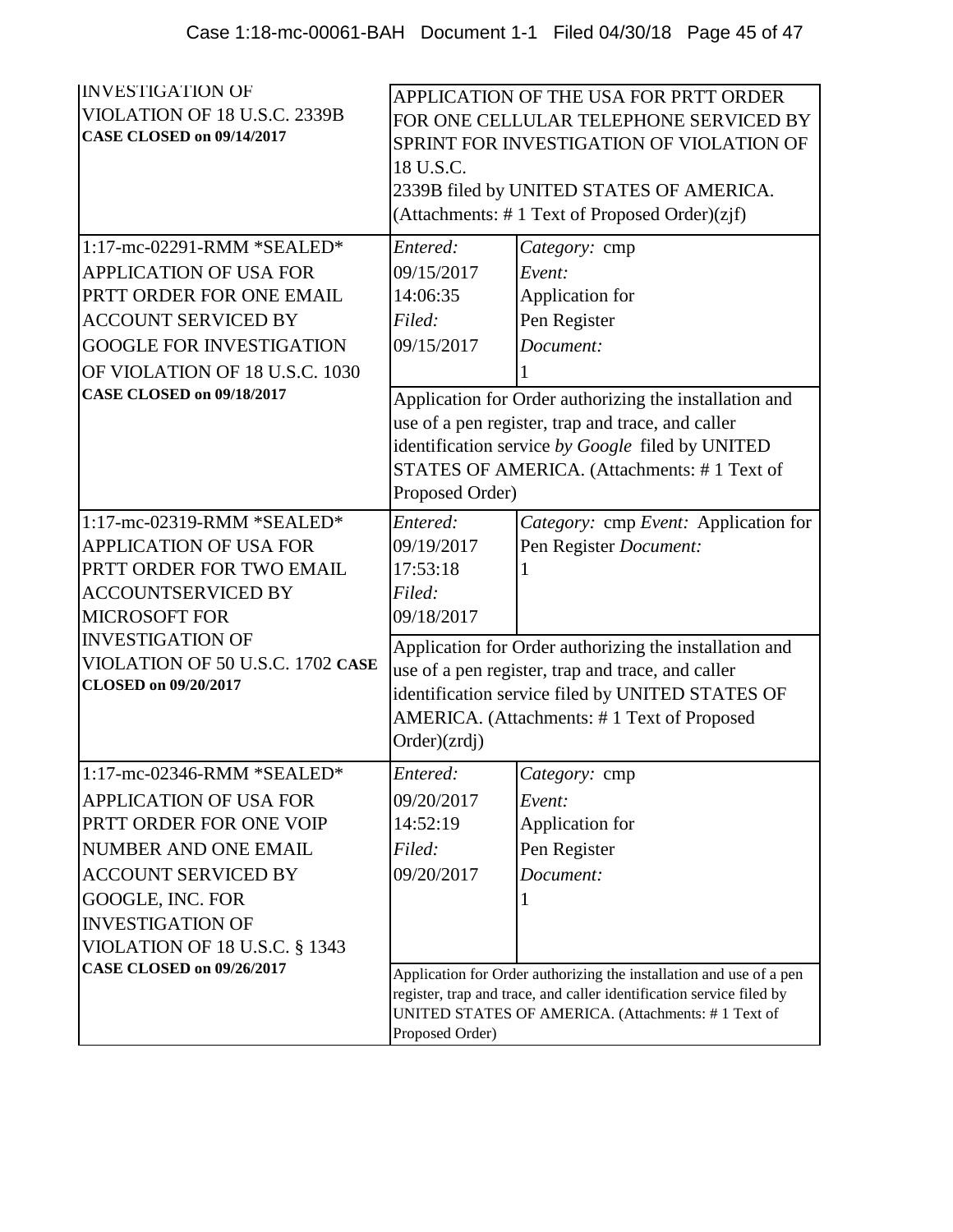| 1:17-mc-02355-RMM *SEALED*<br><b>APPLICATION OF USA FOR</b><br>PRTT ORDER FOR ONE<br><b>CELLULAR TELEPHONE</b><br><b>SERVICED BY T-MOBILE FOR</b><br><b>INVESTIGATION OF</b><br><b>VIOLATION OF 18 U.S.C. § 1349</b> | Entered:<br>09/22/2017<br>13:20:48<br>Filed:<br>09/22/2017 | Category: cmp Event: Application for<br>Pen Register Document:<br>Application for Order authorizing the installation and use of a pen<br>register, trap and trace, and caller identification service filed by |
|----------------------------------------------------------------------------------------------------------------------------------------------------------------------------------------------------------------------|------------------------------------------------------------|---------------------------------------------------------------------------------------------------------------------------------------------------------------------------------------------------------------|
| <b>CASE CLOSED on 09/26/2017</b>                                                                                                                                                                                     | Proposed Order)                                            | UNITED STATES OF AMERICA. (Attachments: #1 Text of                                                                                                                                                            |
| $1:17$ -mc-02382-RMM *SEALED*                                                                                                                                                                                        | Entered:                                                   | Category: cmp                                                                                                                                                                                                 |
| <b>APPLICATION OF USA FOR</b>                                                                                                                                                                                        | 09/22/2017                                                 | Event: Application for Pen Register                                                                                                                                                                           |
| PRTT ORDER FOR ONE EMAIL                                                                                                                                                                                             | 11:36:20                                                   | Document:                                                                                                                                                                                                     |
| <b>ACCOUNT SERVICED BY</b>                                                                                                                                                                                           | Filed:                                                     |                                                                                                                                                                                                               |
| <b>GOOGLE INC. FOR</b>                                                                                                                                                                                               | 09/22/2017                                                 |                                                                                                                                                                                                               |
| <b>INVESTIGATION OF</b>                                                                                                                                                                                              |                                                            | Application for Order authorizing the installation and use of a pen                                                                                                                                           |
| <b>VIOLATION OF 21 U.S.C. 846 &amp;</b>                                                                                                                                                                              |                                                            | register, trap and trace, and caller identification service filed by                                                                                                                                          |
| 18 U.S.C. 1956 (a)(1)                                                                                                                                                                                                | Proposed Order)                                            | UNITED STATES OF AMERICA. (Attachments: #1 Text of                                                                                                                                                            |
| <b>CASE CLOSED on 09/26/2017</b>                                                                                                                                                                                     |                                                            |                                                                                                                                                                                                               |
| $1:17$ -mc-02383-RMM *SEALED*                                                                                                                                                                                        | Entered:                                                   | Category: cmp Event: Application for                                                                                                                                                                          |
| <b>APPLICATION OF USA FOR</b>                                                                                                                                                                                        | 09/22/2017                                                 | Pen Register Document:                                                                                                                                                                                        |
| PRTT ORDER FOR ONE EMAIL                                                                                                                                                                                             | 11:37:11                                                   |                                                                                                                                                                                                               |
| <b>ACCOUNT SERVICED BY</b>                                                                                                                                                                                           | Filed:                                                     |                                                                                                                                                                                                               |
| YAHOO HOLDINGS, INC. FOR                                                                                                                                                                                             | 09/22/2017                                                 |                                                                                                                                                                                                               |
| <b>INVESTIGATION OF</b>                                                                                                                                                                                              |                                                            | Application for Order authorizing the installation and use of a pen                                                                                                                                           |
| <b>VIOLATION OF 21 U.S.C. 846 &amp;</b>                                                                                                                                                                              |                                                            | register, trap and trace, and caller identification service filed by<br>UNITED STATES OF AMERICA. (Attachments: #1 Text of                                                                                    |
| 18 U.S.C. 1956 (a)(1)<br><b>CASE CLOSED on 09/26/2017</b>                                                                                                                                                            | Proposed Order)                                            |                                                                                                                                                                                                               |
|                                                                                                                                                                                                                      |                                                            |                                                                                                                                                                                                               |
| 1:17-mc-02412-RMM *SEALED*                                                                                                                                                                                           | Entered:                                                   | Category: cmp Event: Application for                                                                                                                                                                          |
| <b>APPLICATION OF USA FOR</b>                                                                                                                                                                                        | 09/27/2017                                                 | Pen Register Document:                                                                                                                                                                                        |
| PRTT ORDER FOR ONE                                                                                                                                                                                                   | 17:19:46                                                   |                                                                                                                                                                                                               |
| CELLULAR TELEPHONE,                                                                                                                                                                                                  | Filed:                                                     |                                                                                                                                                                                                               |
| <b>SERVICED BY T-MOBILE FOR</b>                                                                                                                                                                                      | 09/27/2017                                                 |                                                                                                                                                                                                               |
| <b>INVESTIGATION OF</b>                                                                                                                                                                                              |                                                            |                                                                                                                                                                                                               |
| VIOLATION OF 18 U.S.C. 1349 CASE                                                                                                                                                                                     |                                                            |                                                                                                                                                                                                               |
| <b>CLOSED on 10/03/2017</b>                                                                                                                                                                                          |                                                            |                                                                                                                                                                                                               |
|                                                                                                                                                                                                                      | Proposed Order)                                            | Application for Order authorizing the installation and use of a pen<br>register, trap and trace, and caller identification service filed by<br>UNITED STATES OF AMERICA. (Attachments: #1 Text of             |
| 1:17-mc-02413-RMM *SEALED*                                                                                                                                                                                           | Entered:                                                   | Category: cmp Event: Application for                                                                                                                                                                          |
| APPLICATION OF USA FOR                                                                                                                                                                                               | 09/27/2017                                                 | Pen Register Document:                                                                                                                                                                                        |
| PRTT ORDER FOR ONE                                                                                                                                                                                                   | 17:59:17                                                   |                                                                                                                                                                                                               |
| <b>CELLULAR TELEPHONE</b>                                                                                                                                                                                            | Filed:                                                     |                                                                                                                                                                                                               |
| SERVICED BY T-MOBILE FOR                                                                                                                                                                                             | 09/27/2017                                                 |                                                                                                                                                                                                               |
|                                                                                                                                                                                                                      |                                                            |                                                                                                                                                                                                               |